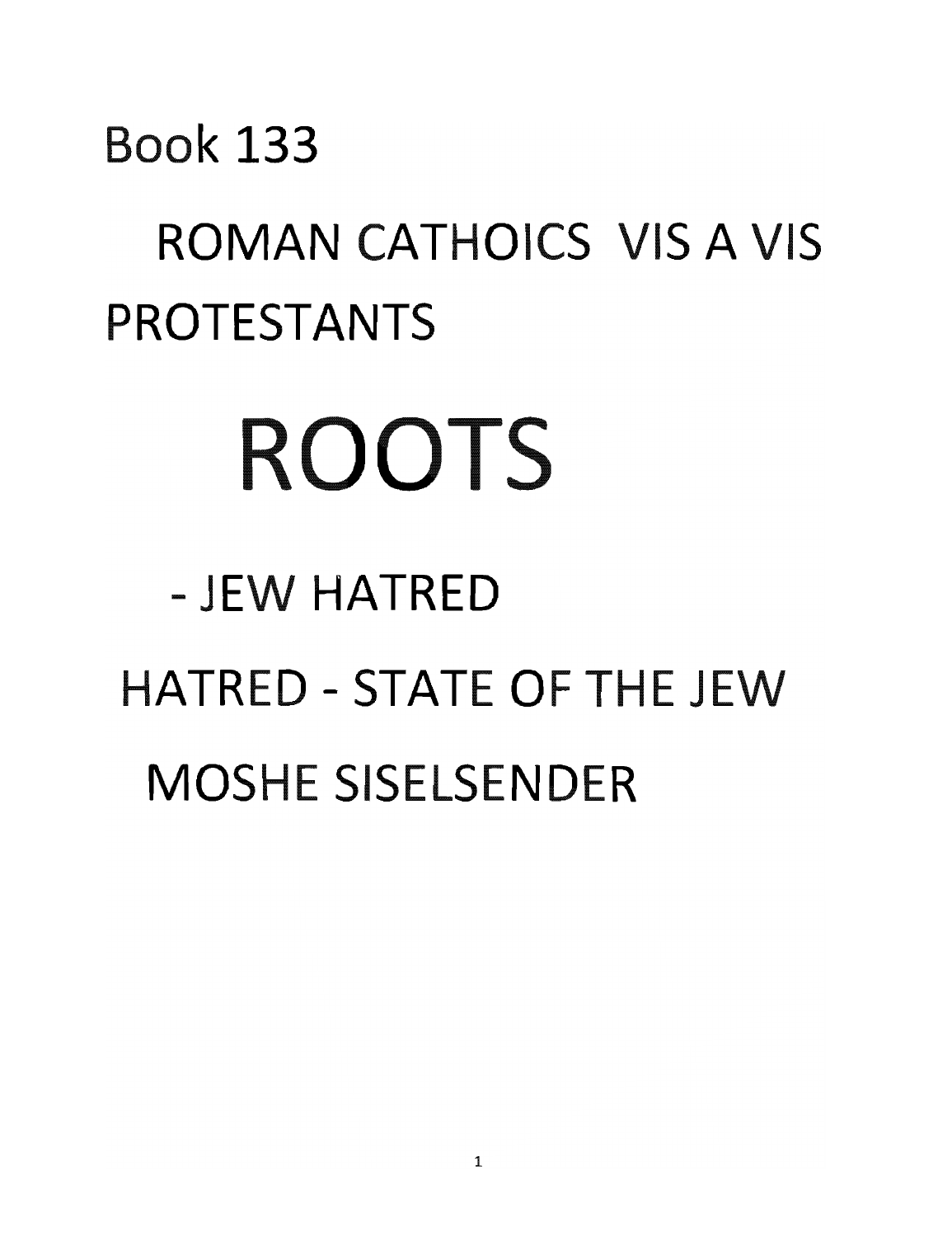SINCE THE YEAR 200 OF THE **COMMON** ERA THE LEADERS **WHO** ESPOUSE THE TRINITARIAN FAITH OF CHRISTIANITY HAVE FORMULATED THEIR STRATEGY TOWARD ALL DISSENTING PHILOSOPHIES **AND** RELIGIONS - THEIR **OWN CHRISTIANS WITH A** DIFFERENT IDEAS OF JESUS **AND GOD AND** THE HOLY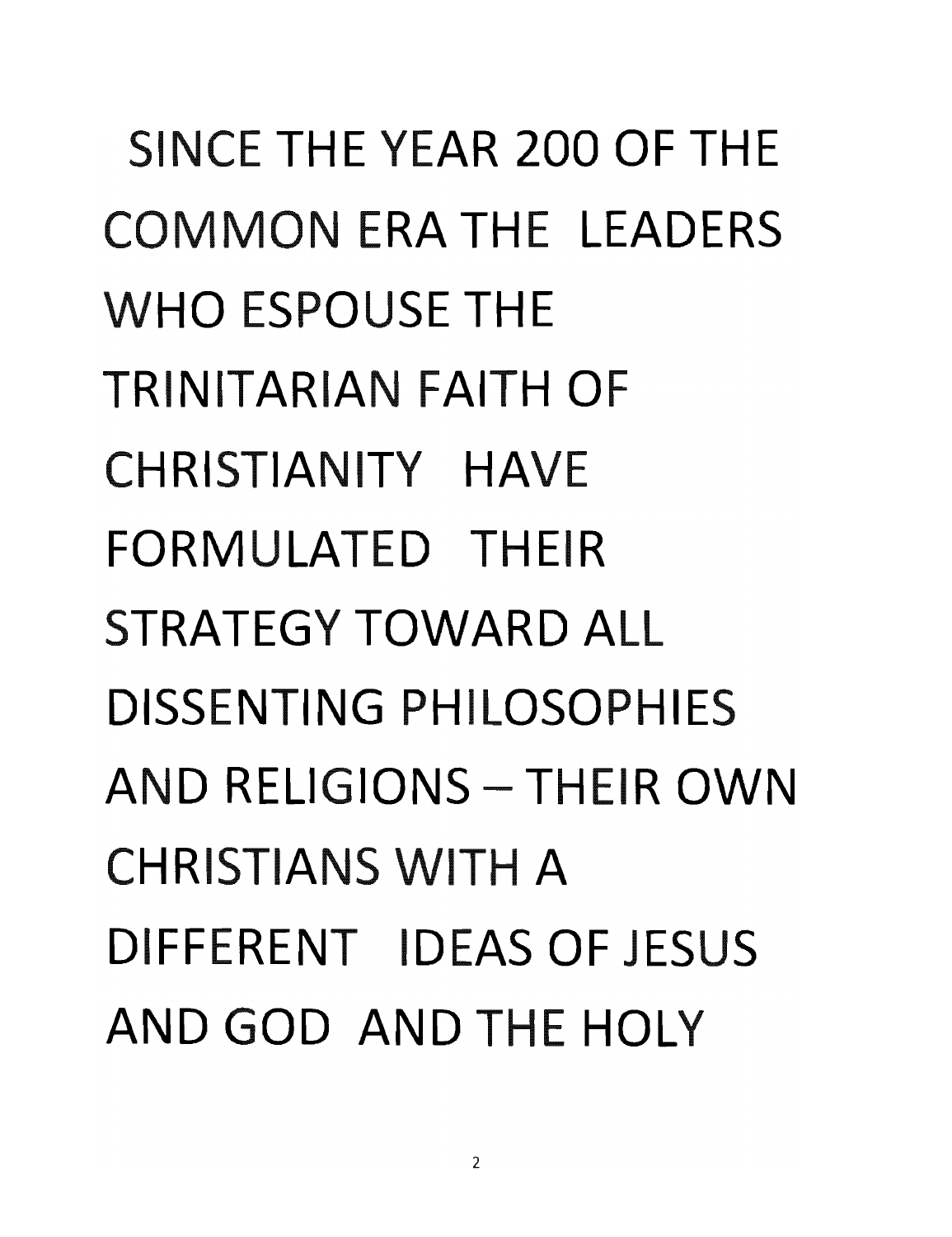GHOST SUCH AS THE EBYONIM JEWS ARIYANS PAGANS BY DELIGITIMIZING THEM.BY SLANDERING THEM. BY CONCOCTING THE GEATEST LIES ABOUTTHEM . BY DEHUMNAIZING THEM. BY COMPARING THEM **TO** THE DEVIL INCARNATE- THE ANTI-CHRIST.

THEY HAVE OPENED UP THE GATES OF HELL IN THIS WORLD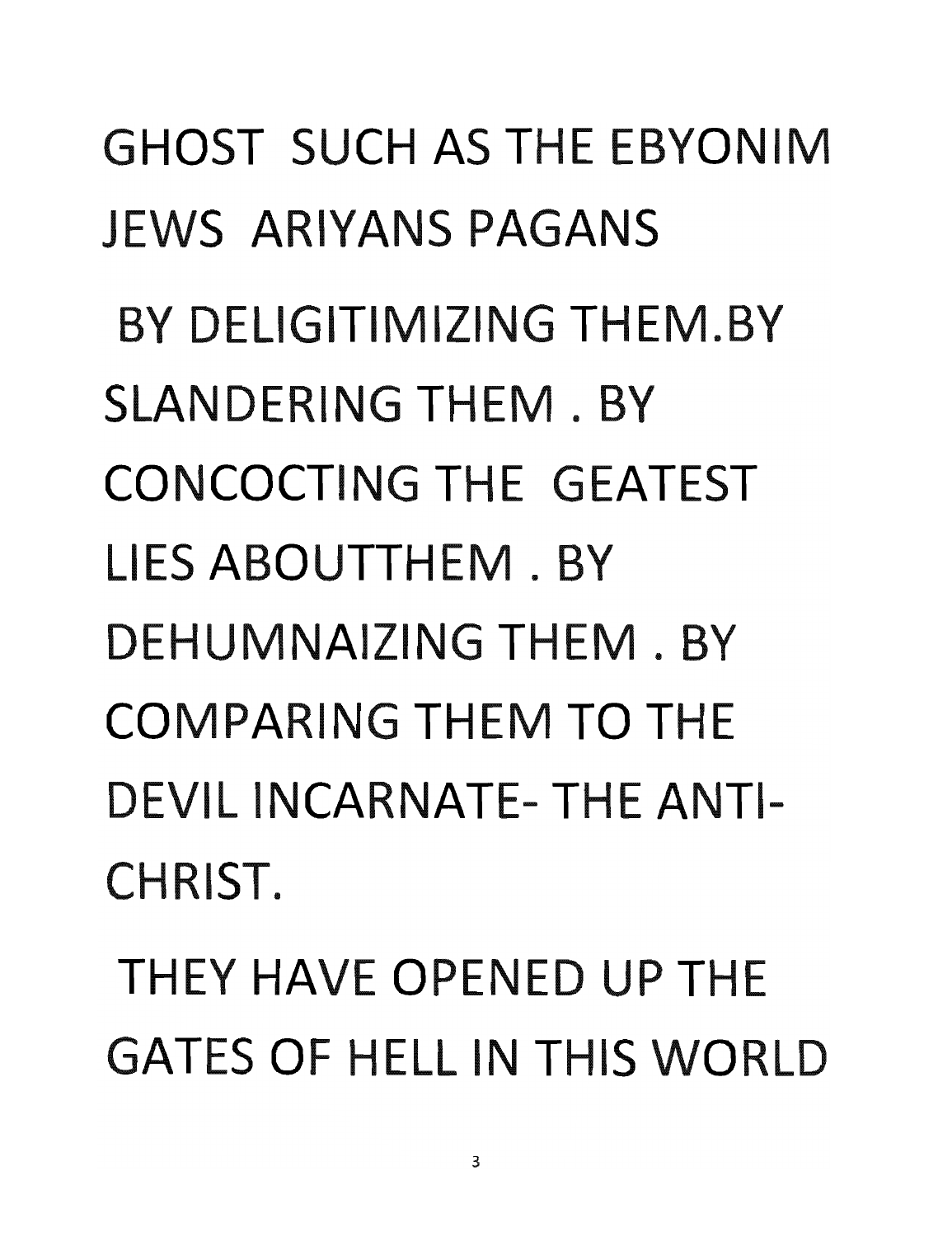FOR THEM. THEY HAVE AGITATED **TO** HAVE THEIR OPPONENTS ROBBED RAPED EXILED **AND** KILLED. THEY HAVE AGITATED **AND** LED POGROMS **THAT** KILLED MILLIONS **NAY**  BILLIONS OF THEIR OPPONENTS. BOTH ROMAN CATHOLOCS EASTERN CATHOLICS **AND**  PROTESTANTS HAVE KILLED MILLIONS OF EACH OTHER - THE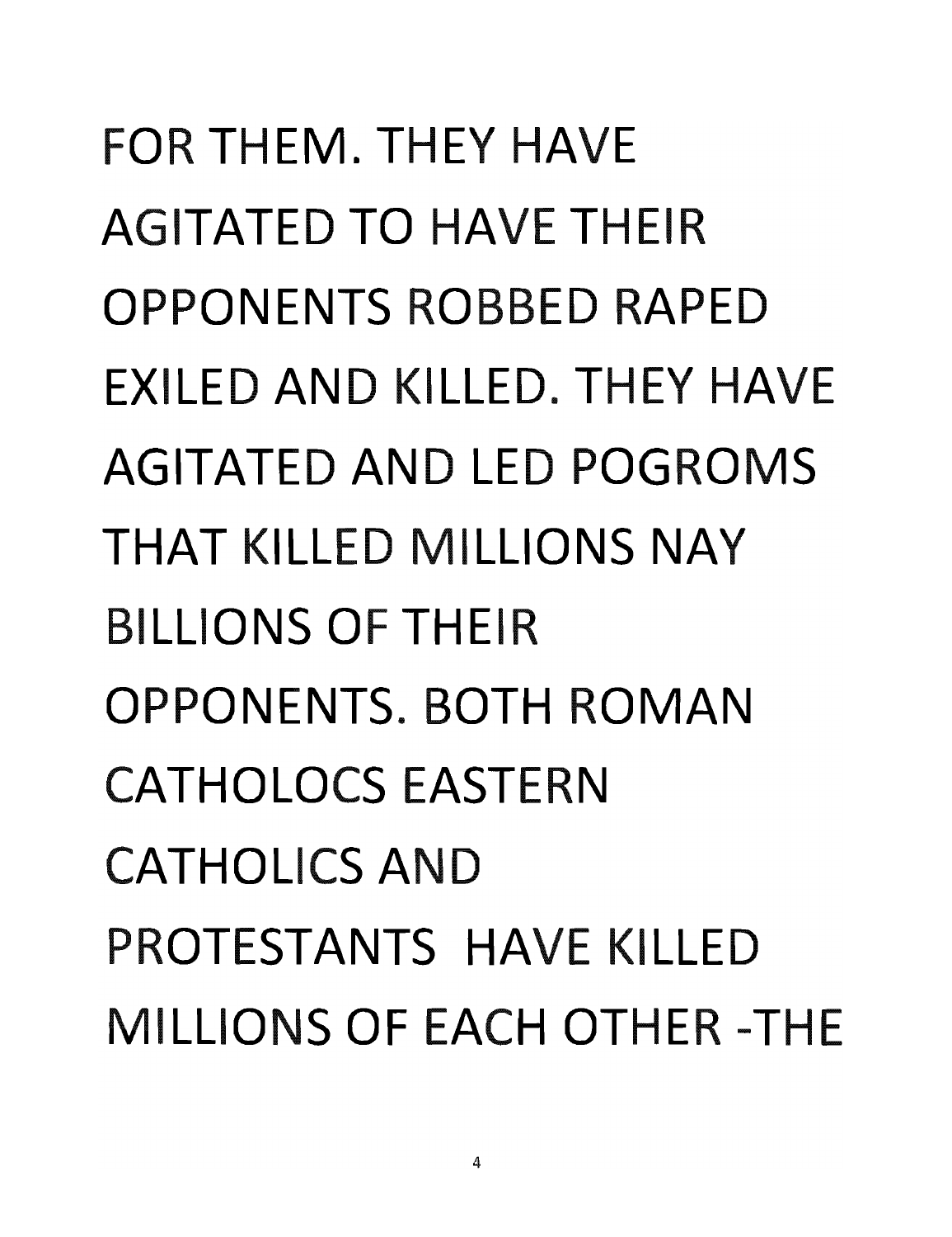AGED THE BABIES CHILDREN MEN WOMEN. THEY NEVER DISCRIMINATED WHOM THEY WOULD KILL. THEY EVEN REVISED AND WROTE INTO THE NEW TESTAMENT WHATEVER DOVE TAILS WITH THEIR CONCOCTION OF WHAT GOD HIMSELF IS SUPPOSED TO BE. THEY CREATED GOD IN THEIR IMAGE.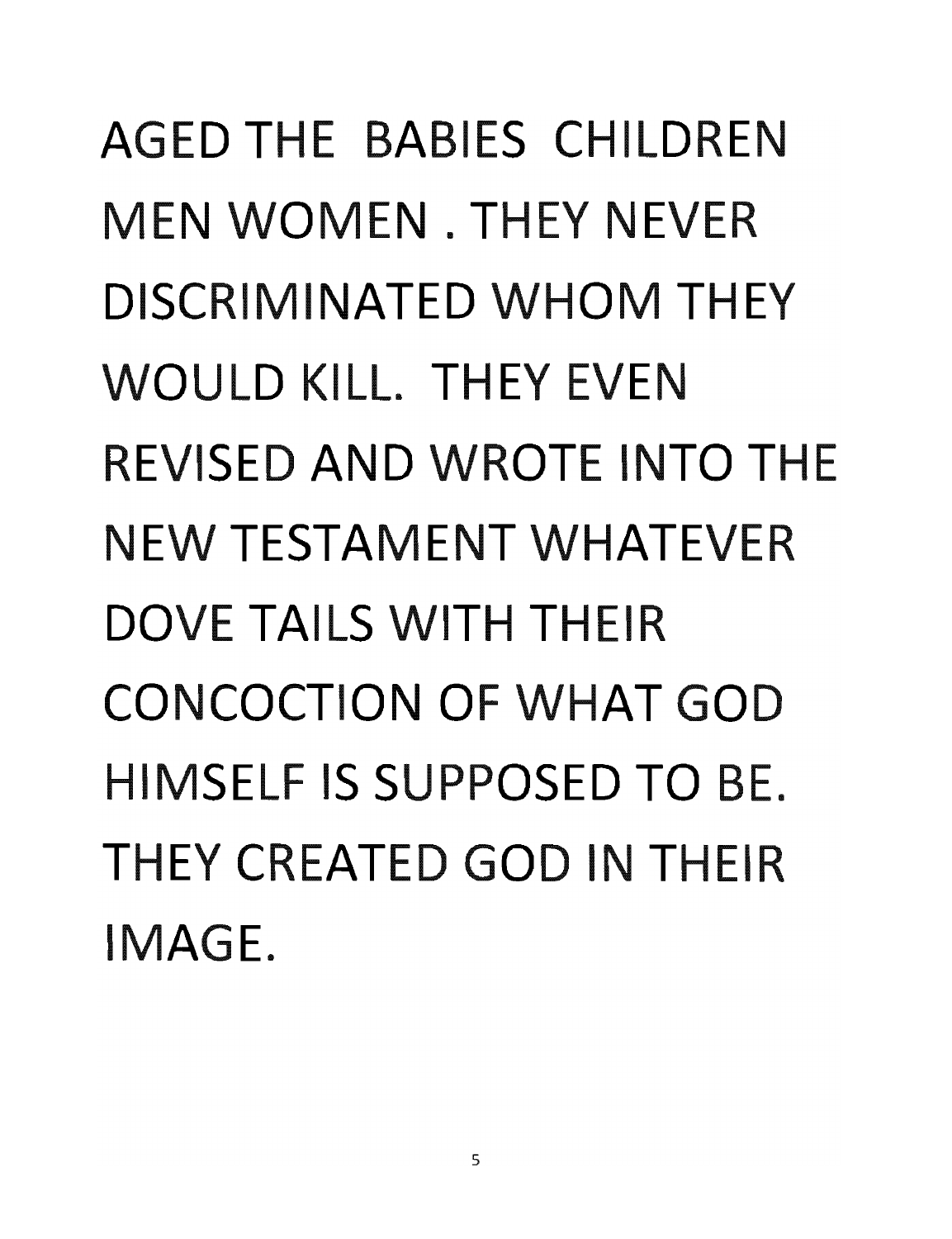WHEN A NEW CATHOLIC SYNOD TOOK OVER **GOD GOT A**  FACE LIFT.

ONCE JESUS WAS TOTALLY SPIRITUAL. WHEN JESUS APPEARED **IN TH** E FLESH IT WAS ONLY A MIRAGE. ONLY A MIRAGE WAS CRUCIFIED.

ANOTHER TIME HE WAS 100% PHYSICAL.

**AN** OTHER TIME THE FATHER SLIDES FROM ONE ROLE **TO**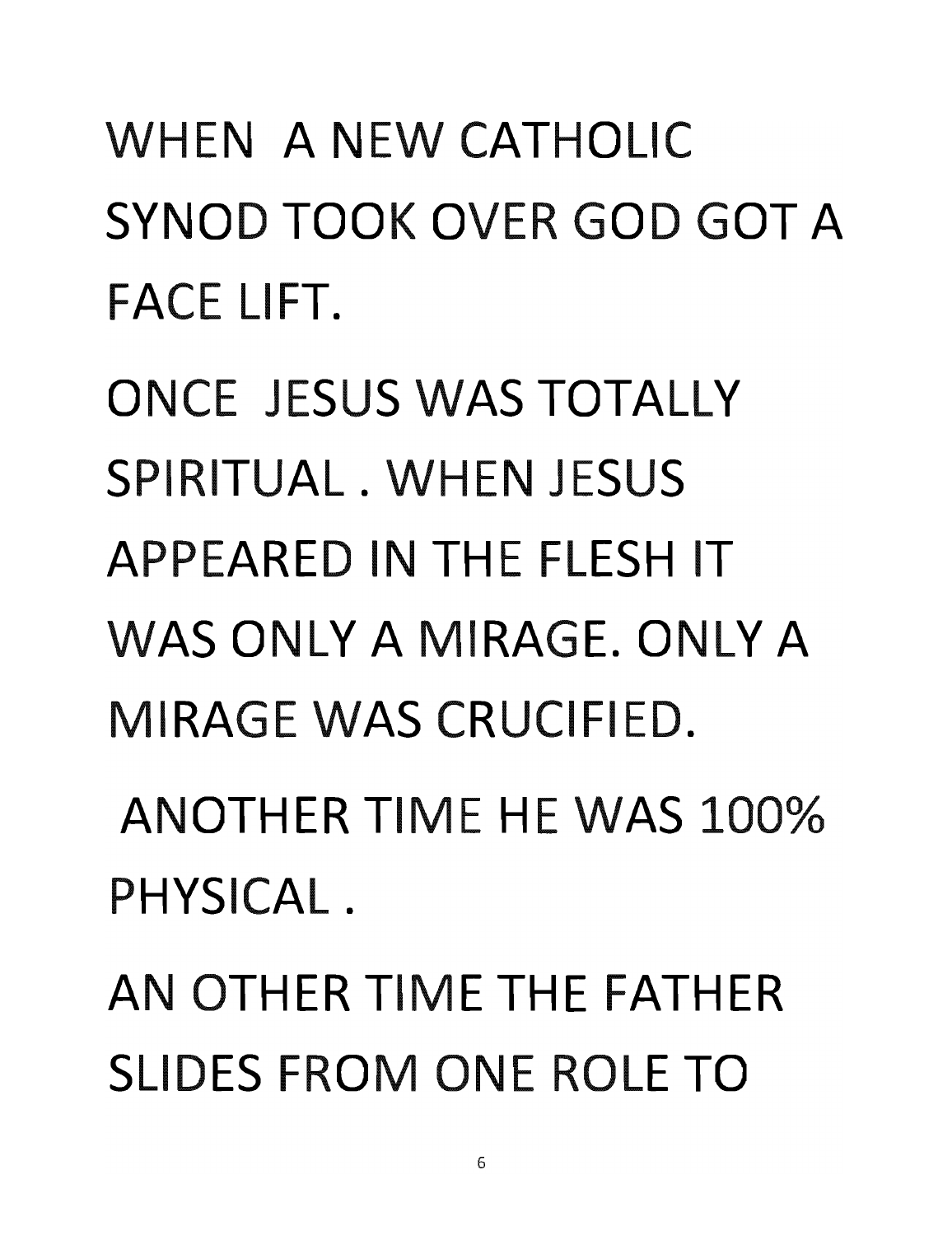## ANOTHER. -FROM FATH R **TO**  SON **TO** HOLY GHOST. THEN A NEW SYNOD ASCENDS THE **THRONE OF**

ST. PETER THE VATICAN. JESUS BECOMES HALF **GOD** HALF MORTAL. THERE XISY THREE SEPARATE ENTITIES. HOWEVER BY SOME MYSTERIOUS **PROCESS THREE = ONE AND**  $ONE = THEFE$ .

MIND BOGGLING.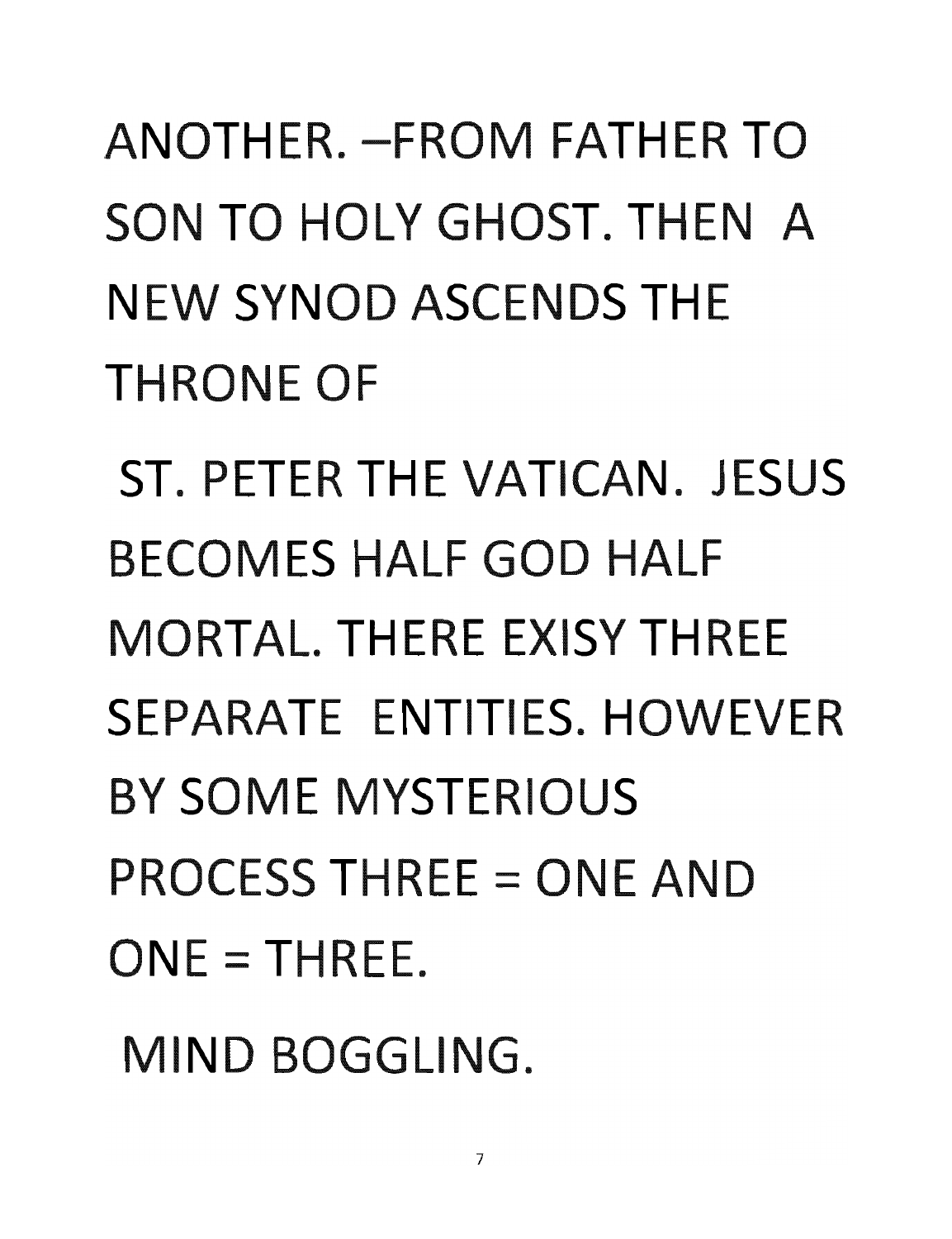ONE MUST BELIEVE OTHERWISE ONE GOES **TO**  HEll **AND** BURNS **TO** ETERNITY.

IF **YOU** QUERRY **WHO** EVER RETURNED FROM THE OTHER WORlDTO VERIFY?

THE CHURCH lET lOOSE HEll **ON** THIS EARTH. THE QUESTIONER WAS TORTURED **AND** THEN BURNED **AT** THE STAKE.

SO IT WAS FOR 1500 YEARS.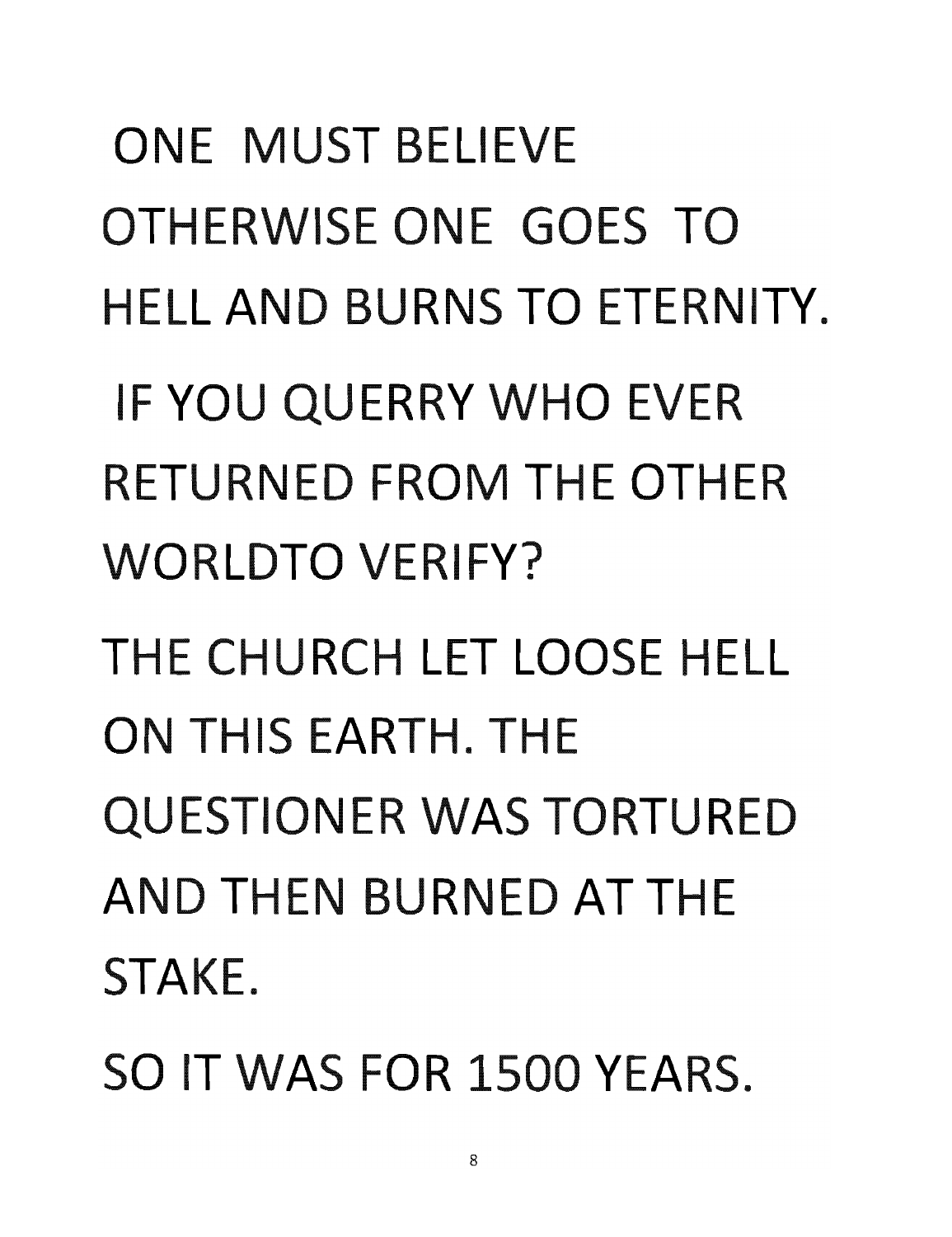## **IF THE CHRISTIAN S BEHAVE IN** THIS MANNER TOWARD CHRISTIANS **WHY** SHOULD THEY BEHAVE DIFFERENTLY TOWARD JEWS?

THE HATRED **AND** VENOM HAS PASSED UNDER DIFFERENT GUISES.

THIS HATRED IS THE ROOTS OF THE HOLOCAUST.

THIS HATRED EXISTS **TO DAY** IN OUR USA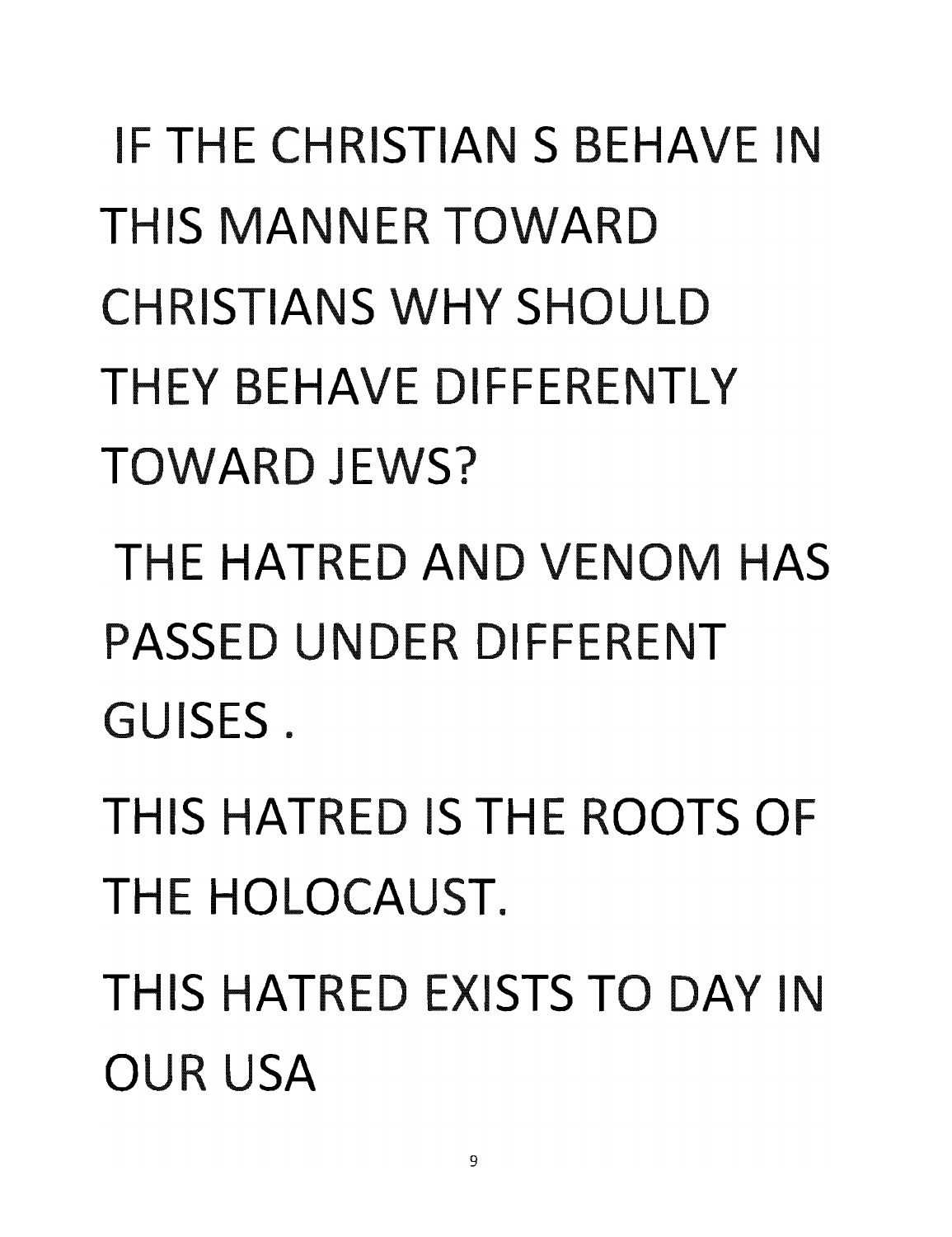**THESE AGITATERS AND** PEDDLERS OF HATE **AND**  VENOM.

POSIBLY TRINITARIANS **HONESTLY BELIVED THERE EXISTS GOD HIS SON JFSUS AND** HE HOLY GHOST.

**POSSIBLY THEY REALY BELIEVED** IN THE TRINITY.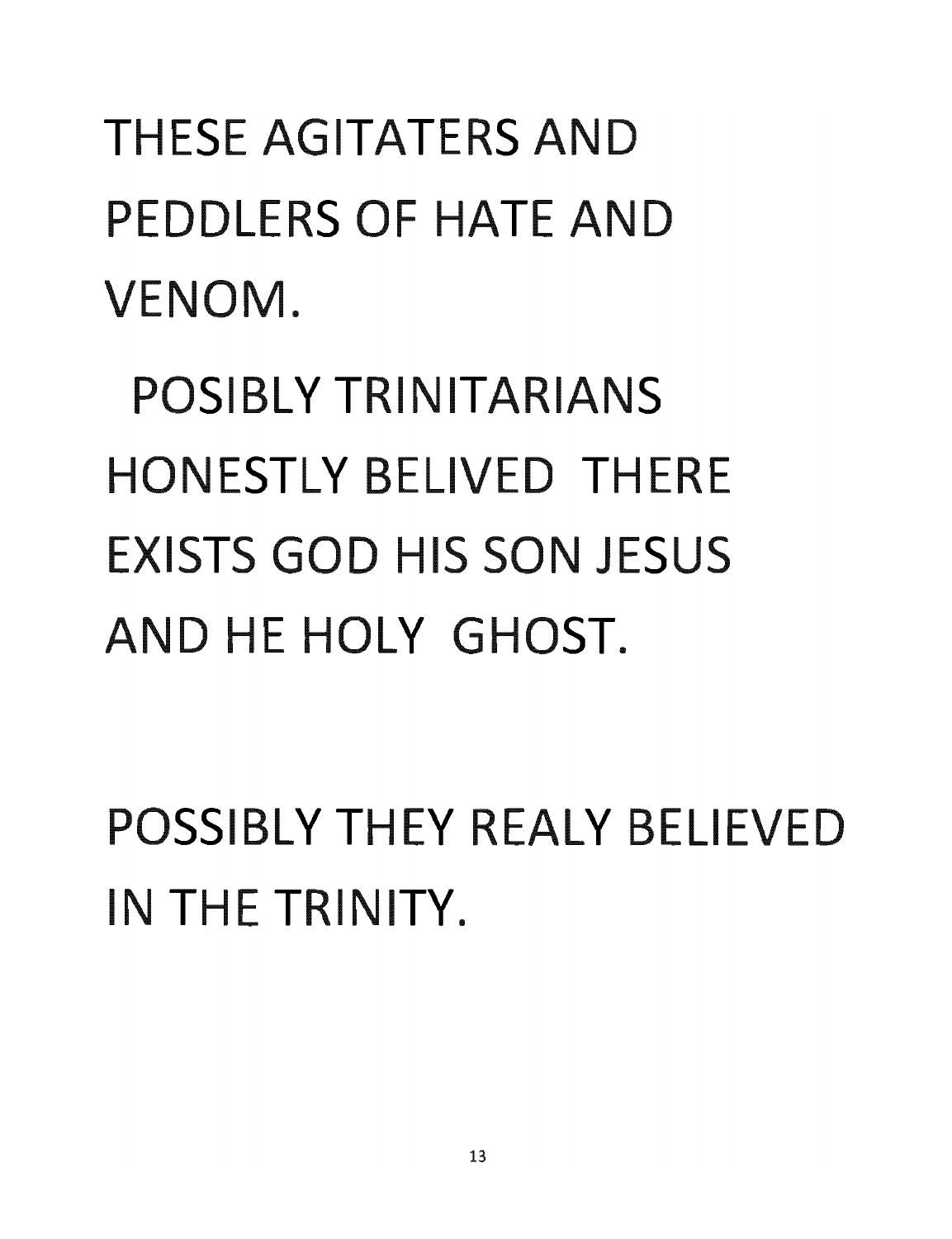HOWEVER PART OF THE THEOLOGY WAS **TO** CONVERT THE WHOLE WORLD.

THE GOAL WAS **TO** WIN A HEGEMONY **AN** EMPIRE OF BELIEVERS.

THEIR MISSION WAS **TO**  SPREAD THE WORD OF **GOD**  ACCORDING **TO WHAT** THEY THEMSELVES **GOD** SHOULD WANT.REGARDLESS IF **GOD**  WANTS **OR NOT GOD** MUST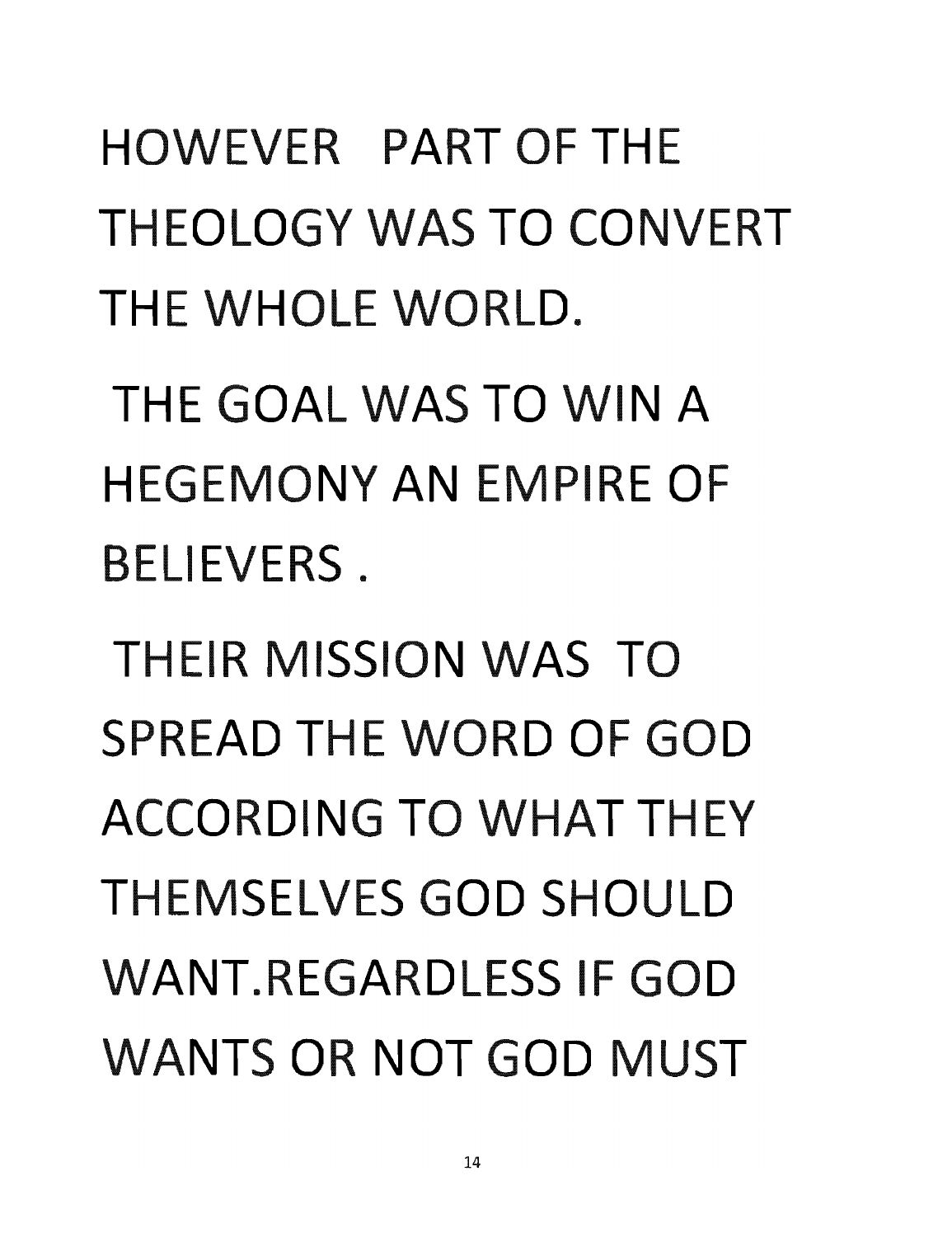#### OBEY **WHAT** THE CHURCH ORDAINS.

ACCORDING **TO** POPE GR GORY THE GREAT **WHO**  LIVED IN THE YEAR 500 AFTER THE **COMMON** ERA NEW **CONVERTS WERE NOT TO BE** FORCED. RATHER THEY MUST BE CONVINCED OF THE TRUTH AND DIVINITY OF THE GOSPEL. UNFORTUNATELY MANY OF THE SONS OF THE CHURCH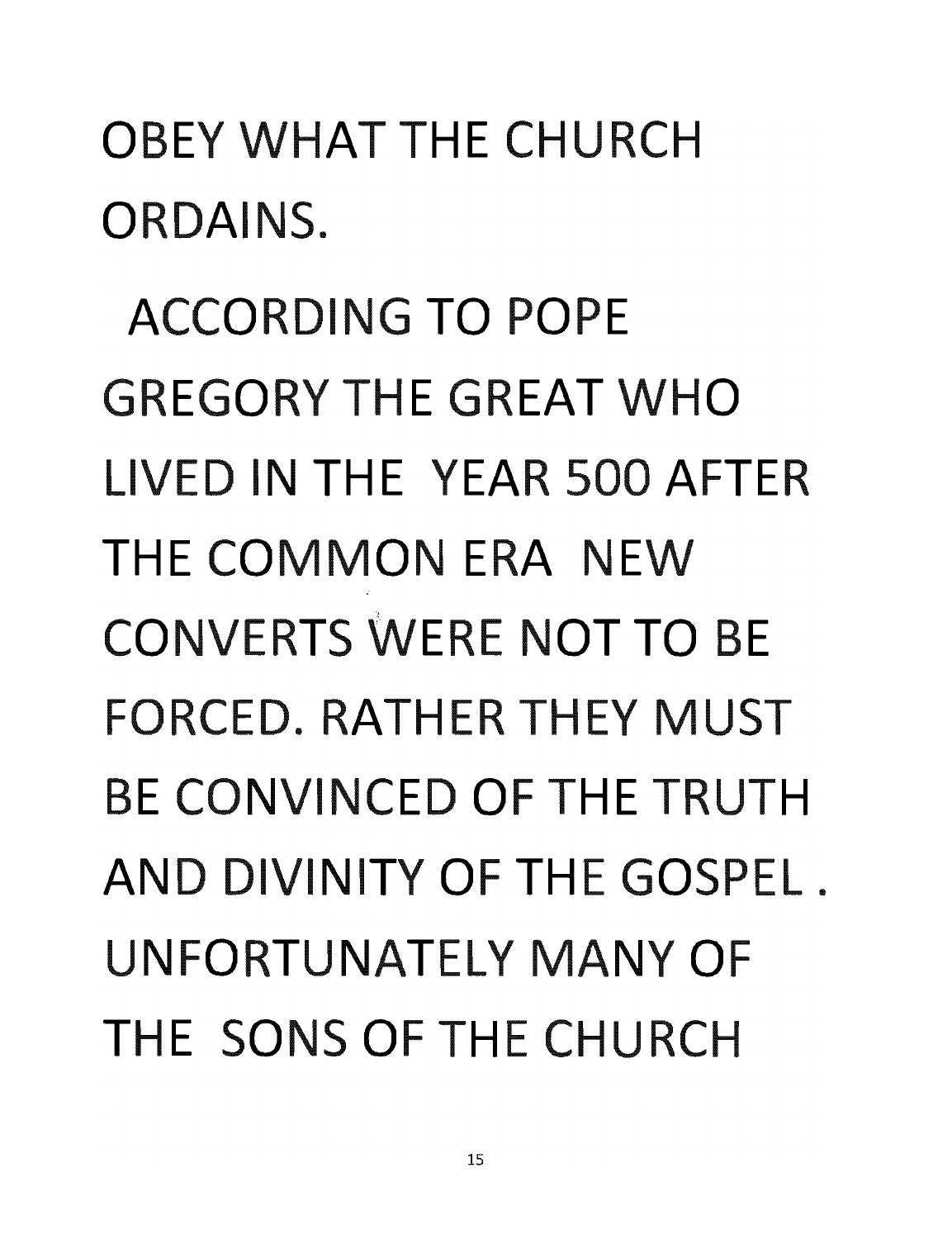## RETAIN THE THEOLOGY OF A FATHER GOD A SON GOD BORN FROM A MARRIED HUMAN VIRGIN AND THE HOLY GHOST. THE SON GOD THREATENS THE DOMINANANT STATUS QUO. HE EXPOSES THE CORRUPTION OF THE OFFICIALS.

TO PREVENT THIS THE OFFICIALS TRY THE HALF MAN HALF GOD.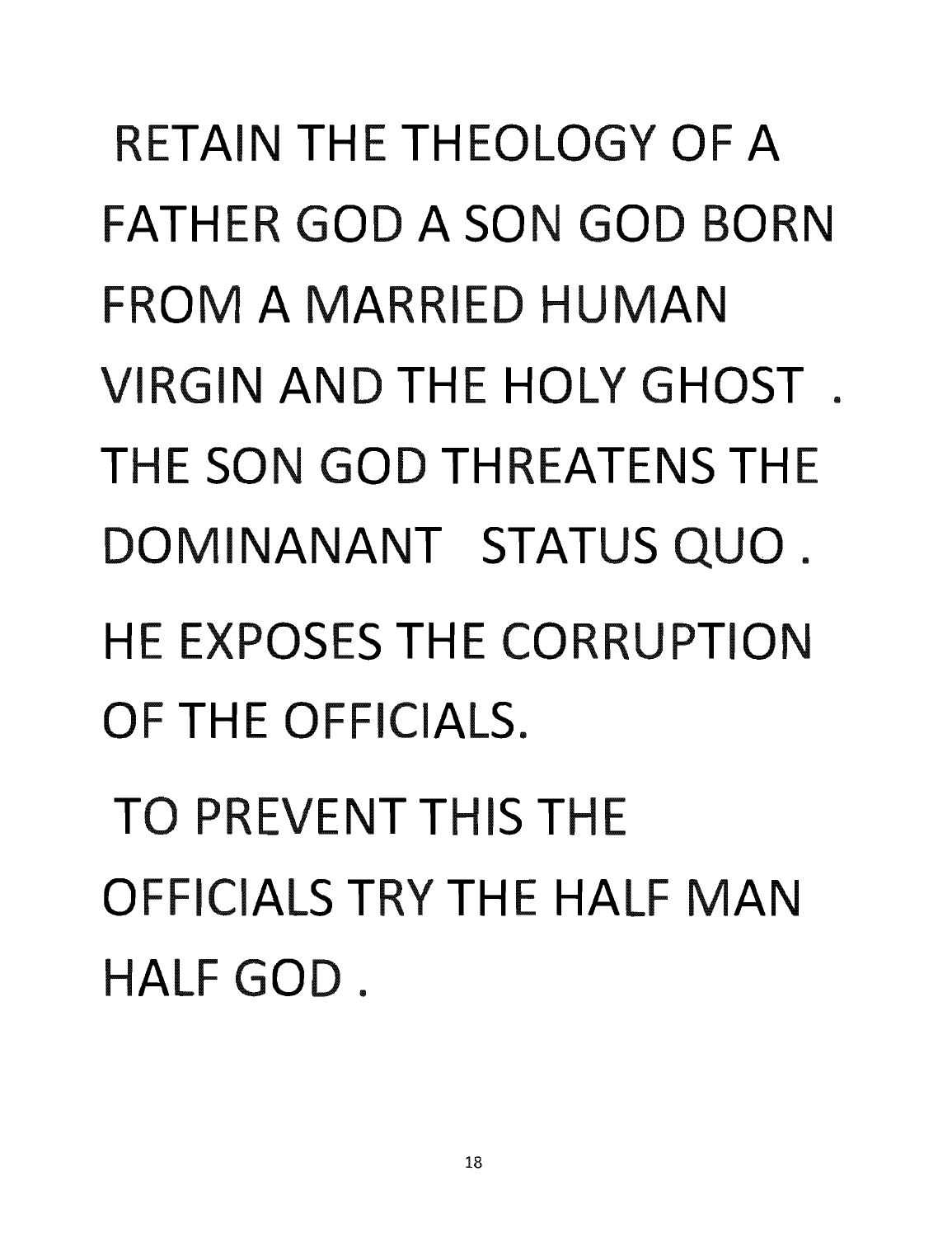of the crucifixion was shifted to **the Temple at Jerusalem.** 

They also combined the Jewish Bible in the mix.

**THIS STRATEGY WAS**  BRILLIANT.

**AND IT PROVED A WINNER. THEY** WERE ABLE **TO CONVERT HALF THE WORLD.** 

**The Jews for not accepting**  Jesus as **GOD**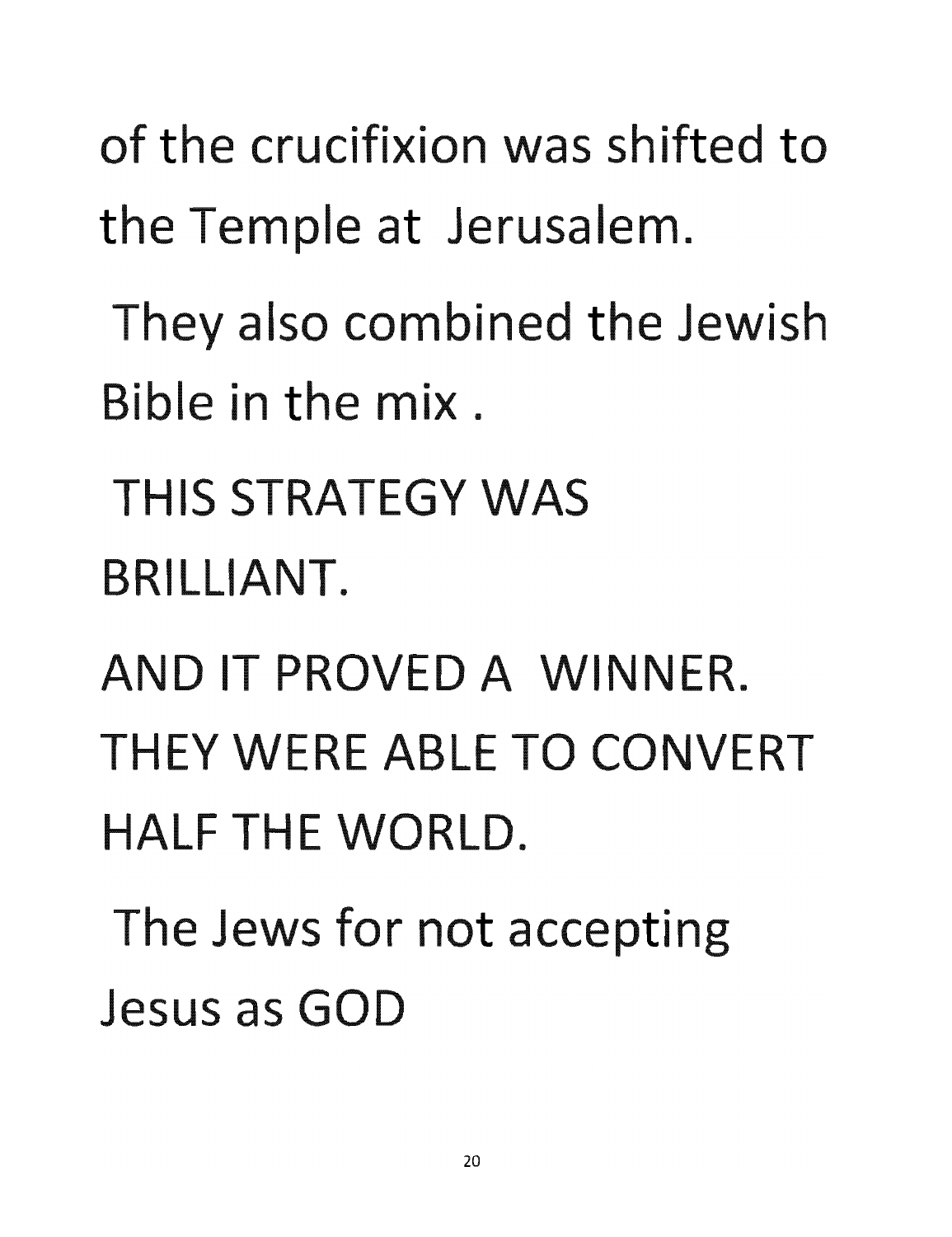ARE PUNISHED TO HAVE THEIR Second Temple destroyed in the year 70 after the Common Era.

ALL THIS IS WRITTEN IN THE NEW TESTAMENT 500 YEARS AFTER THESE FVENTS OCCURRED.

NEVER MIND THAT THE Second temple had already been : destroyed 160 years before Jesus was born.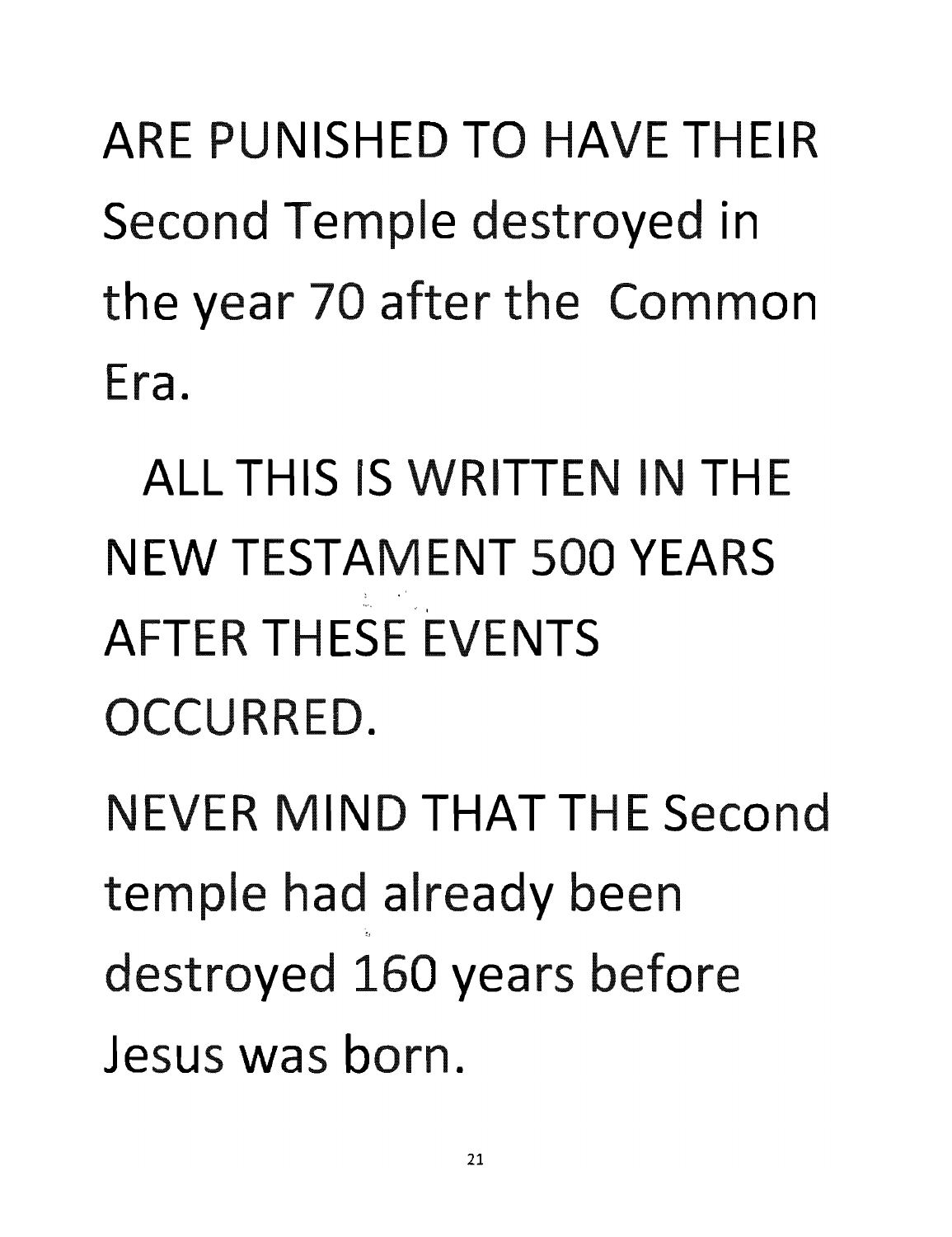No problem.

**Forgery of documents presented no problem. Certainly rewriting of history and forgetting of 160 years was**  no obstacle.

The opposition of the Ebyonim and the Jerus alem Church that existed for ten **generations also was**  overcome.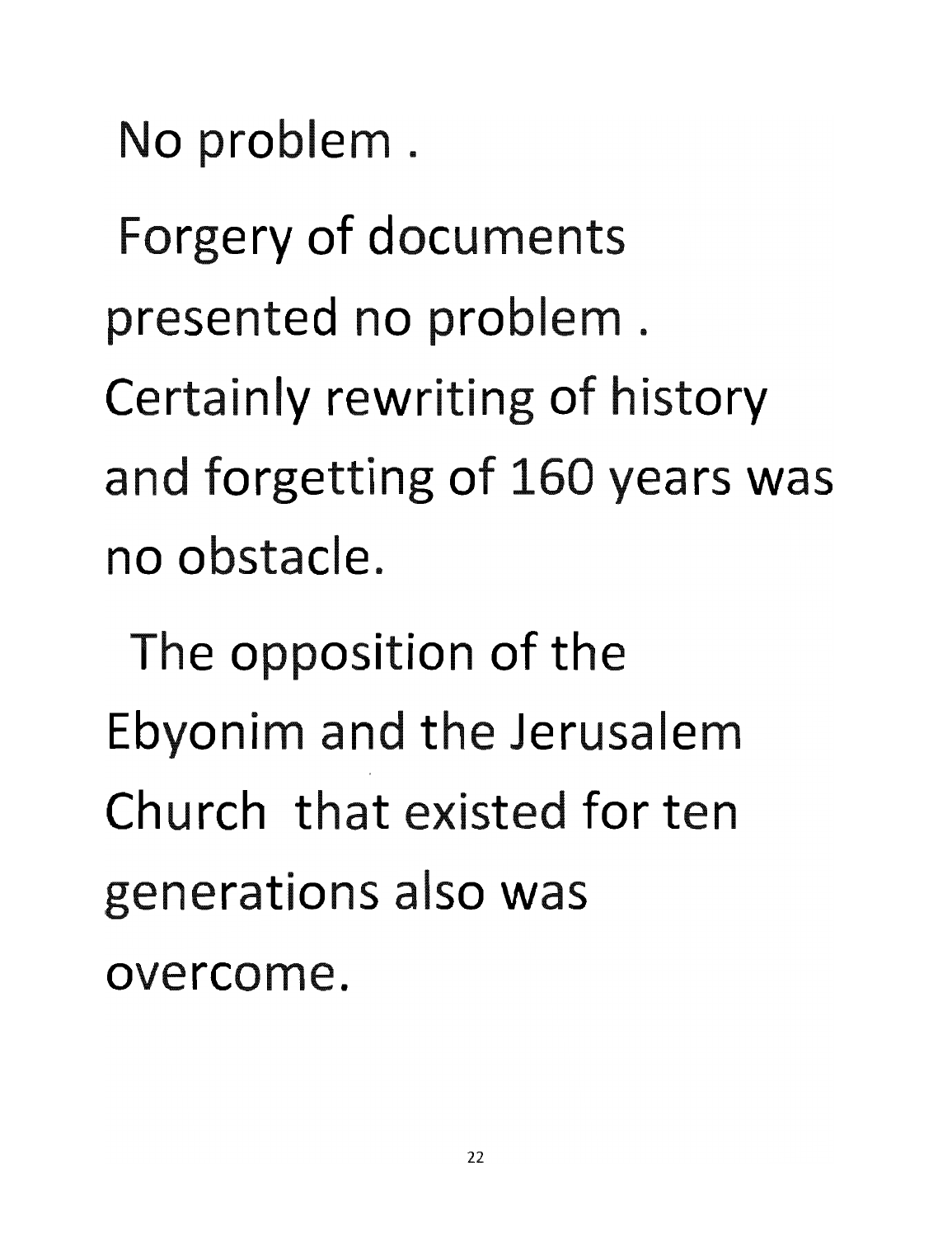The Ebyonim believed that Jesus was a Messiah whose **mission was to raise an army of**  non Jews to defeat the Romans and rebuild the destroyed Second Temple.

Also to gain independence from Rome for the Jews.

Jesus was not the

Son of God.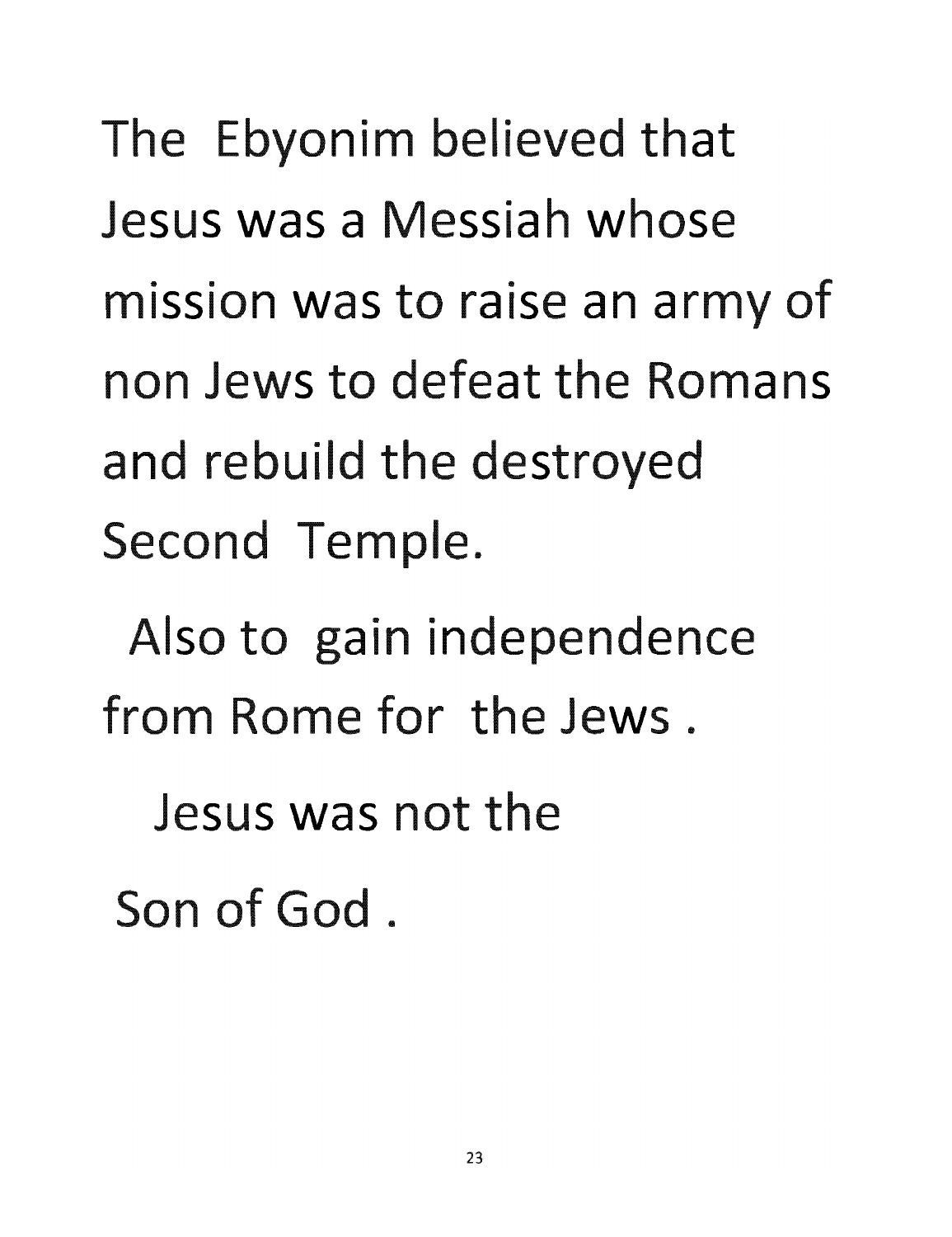**Jesus was the son of Mary and Joseph. He was married to Mary Magdelano.** 

Jesus was buried in a crypt in Jerusalem. This crypt was **shared by Mary Magdelano his**  father Joseph and his mother Mary.

**This crypt was discovered by archeologists in Jerusalem** Israel in the 1970s.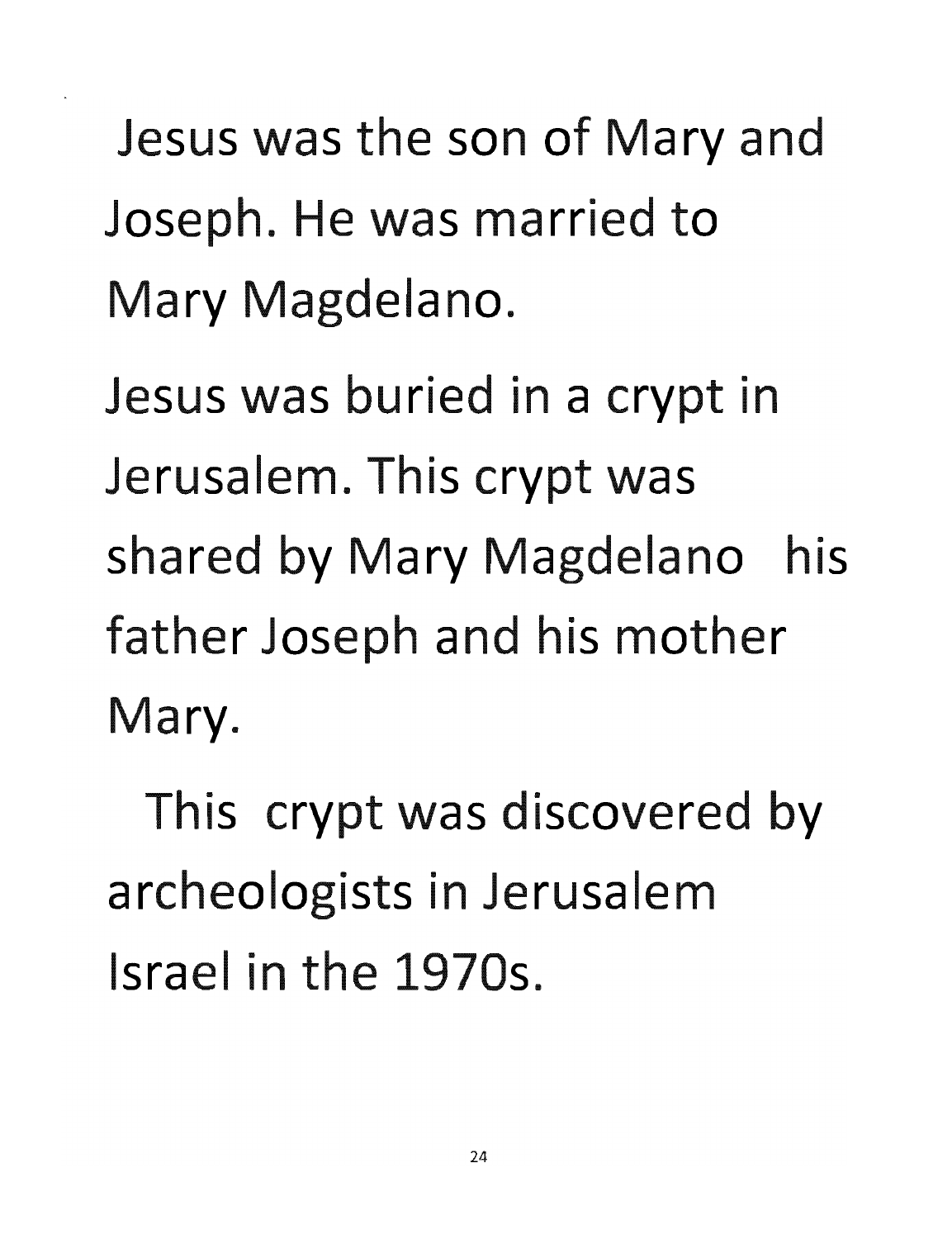However the fathers of the **Trinitarian theology rewrote history. They adopted the**  generic theology of the Trinity **that was ace pted by all Mid**  Eastern Mystery religions. In that way they succeeded to convert the masses.

They also combined the Jewish Bible. This combination was **the work of genius from their**  point of view. One must give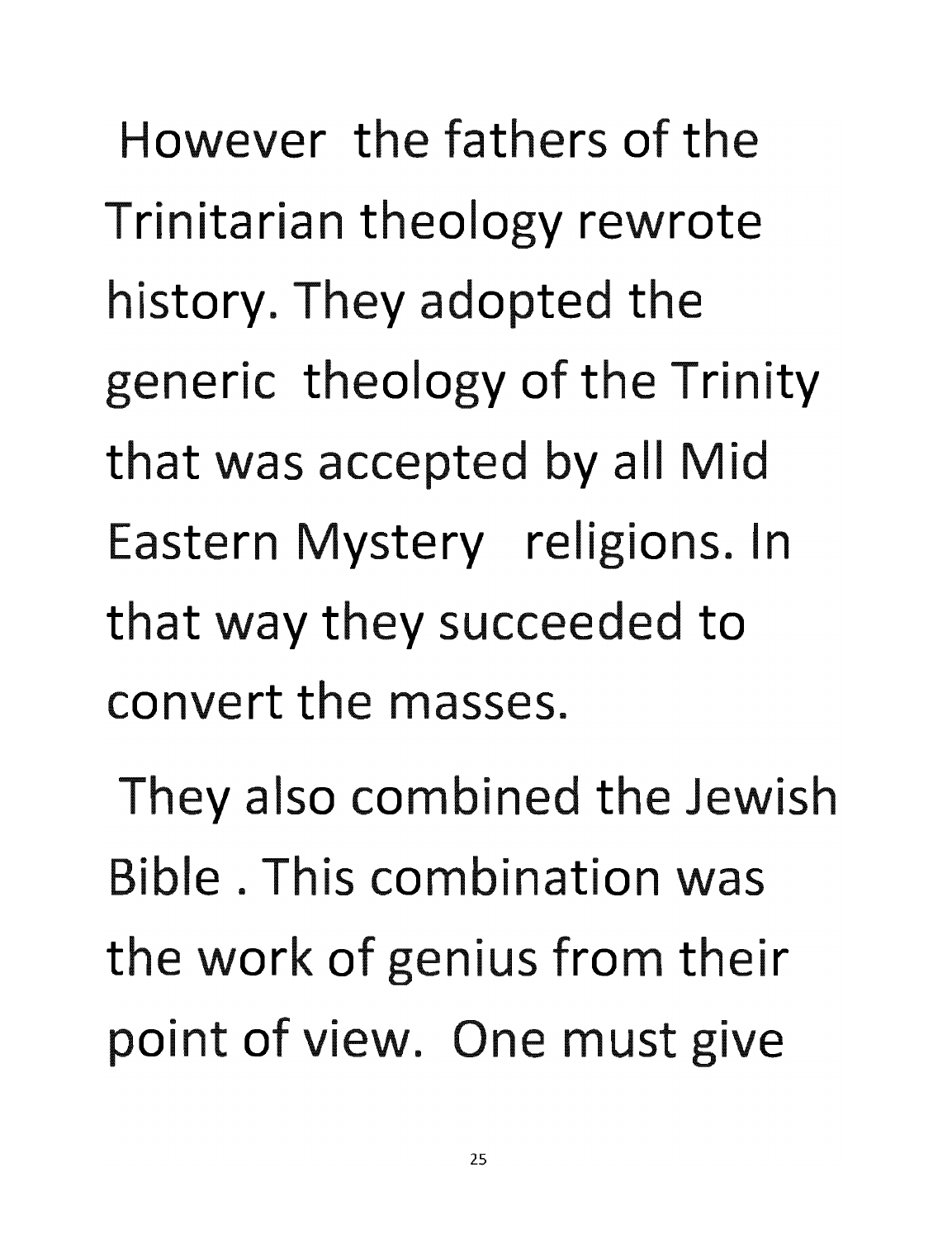credit where credit is due. **Giving credit does not mean**  that one accepts their theology nor the means that they used to achieve success.

Trinitarians to their credit eradicated from their theology the multitude of gods and goddesses.

Furthermore ,by **ENLARGING THE** BELEF **IN GOD AND FASHIOING A COMPOUND**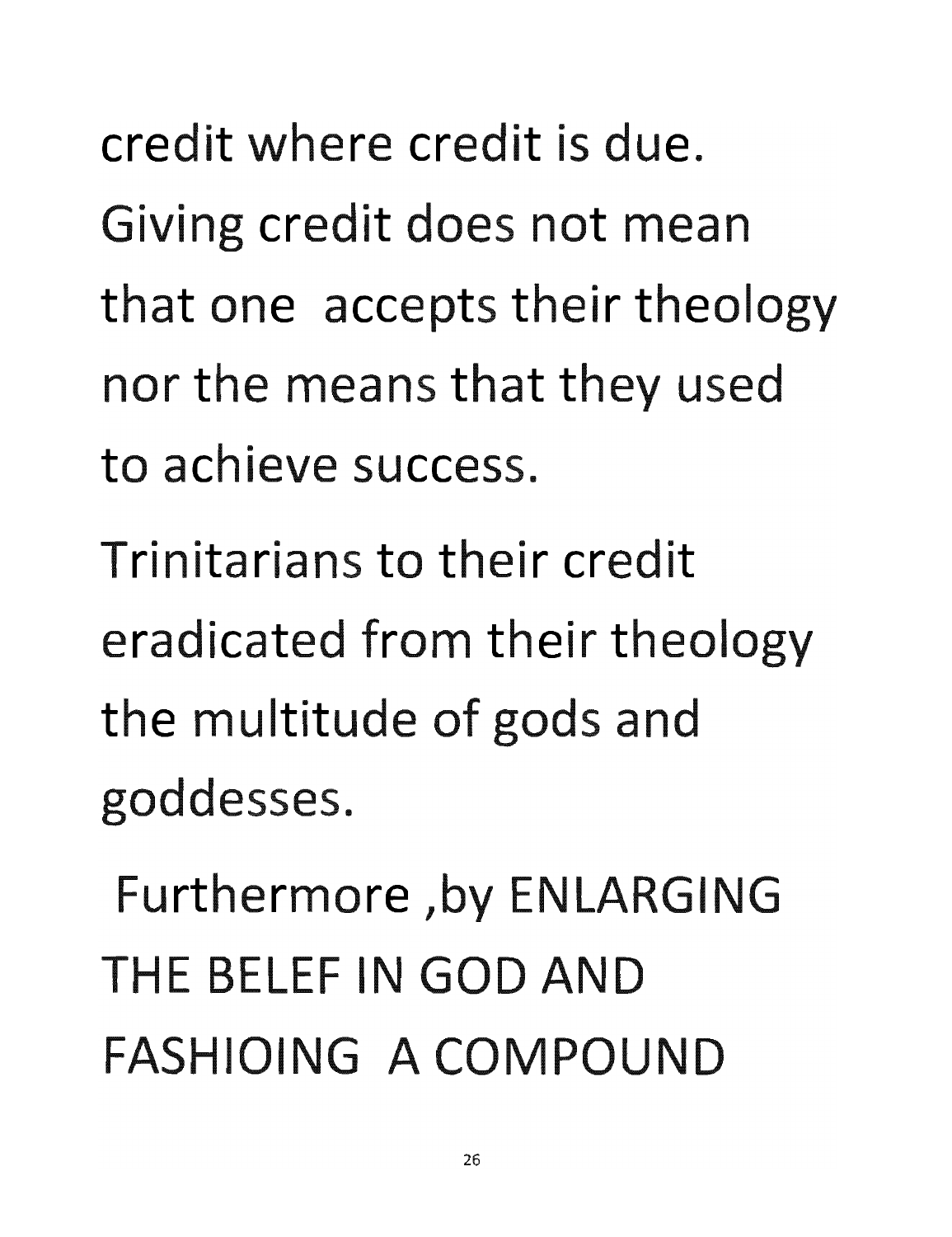**GOD** having all three separate **parts of the Trinity as God as**  additions and partners to God **they unwittingly complied**  with Jewish law.

According **To** Judaism a **NON**  JEW **ONLY** 

- **BUT NOT AJEW**
- can believe that God
- is a compound
- of more than One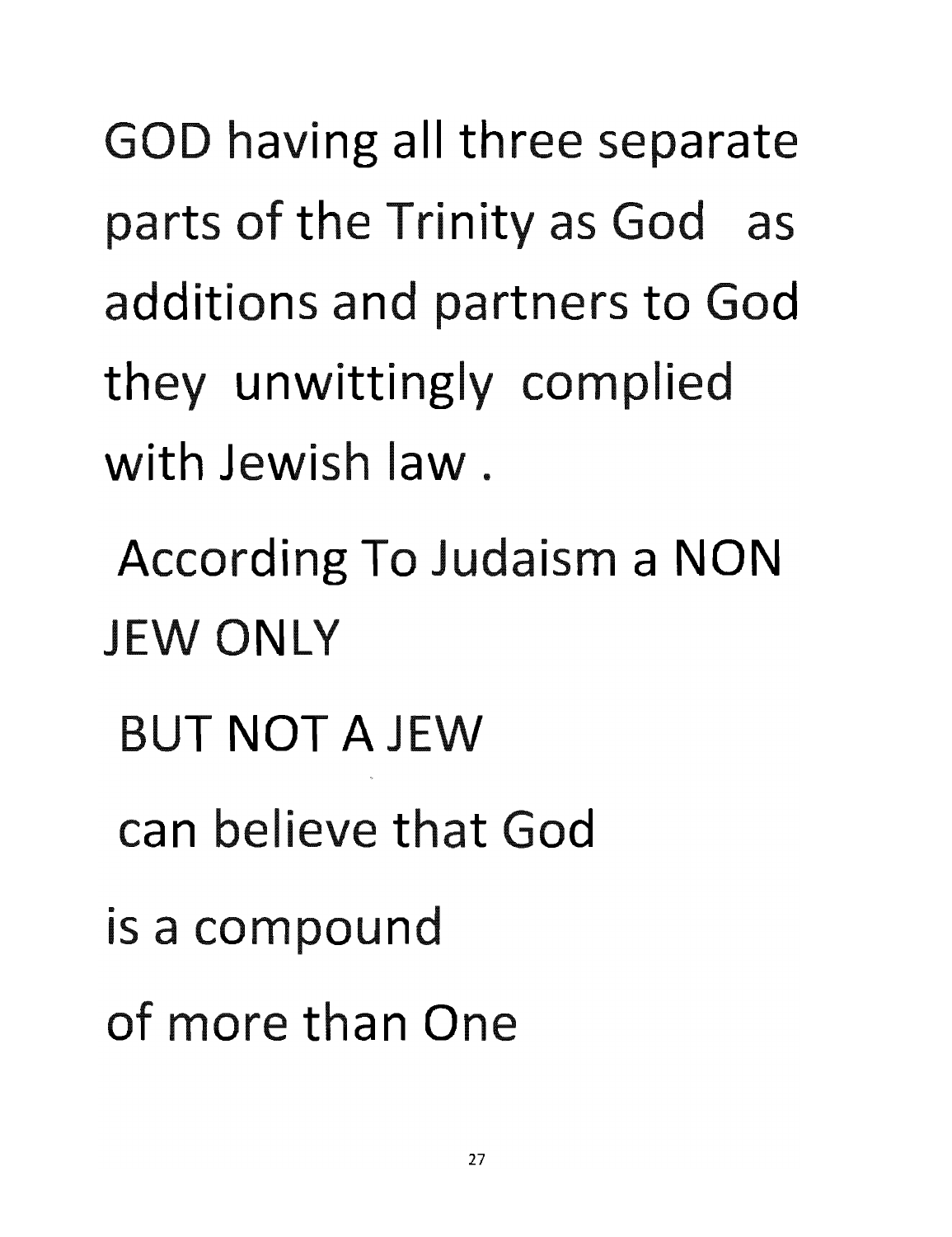as long as they believe that God exists.

This is called in Hebrew Shutfos.

However, unfortunately Christians have never appreciated the acceptance by Judaism for the Trinity for Christians only.

They wanted all Jews to convert to the Trinitarian **theology.**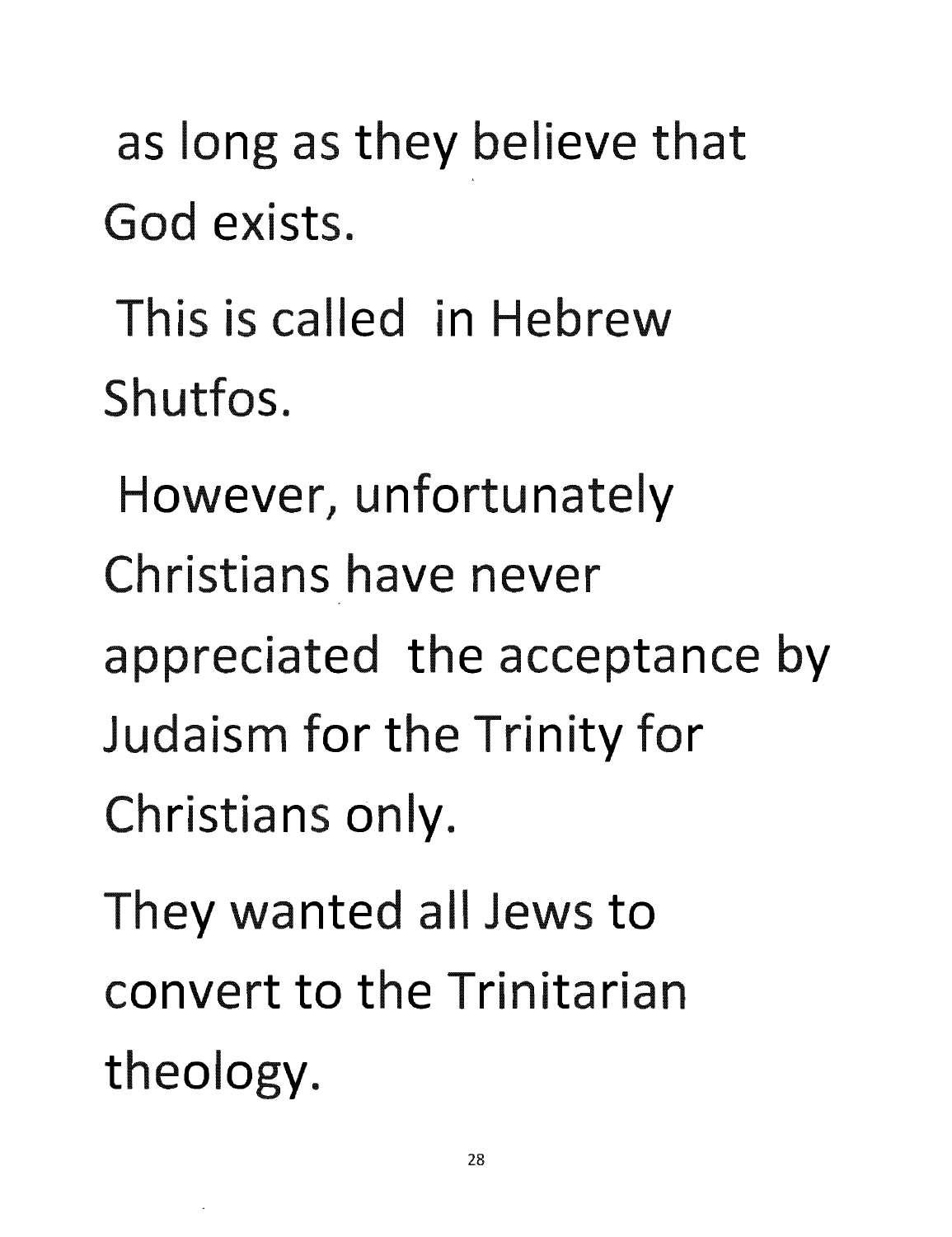The Jewish theology that there exists more than one ladder to reach God does not strike a chord in their mind set.

This theology existed in the **past as well exists presently**  among all Christians who have missions to convert Jews. The **reason is obviously that they**  are not secure in their faith **unless they conquer the entire** world. It is not so much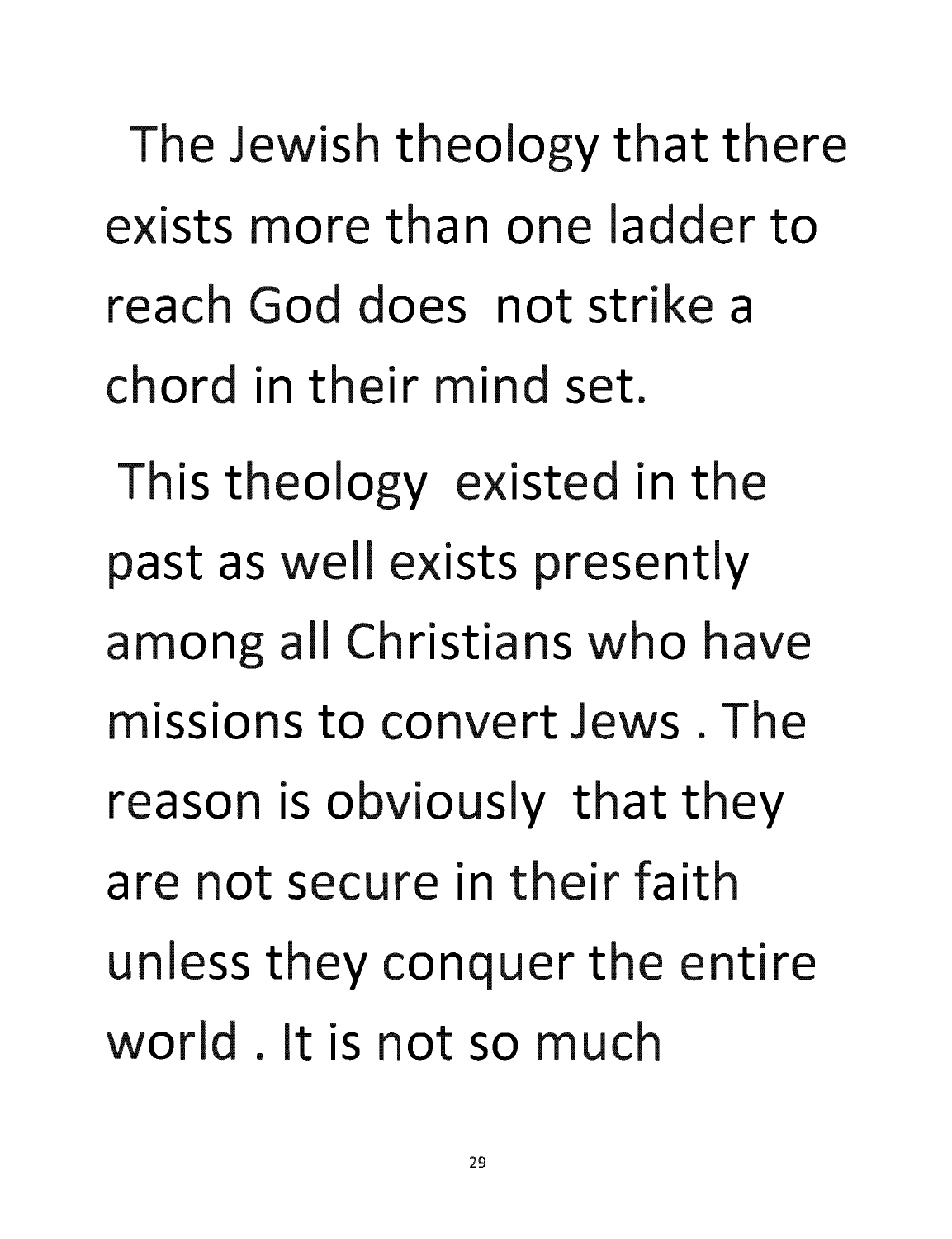**spreading their light as much as defeating squashing extinguishing the breath and**  culture of every one else. It is the same as **Hitler's slogan of**  "duechland iber alles Germany over all". IT IS EITHER ALL OR **NOTHING.**  THERE EXISTS **NO ROOM** FOR COMPROMISE.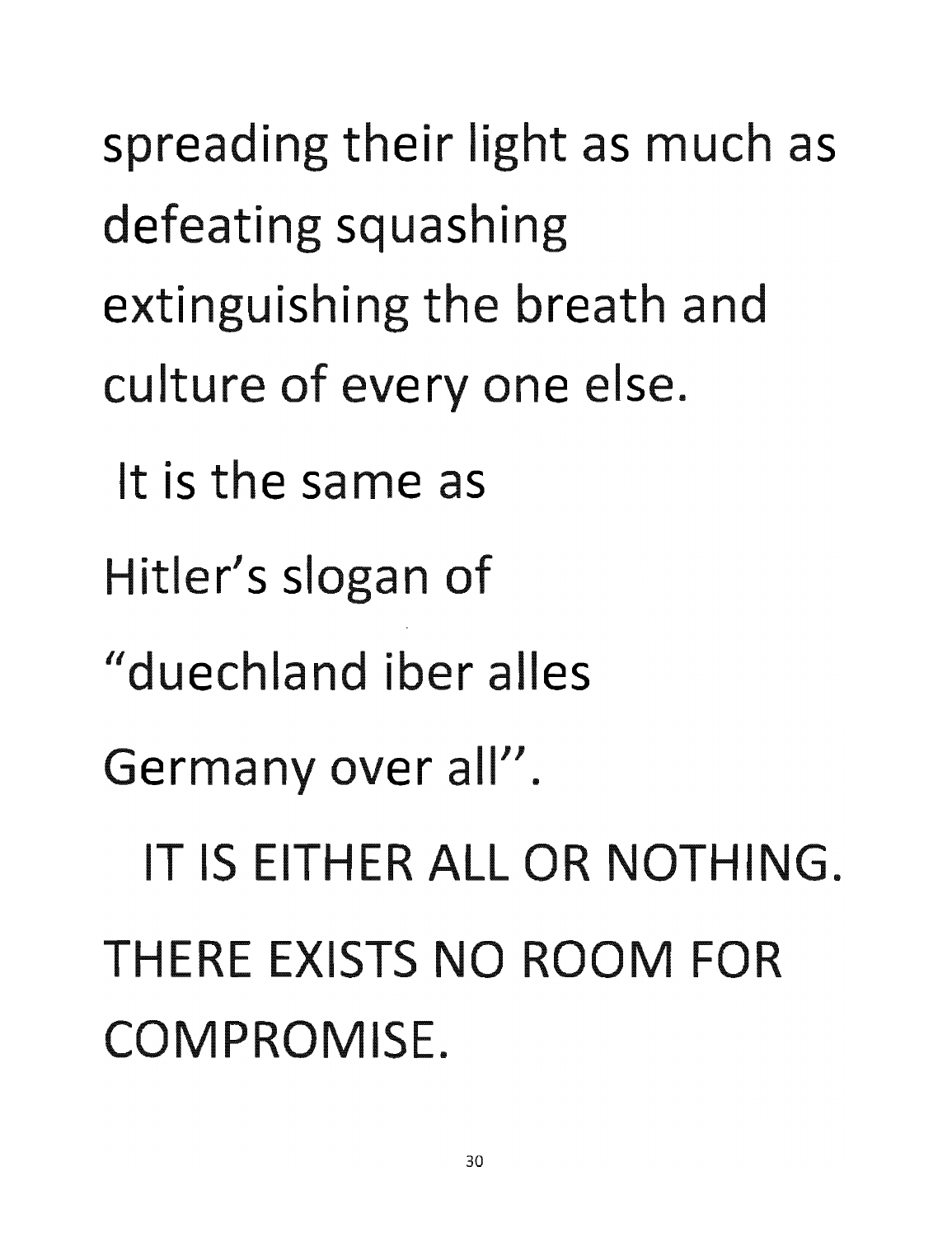## THEY SUCCEEDED IN PUSHING THEIR THEOLOGY DOWN THE THROAT OF EUROPEANS FOR 1500 YEARS. UNTIL THE PROTESTANTS UNDER MARTIN LUTHER IN 1520 RIPPED APART THEIR HEGEMONY.

BLOODY WARS FOLLOWED. FROM 1530-UNTIL- 1650. MILLIONS FROM BOTH SIDES DIED.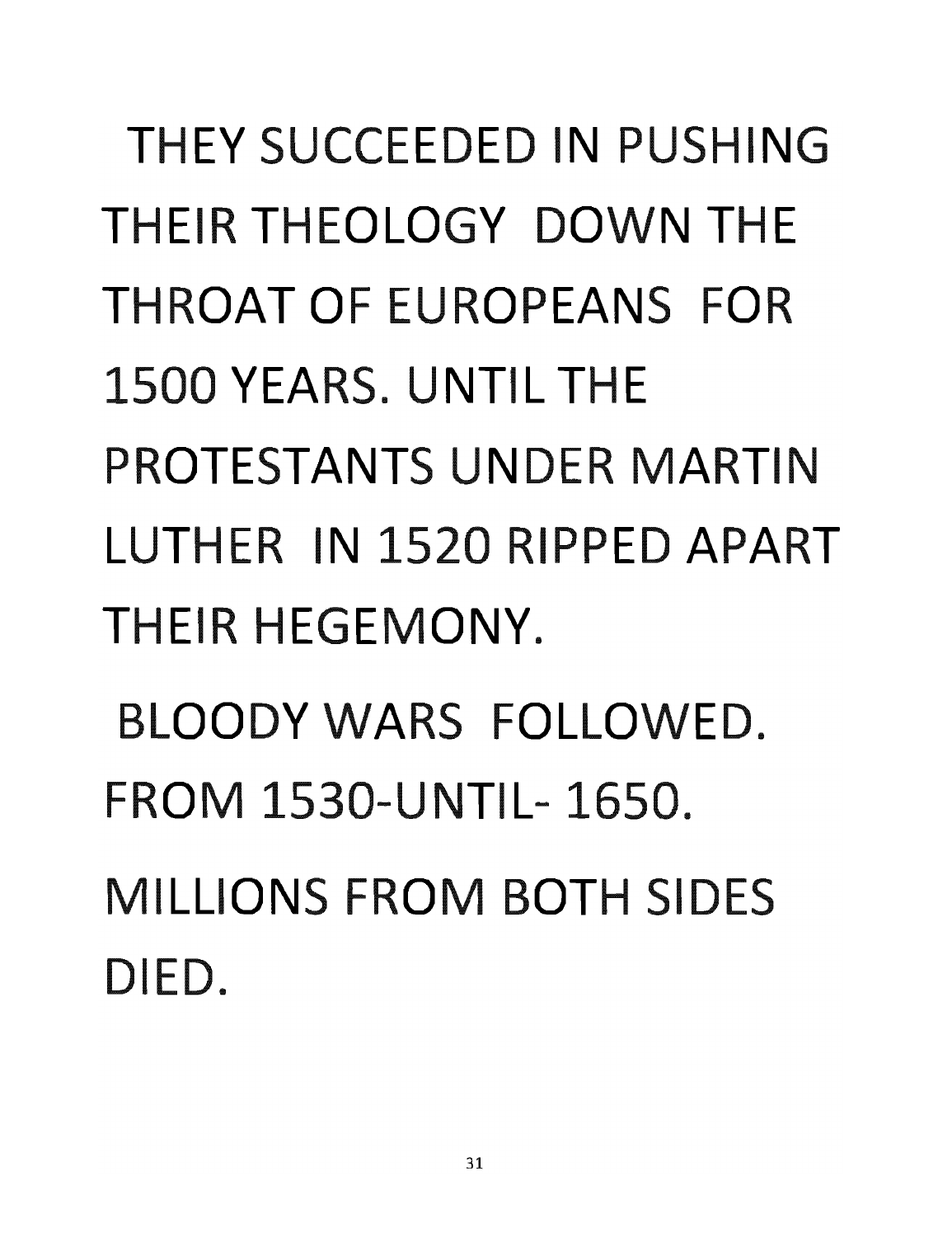**NOT** FOR THE HONOR OF JESUS **GOD** THE FATHER **AND**  THE HOLY GHOST.

THE WARS **AND** SHEDDING OF THE BLOOD OF MILLIONS WERE FOUGHT

**WHO** WAS GOING **TO** HAVE THE POWER **AND** HEGEMONY - THE CATHOLICS OR THE PROTESTANTS?

THE LEADERS OF THE CHURCH FOR A PERIOD OF 1000 YEARS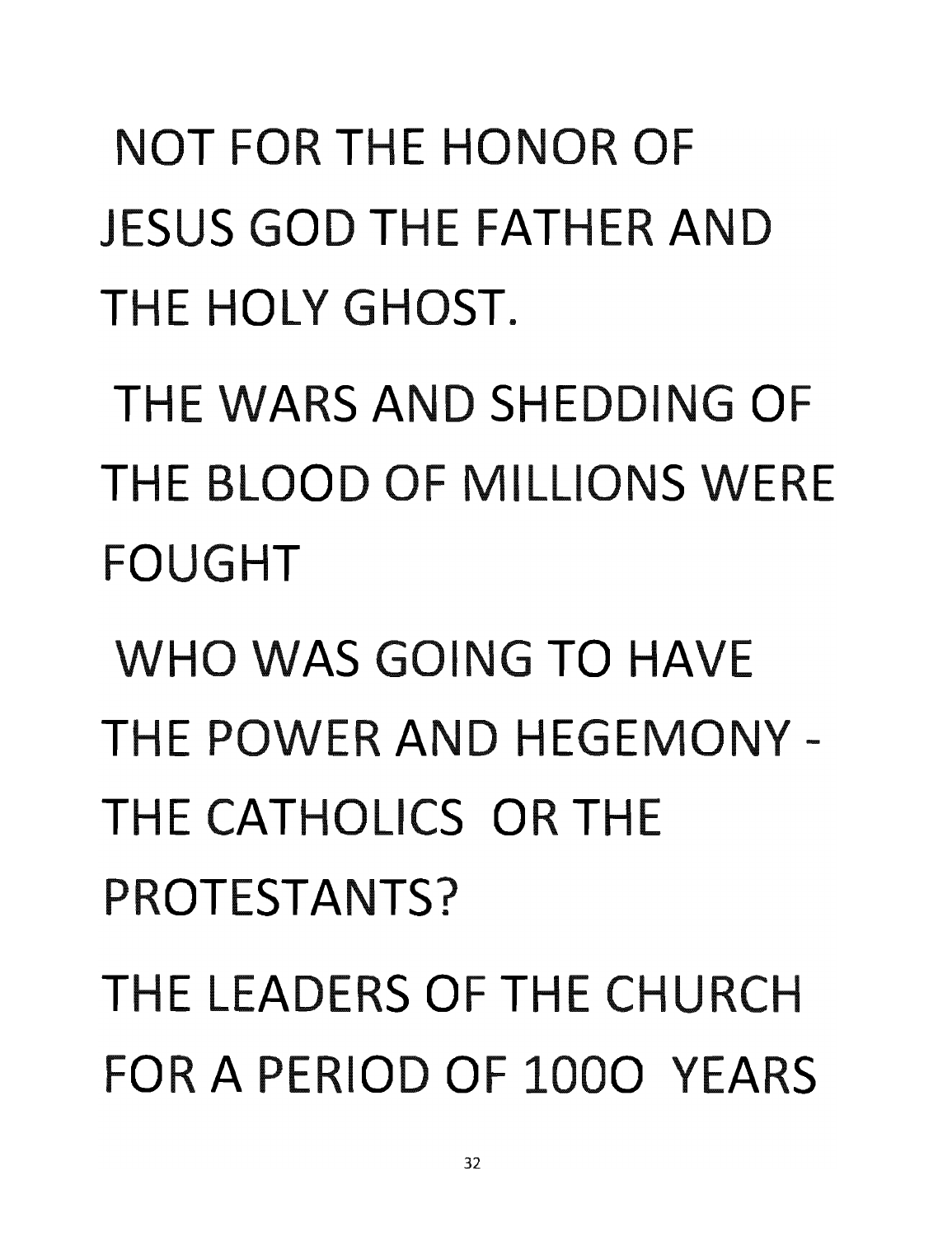## WERE SUCCESSFUL IN PRESERVING THEIR POWER BASE.

These church leaders erected an organization that imitated the organization of the emperors.

The Popes the cardinals the **bishops the priest were a class of royalty that WERE HOLIER**  THAN the kings and the nobles. They were not held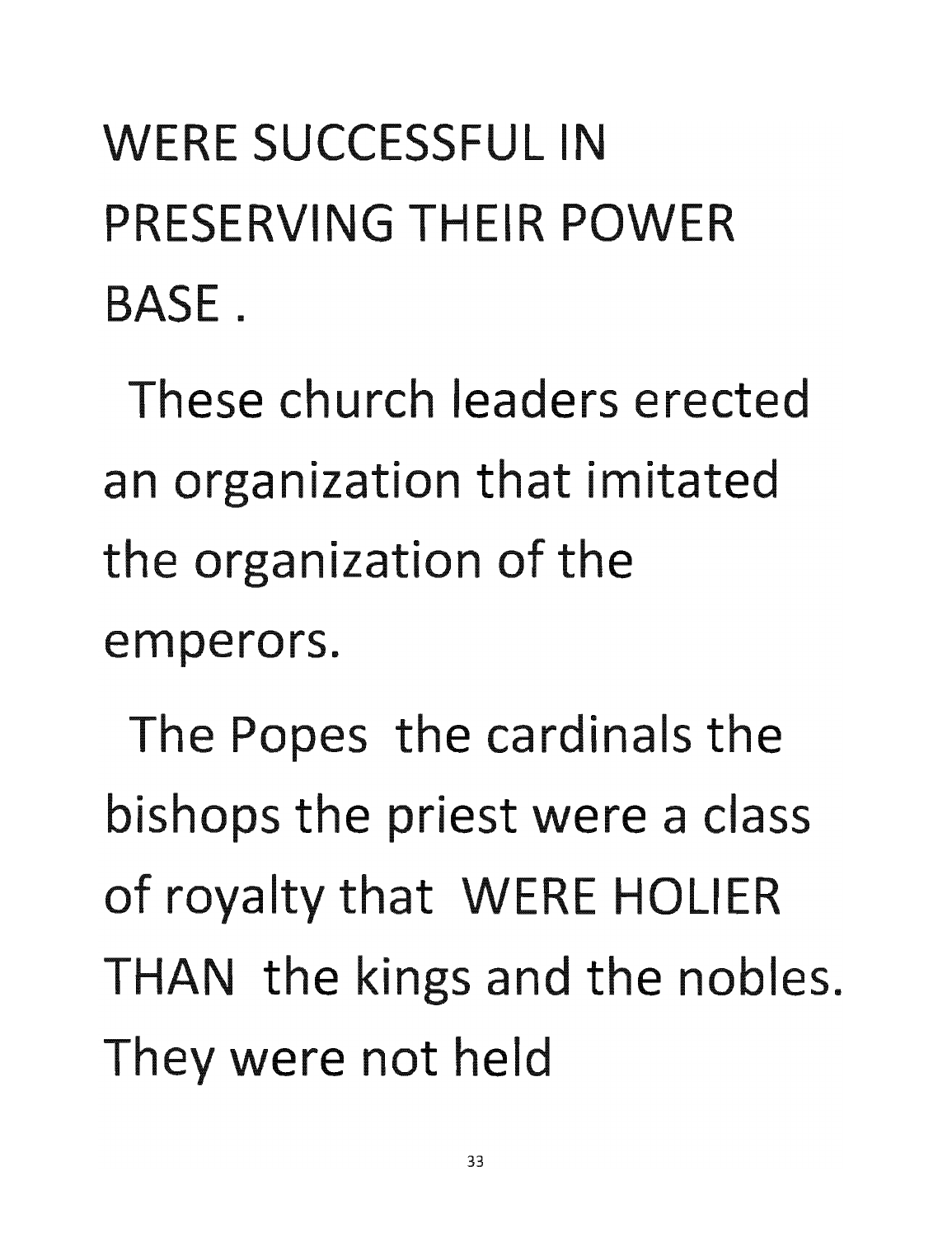accountable by civil authorities **for any crimes they committed.**  Only Church authorities ultimately the Pope could legally judge them.

**Winning of independent**  supervision was achieved after many centuries.

**Not only did they have the right to judge themselves; but they had the right to pass judgment on the nobles kings**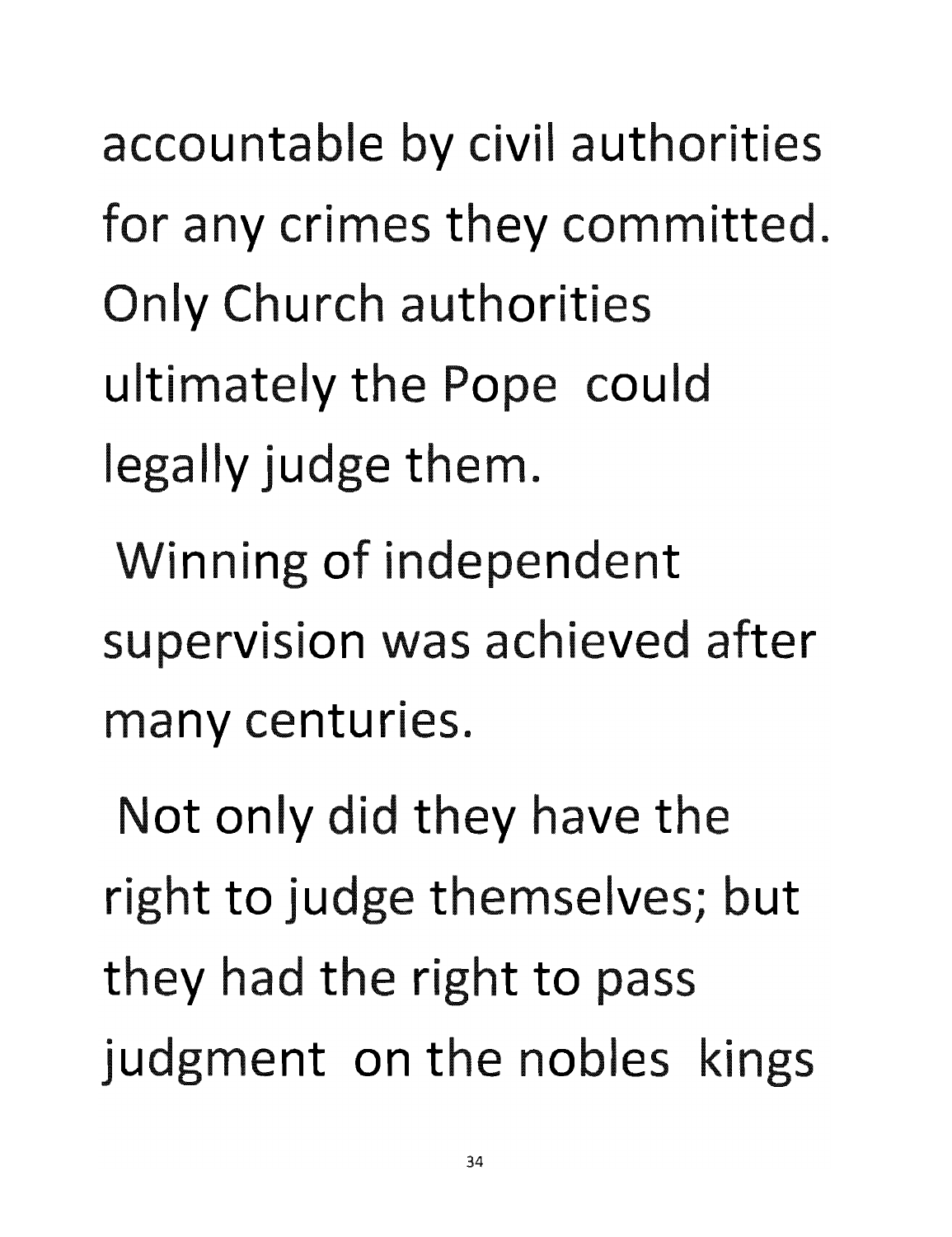and emperors. They retained the power to release the **population from obeying the** 

King. They -only they**conferred the King with Divine authority. They likewise had the power to remove this**  Divine authority. They could **then enlist other kings to over throw the sinning King and take over his kingdom. Certainly they had the power to**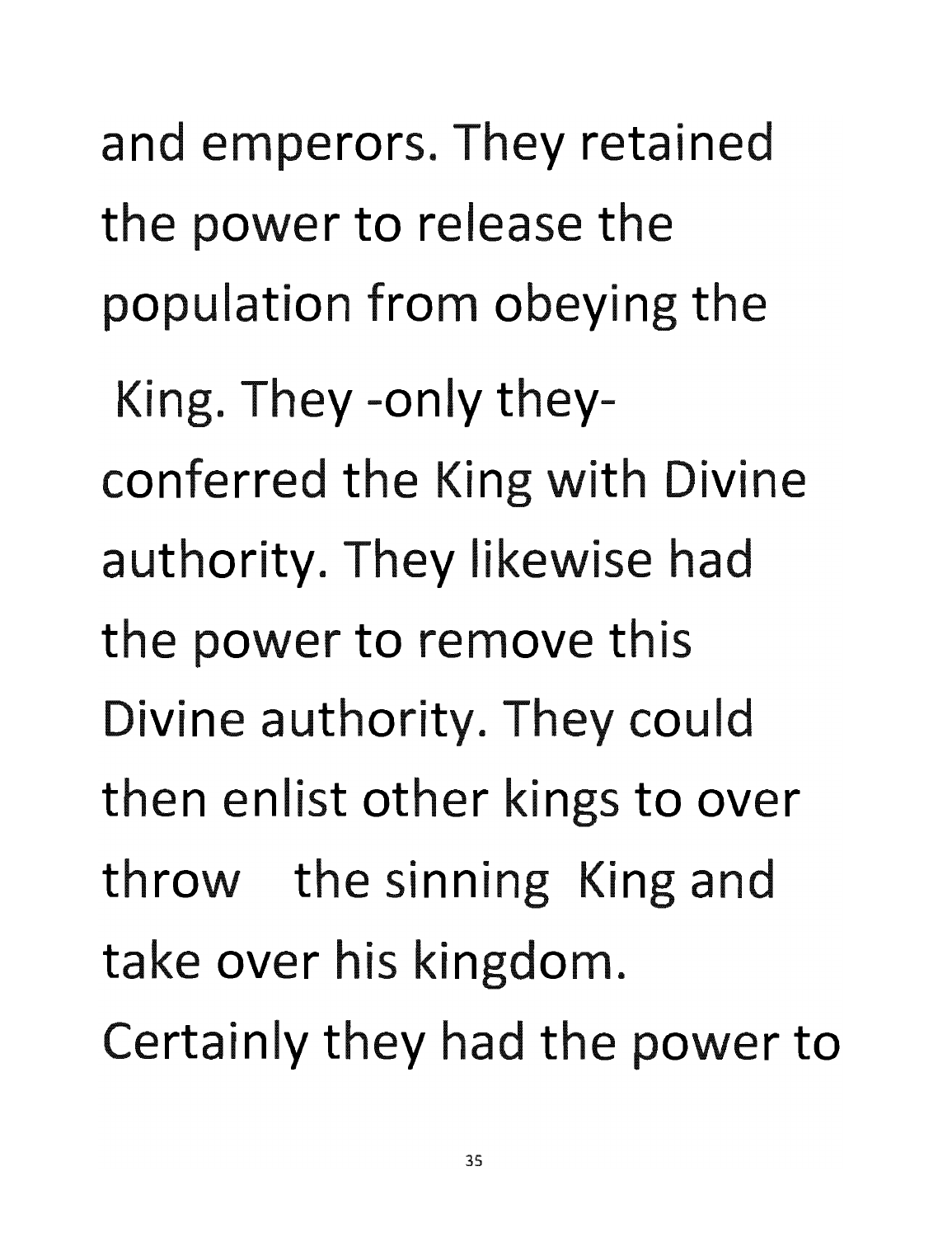similarly punish any dissenting noble, which they exercised in many occasions.

They were of a higher being than mortals. They came from a **different planet.** 

Nay they were loftier than any being in creation.

**They were higher than the angels.**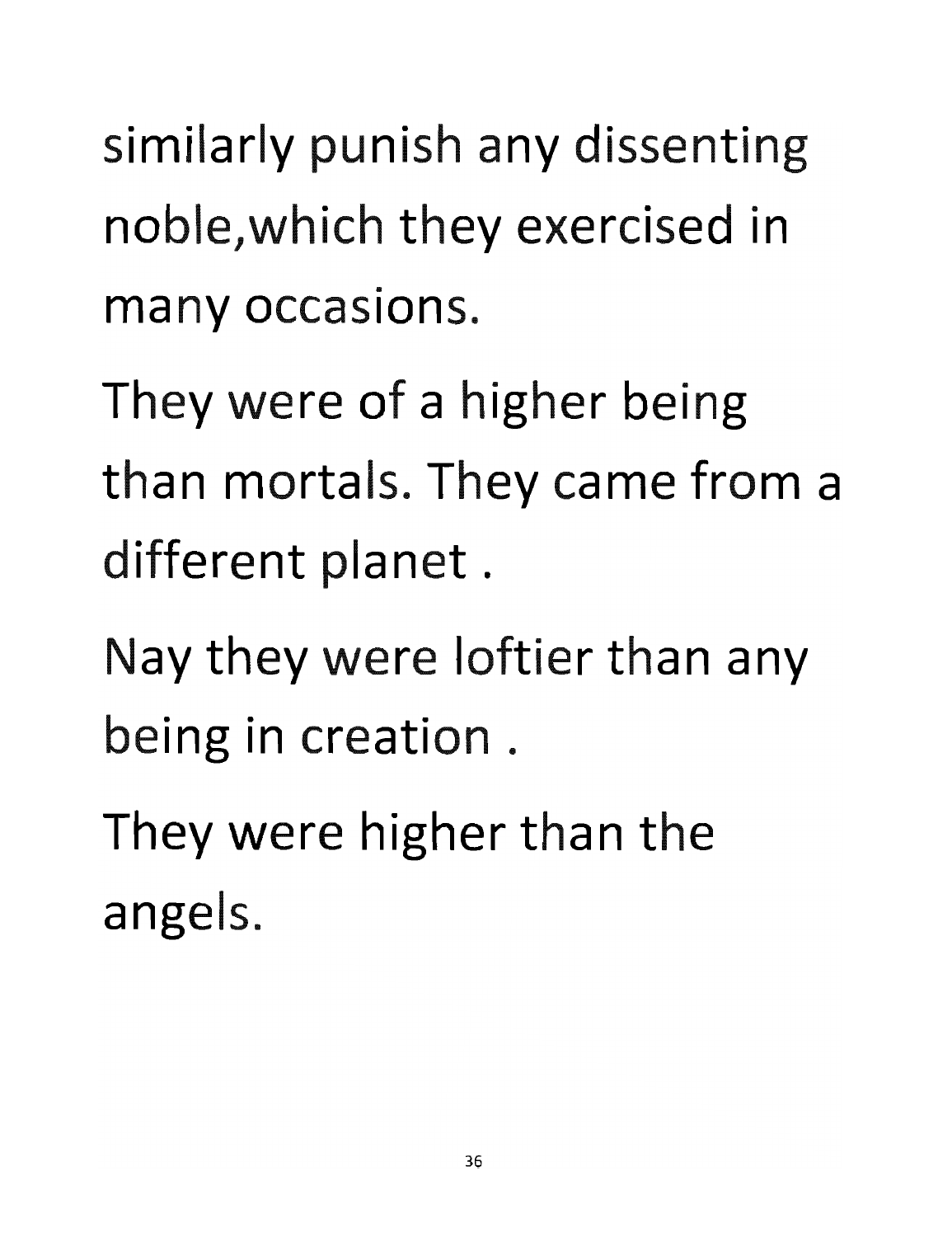God created man in his image The Church in Rome created **GOD IN THEIR IMAGE.** 

**They had the power to formulate the relationship of**  God and his Son Jesus and the Holy Ghost. They decreed that all three are separate. That Jesus was half human and half **Divine. They decreed that Jesus was not entirely Divine. Neither was He entirely human.**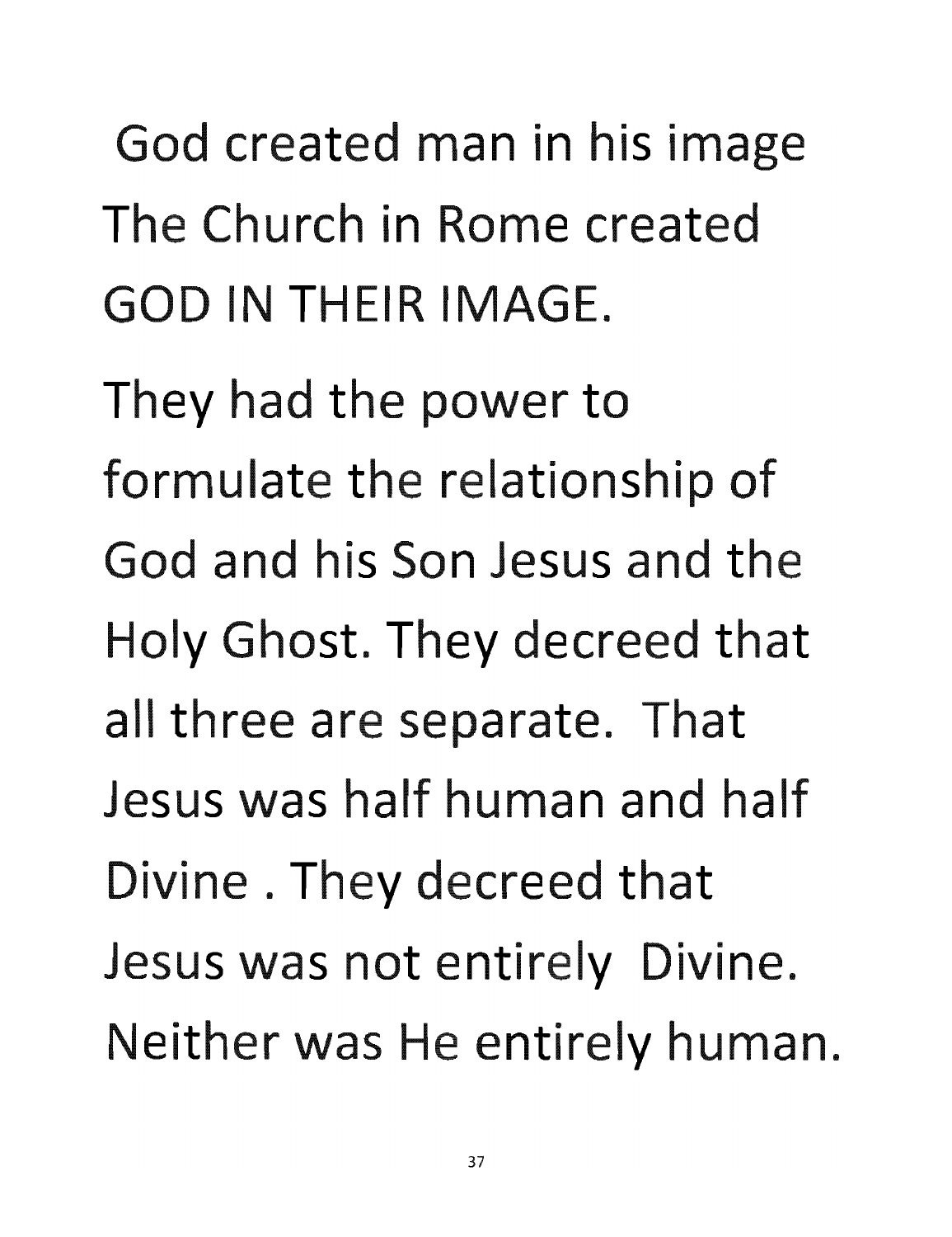Neither did the Father slide from one role as father to the role as Son and then to the role Holy Ghost.

Thus God himself is forced to assume the face crafted by the Church.

- According to the history of Protestanisim by
	- **James A. Wiley**

the Roman Catholic Church **instead of converting heathens**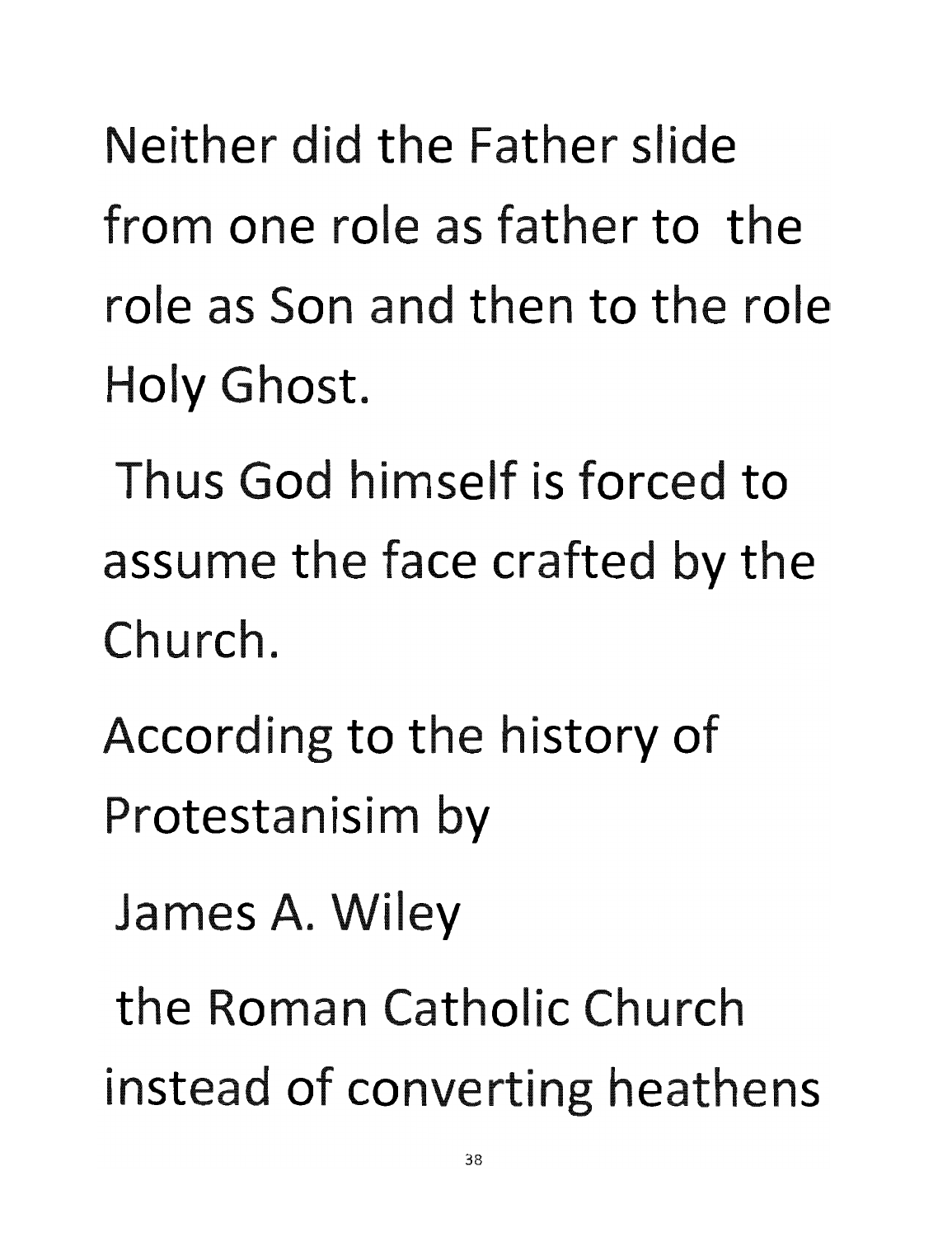and pagans to the Trinity; converted the Trinity to • paganism.

**Examples. [1] praying to**  statutes and the cross.

**[2] copying the ceremony of**  transubstantiation the Eucharest in substance and literally the words used from the pagans.

**[3] praying to Saints and to**  Mary - instead to God.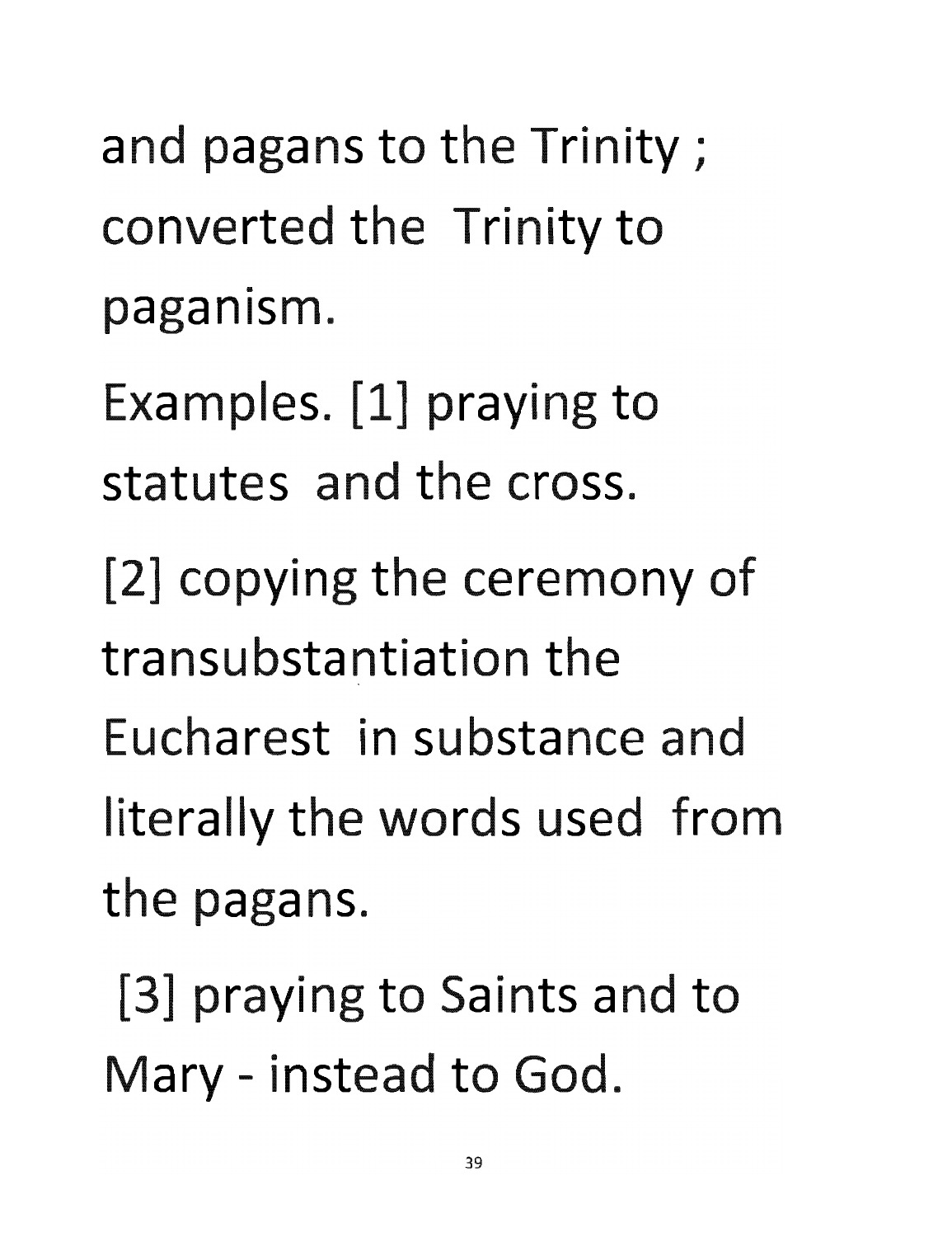**[4]** Enacting pagan gods as Saints **AND PRAYING TO THEM.**  In that way those tribes **whom**  they converted could still maintain their own Diety.

**FROM THE STANDPOINT OF**  the Catholic Church what ever they did is legitimate. Catholics when they invoke saints to intercede with God are not worse than Jews invoking **TZADIKM SAINTLY SCHOLARS**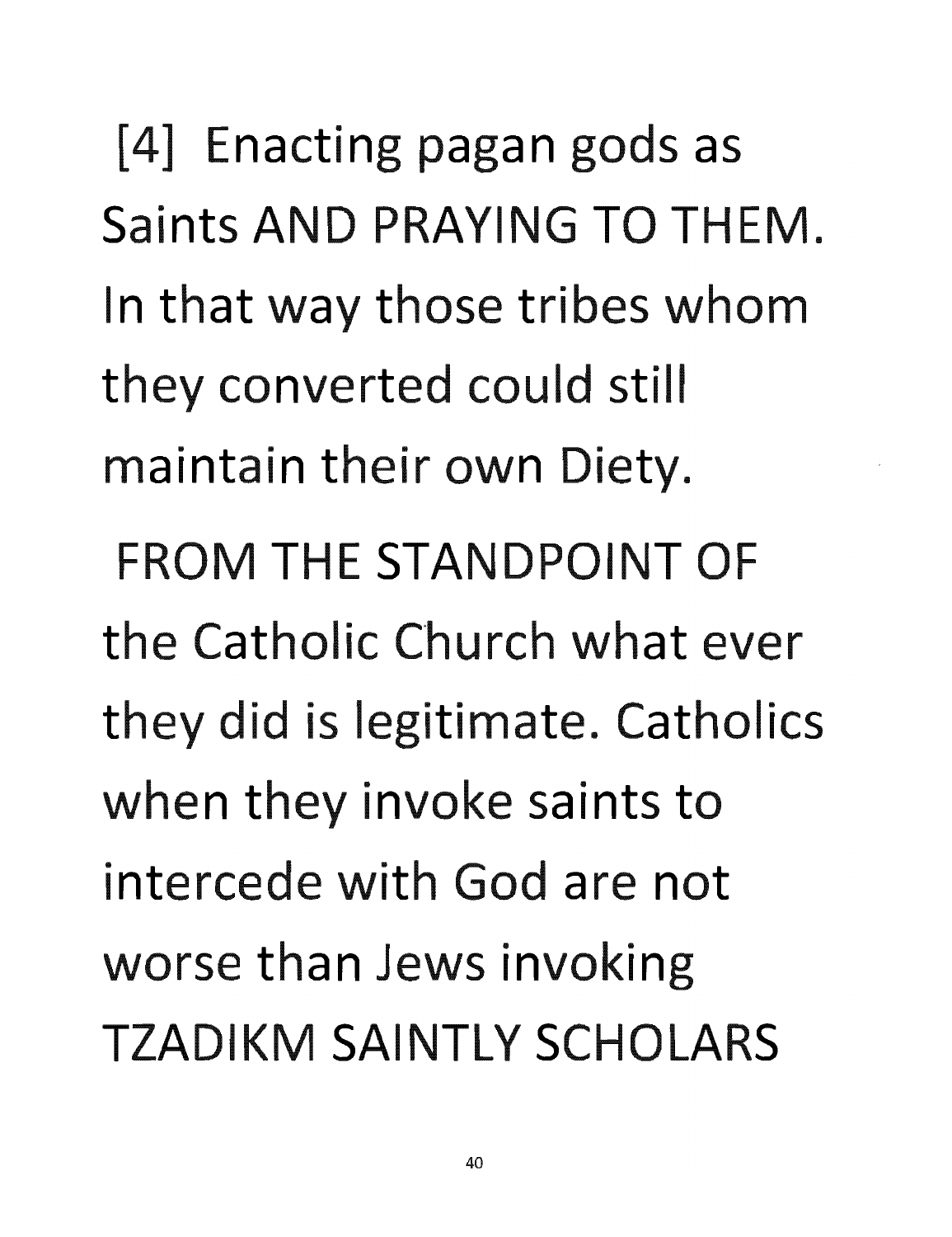## LIVING OR DECEASED **TO**  INTERVENE FOR THEM. BEGINNING OF THE BIBLE SAMUEL I. STORY OF **CHANNA AND** COMMENTARY MALBIM. OF COURSE PRAYING **TO A**  STATUTE IS AGAINST JEWISH LAW.

HOWEVER CATHOLICS **DO NOT**  OBSERVE JEWISH LAW. THEY CLAIM **THAT** THE PRAYER GOES BEYOND THE STATUTE **TO** GOD.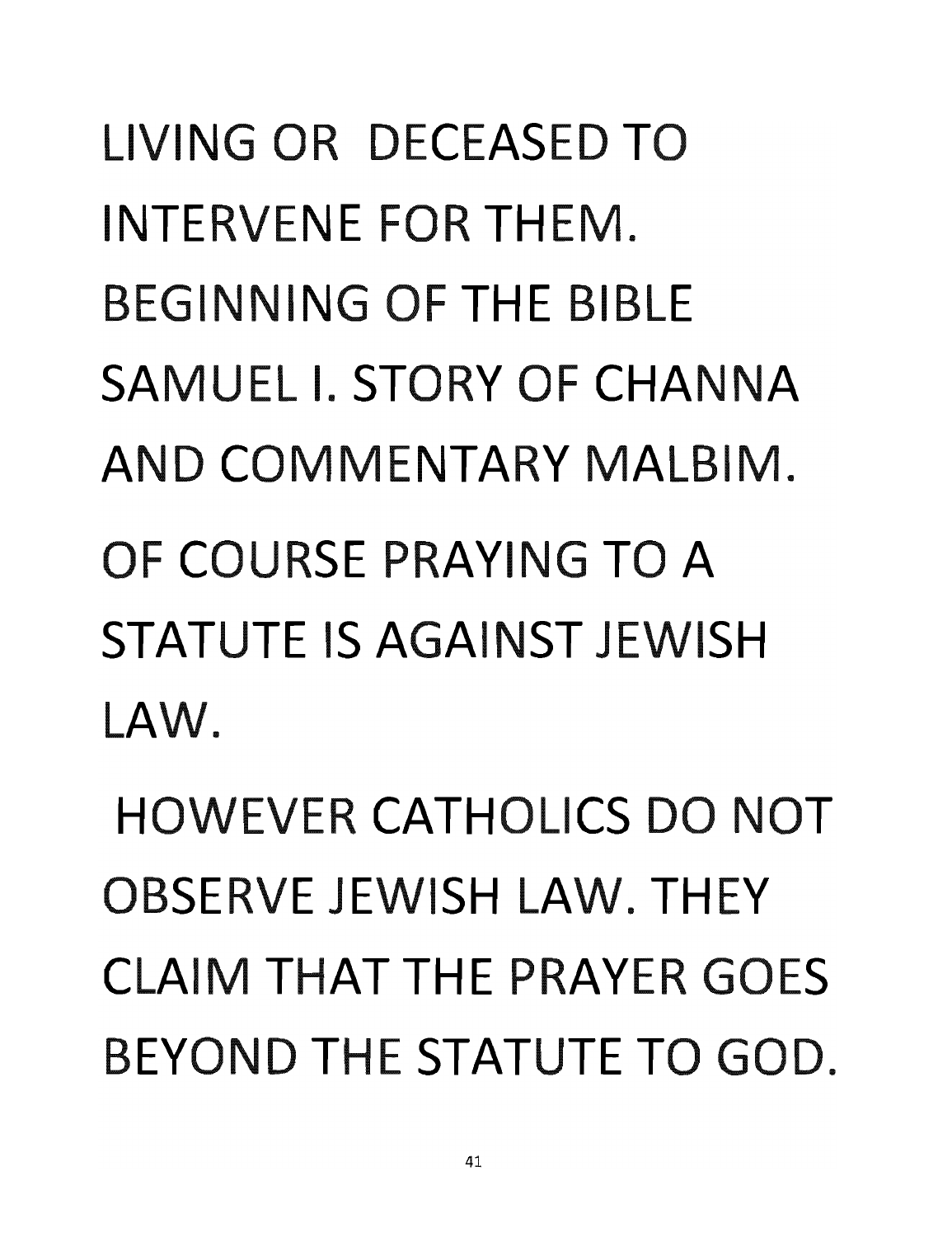#### JEWS IN THE SINAI DESERT ALSO **HAD** IMAGES.

THE CHERUBIM **ON** THE HOLY ARK WERE IMAGES OF A MALE **AND** FEMALE FACING EACH OTHER.

ALSO WHEN THE JEWS SINNED **AND** WERE PUNISHED BY SNAKES ATTACKING THEM MOSES MADE METAL SNAKE. THOSE JEWS **WHO** WER BITTEN BY THE REAL SNALES LOOKED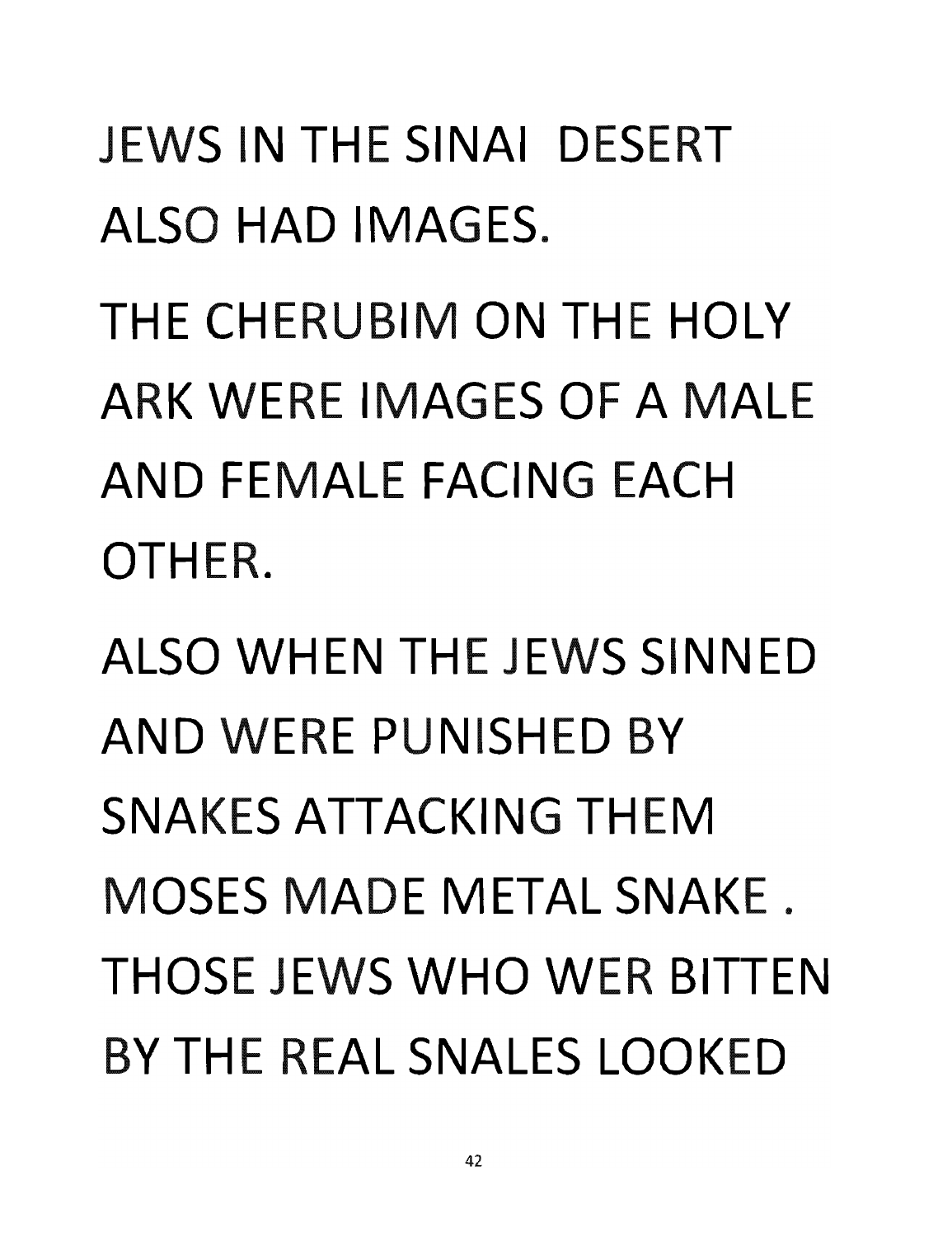#### AT THE METAL SNAKE AND WERE CURED.

PROTESTANTS ANSWER IN THE CASE OF THE CHERIBIM ON TOP OF THE HOLY ARK THAT CONTAINED THE TEN COMMANDMENTS GOD ORDAINED TO BUILD THE CHERUBIM AND THE METAL SNAKE. THAT IS NOT THE CASE WITH CATHOLICS BRINGING STATUTES INTO THE CHURCH.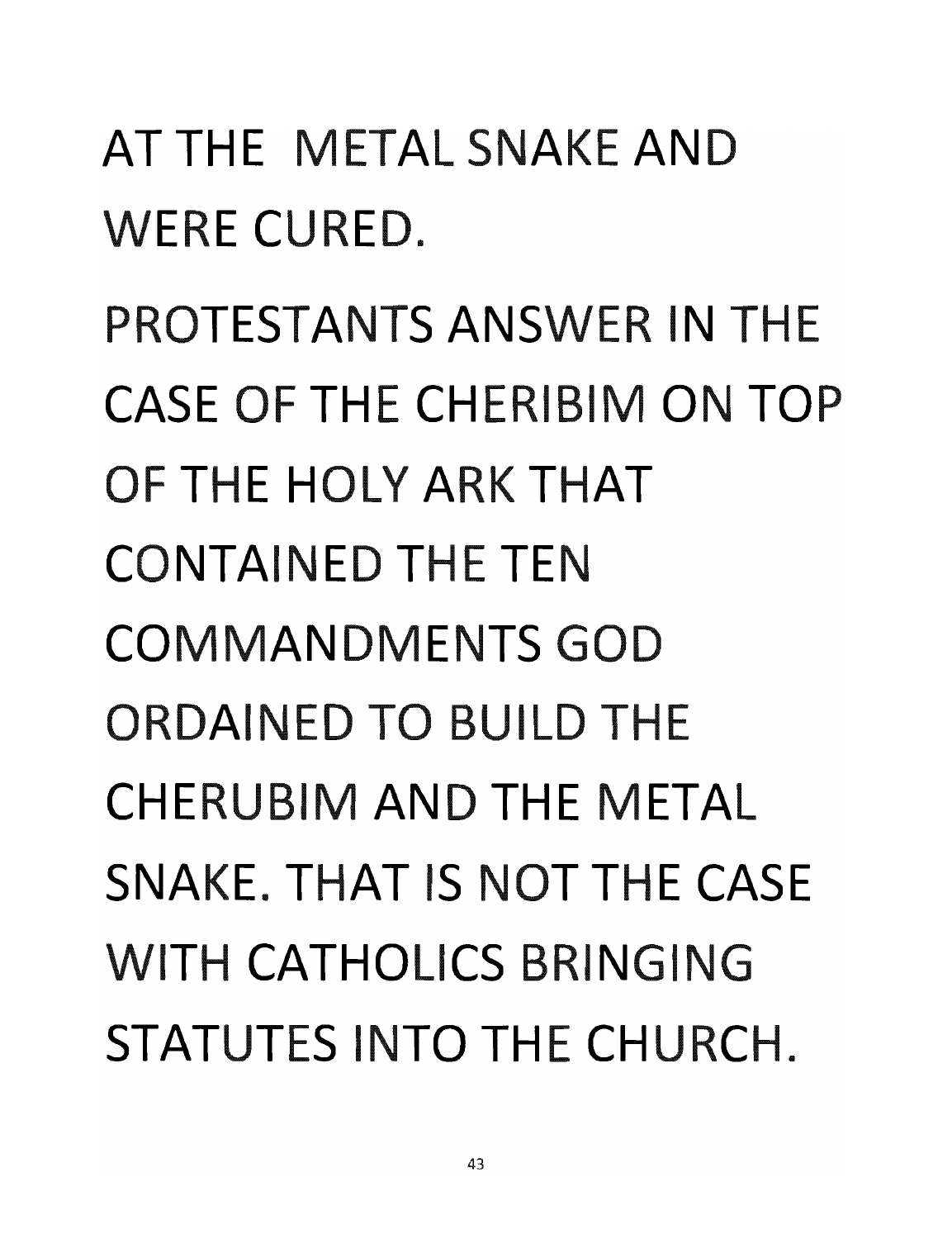**WHAT** REALLY COUNTS **HOWEVER IS** DOES IT WORK OR NOT. CATHOLICS CLAIMED **HAT** ALL HEIR INNOVATIONS MORAL **OR NOT FORGERY LIES** IMITATING PAGANS OR **NOT**  WORKS.

**ALL WHO CRITCIZED WERE AND** ARE JEALOUS.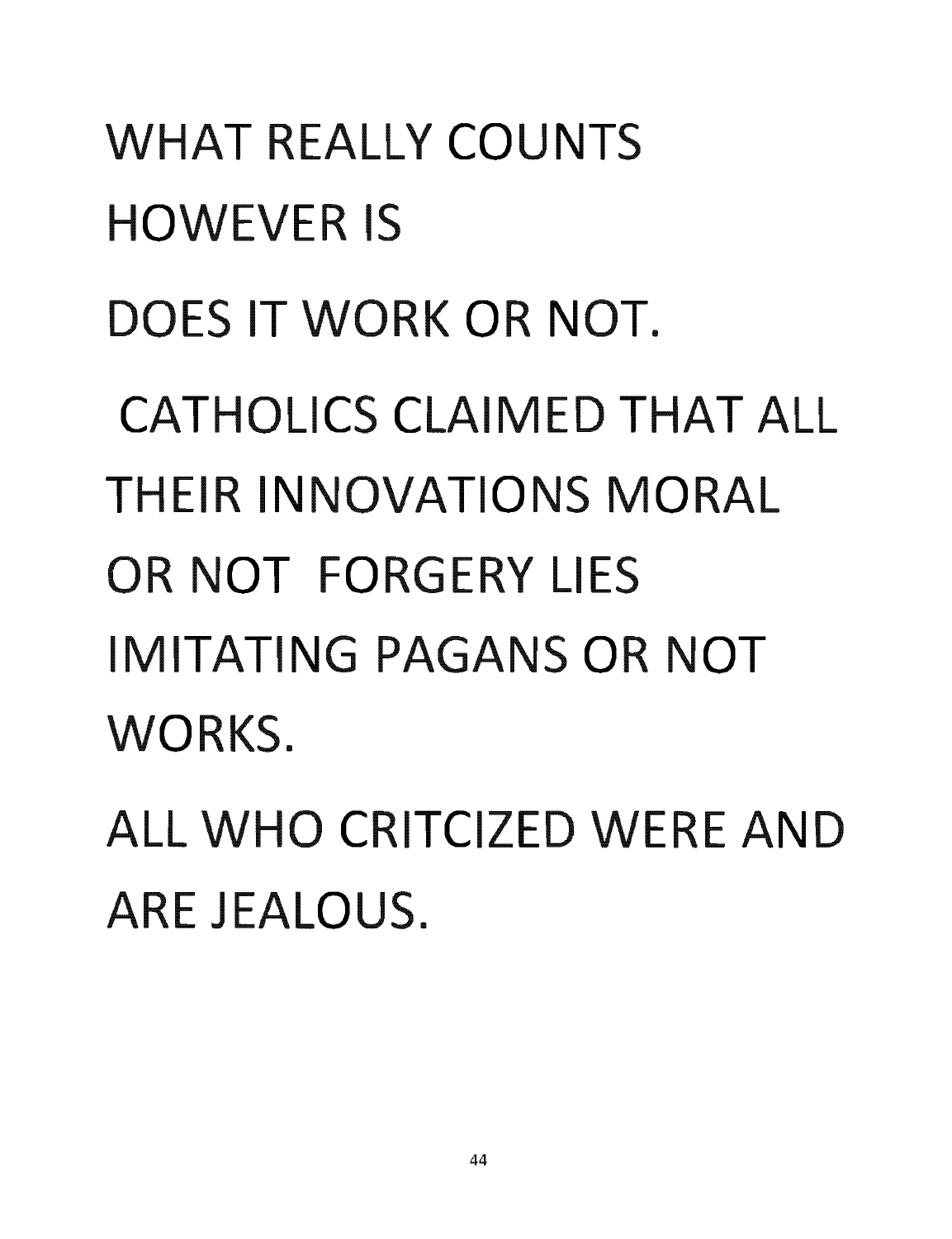For a period of 1000 years the **Roman Church used forgery to**  substantiate its claims.

**Example the gift of**  Constantine. They claimed that Emperor **CONSTANTINE GIFTED THE** Roman Catholic Church with the entire **Roman** Empire. First shown by the Church **400 years after Constantine died.**  Catholics claim that it is not a **forgery. All kings and emperors**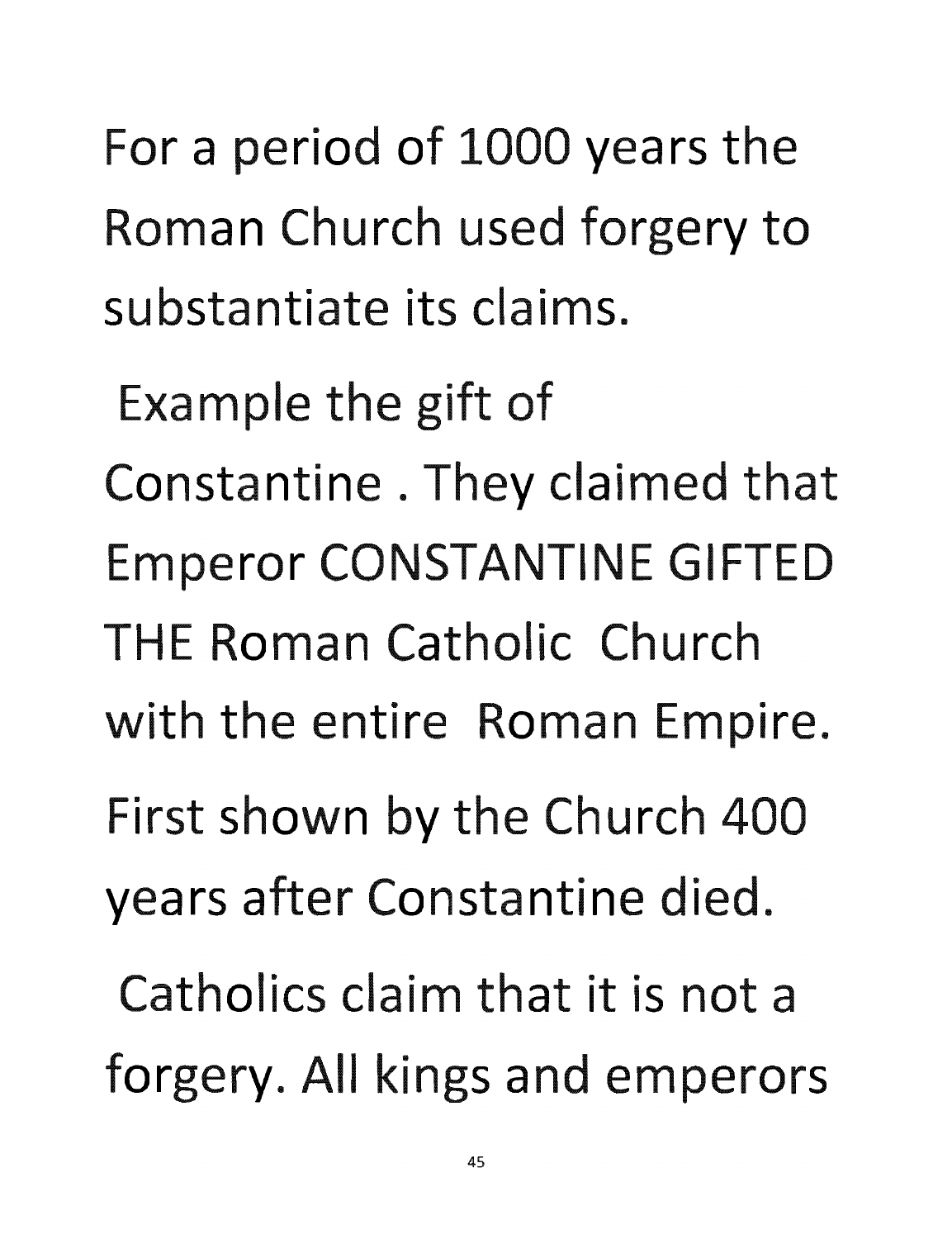after Constantine accepted *their claim. Otherwise , they* would not have accepted that the Church exercise sovereign power in those territories they controlled. Thus the kings and emperors themselves gifted again these territories to the Church.

[2] The Isidore Papers a forgery **First shown by the Church 400 years after the Papers were**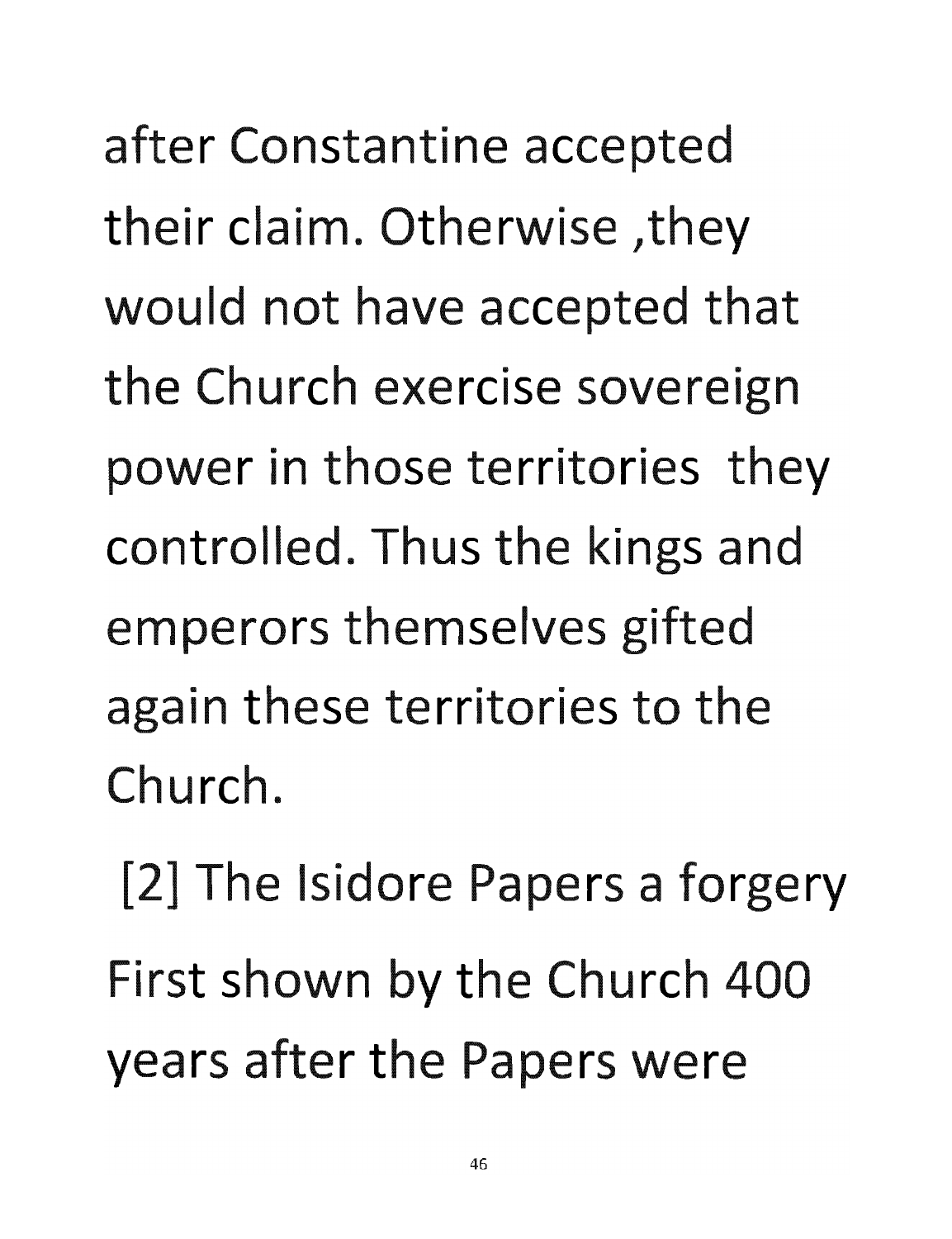allegedly composed. The **Isidore papers were supposed**  to support all the pagan innovations that the Roman Catholic Church introduced. **Never mind that the language** used did not correspond to the **dialect employed 400 years**  earlier. The monks who **fabricated the Isadore Papers** were not very learned. So what? Neither were the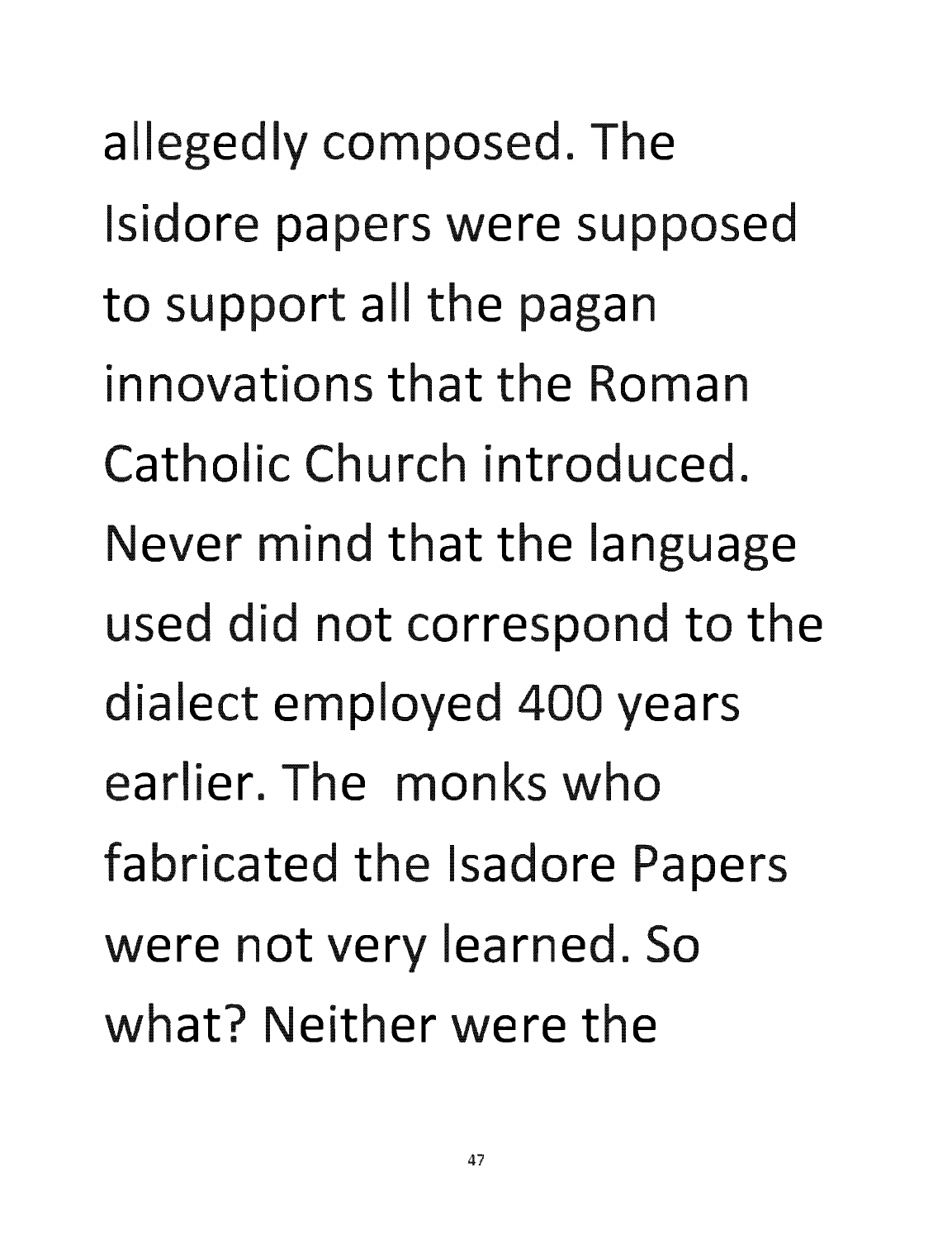common folks who were fooled **by the forgery. The Church**  responds even if these papers were not of ancient times the **Church always retains the power of innovation when**  they consider it critical to convert pagans.

The **New** Testament the **version presently used was first**  written over 500 year since the death of Jesus. All earlier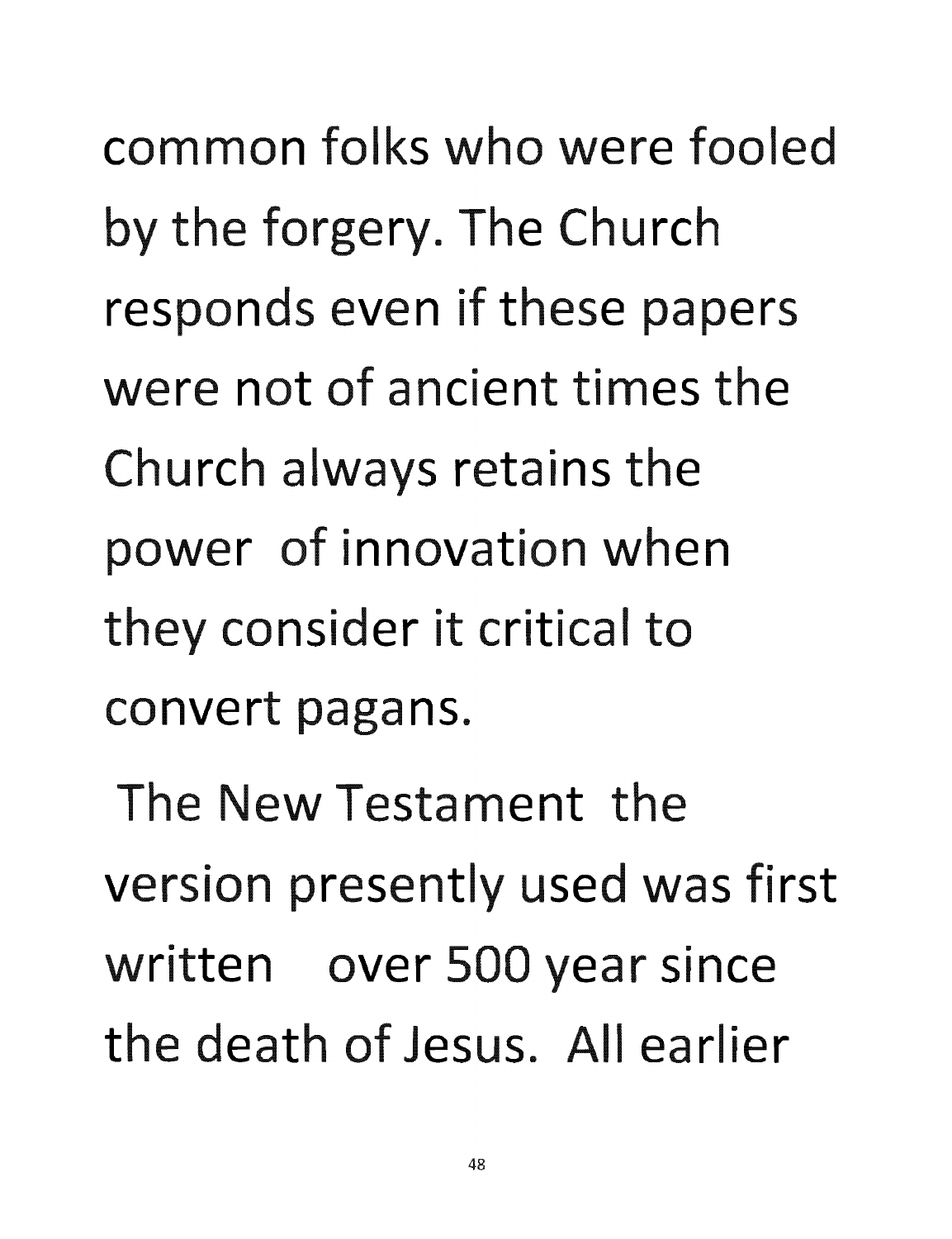**versions were burned together**  with the individuals who espoused the earlier versions. **As I have written in my earlier** books 129 130 131132 **In 1850 anthropologist** 

discovered in a convent in the Sinai desert a treasure of thousands of ancient manuscripts of the **New Testament. All of them** 

different than the version used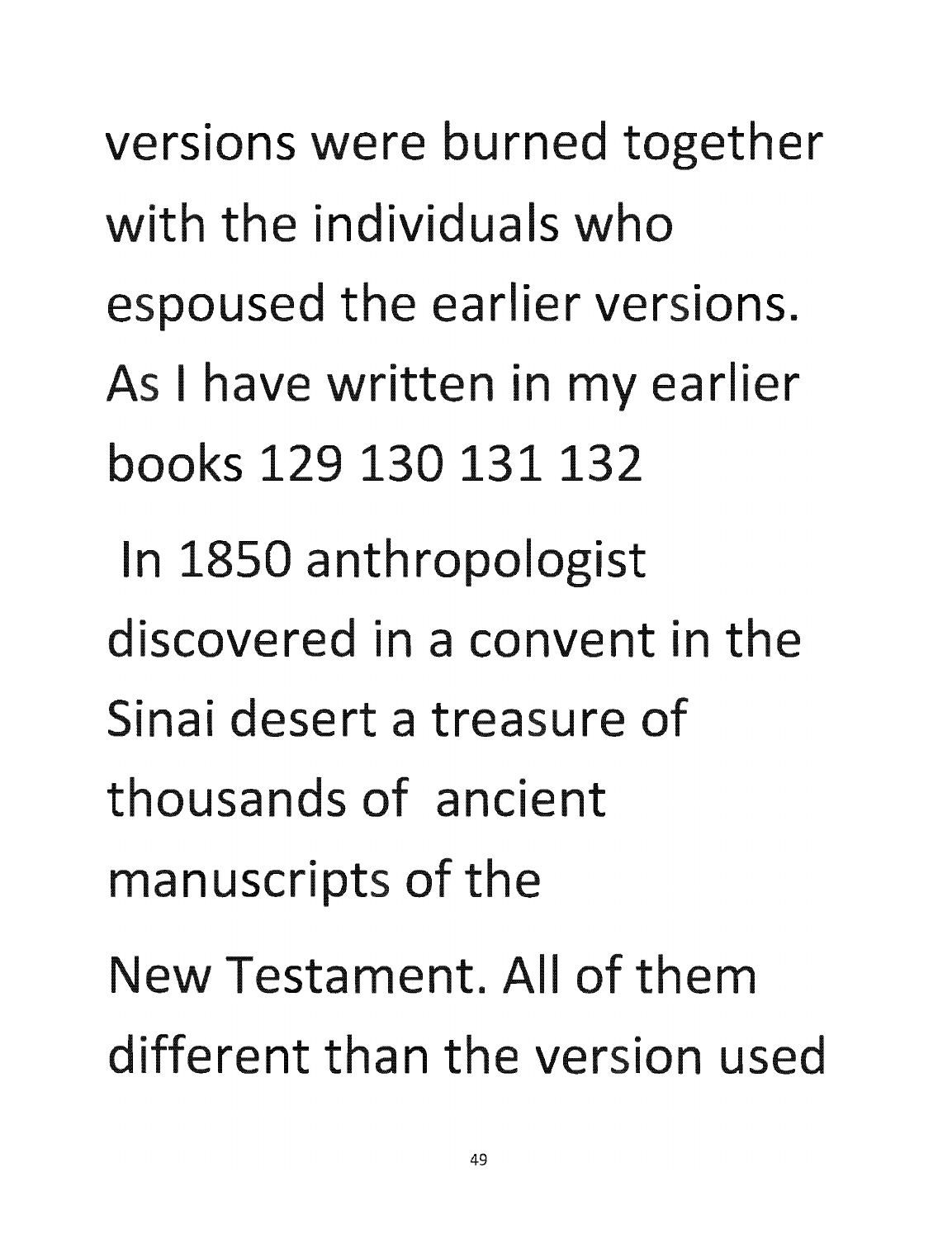today. They contradict every thing regarding the belief in that Jesus is the son of God **God the Father and the Holy**  Ghost.

**This horde scaped the hands**  of the inquisition , otherwise they would have burned these manuscripts.

The Popes were able to forge **agreements with powerful**  Emperors that The Church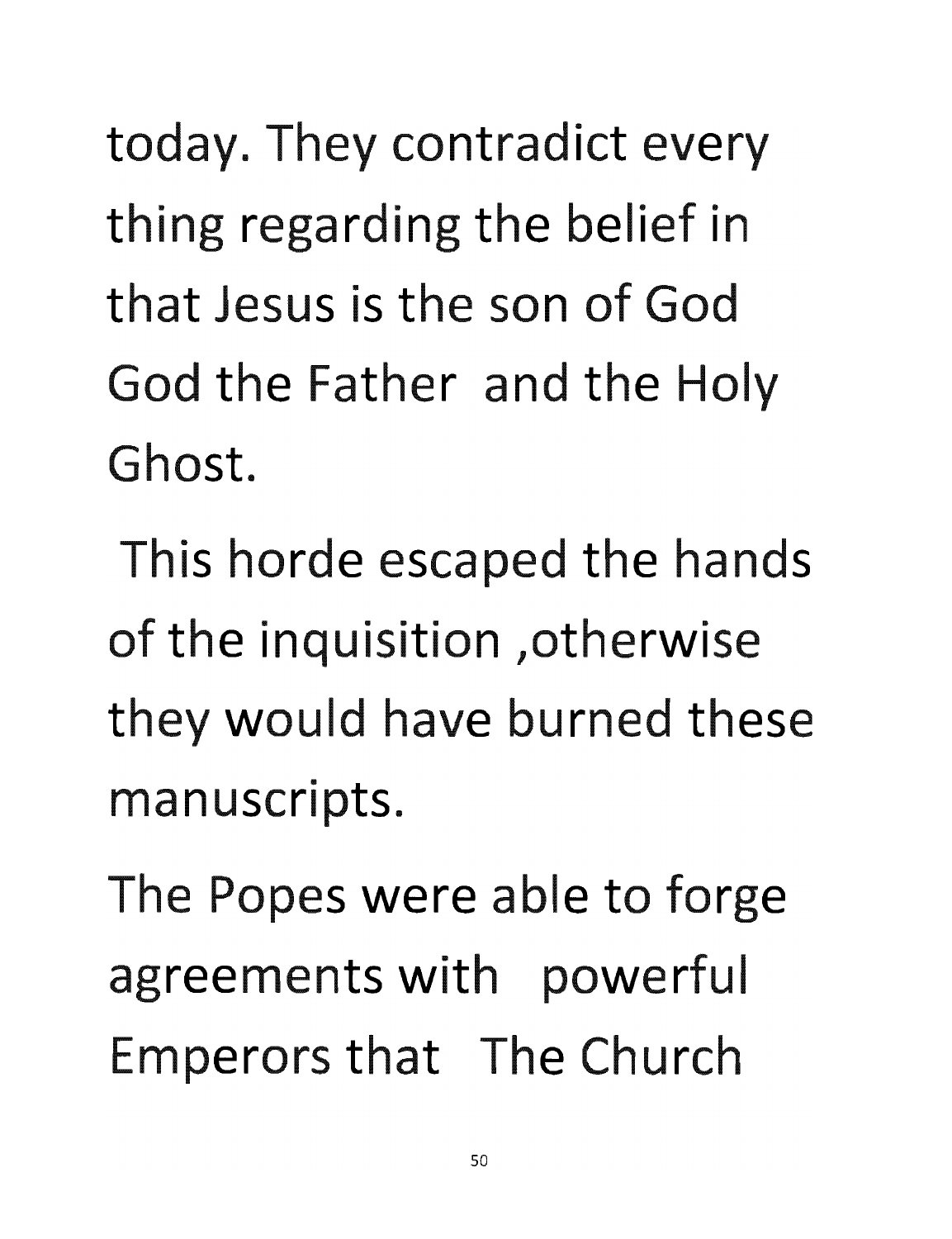would support all their **corruption by prod iming that**  the Emperors had Divine right to rule. The emperors were made very important. They were Christined as the Protectors of God and his Church, They were given Divine rights to govern, The Church is infallible. The emperors are INHALLIBLE. **No** one has the **right to judge them other than**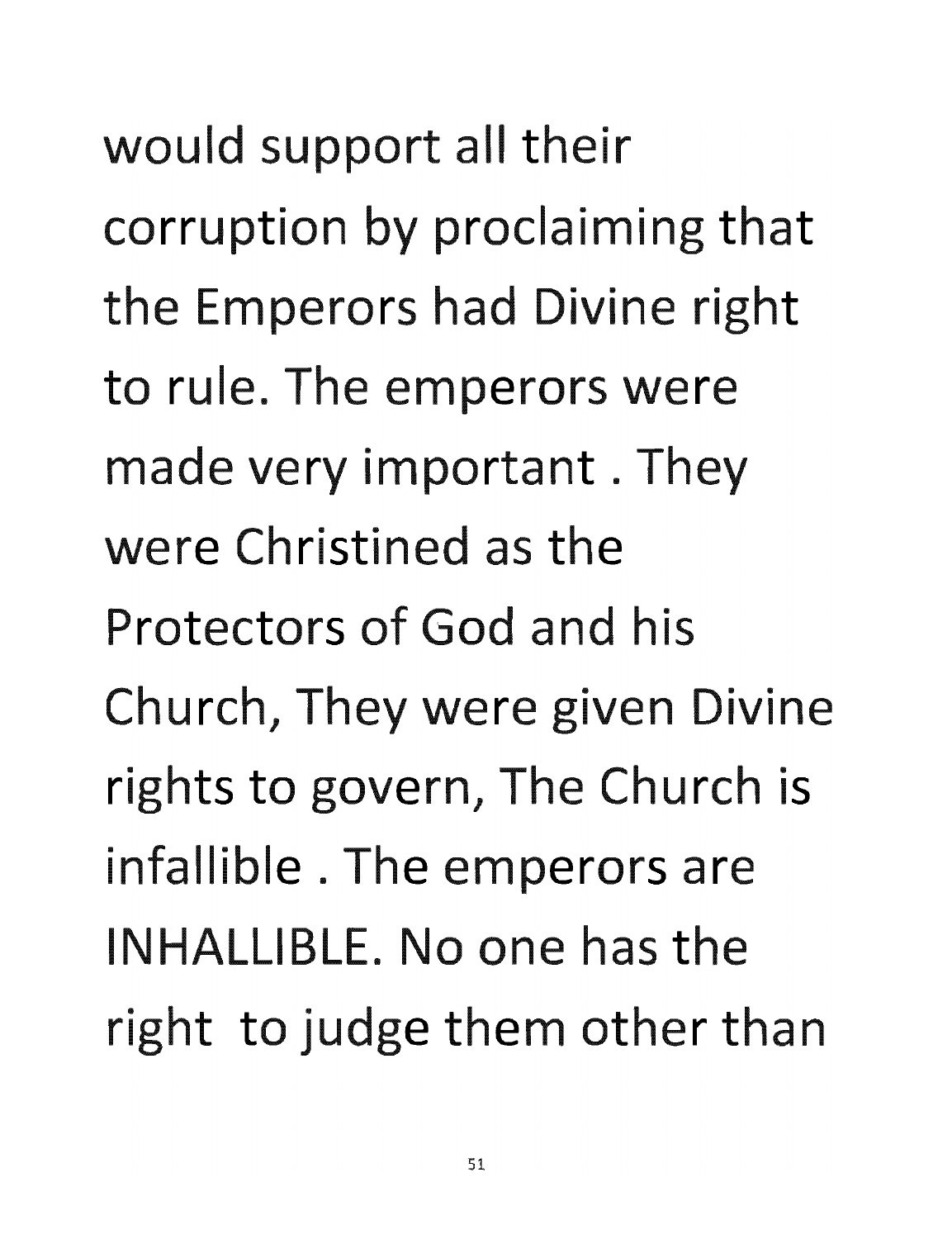**the Church to question what** ever -even crimes.

The emperors would provide **the firing squad the power of**  the inquisition against anyone **who questioned the Churches**  Divine powers.

The Pope and his hierarchy were not mortals but the vicars of Christ. They not only were **the vicars ;but they determined**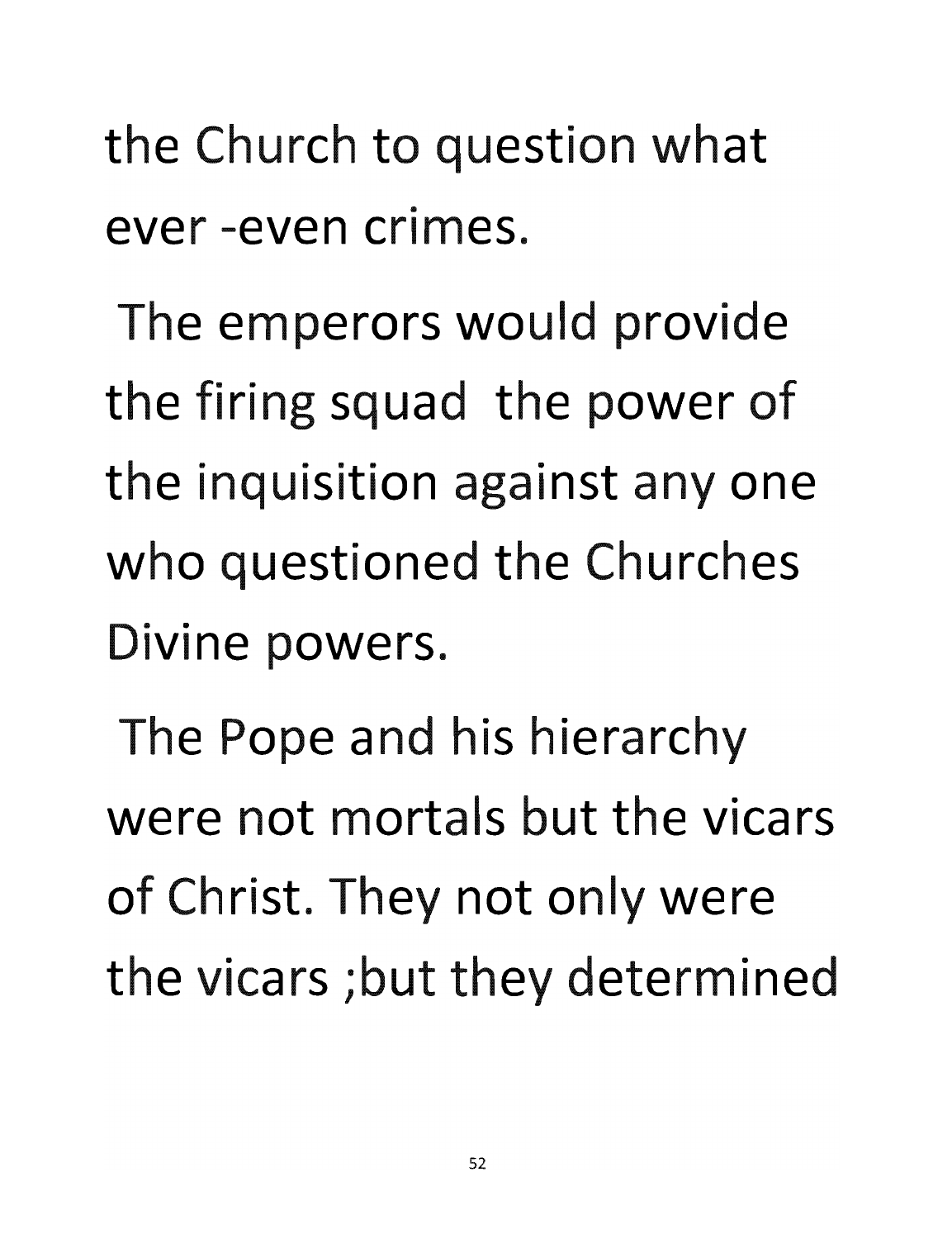the true "identity" of God Jesus **and the Holy Ghost.** 

They created God in their image.

Any one who questioned their decrees was subject to be burned at the stake.

One of the first to taste the **power of the Church were the**  ALBAGANESE. Their creed was an early version of what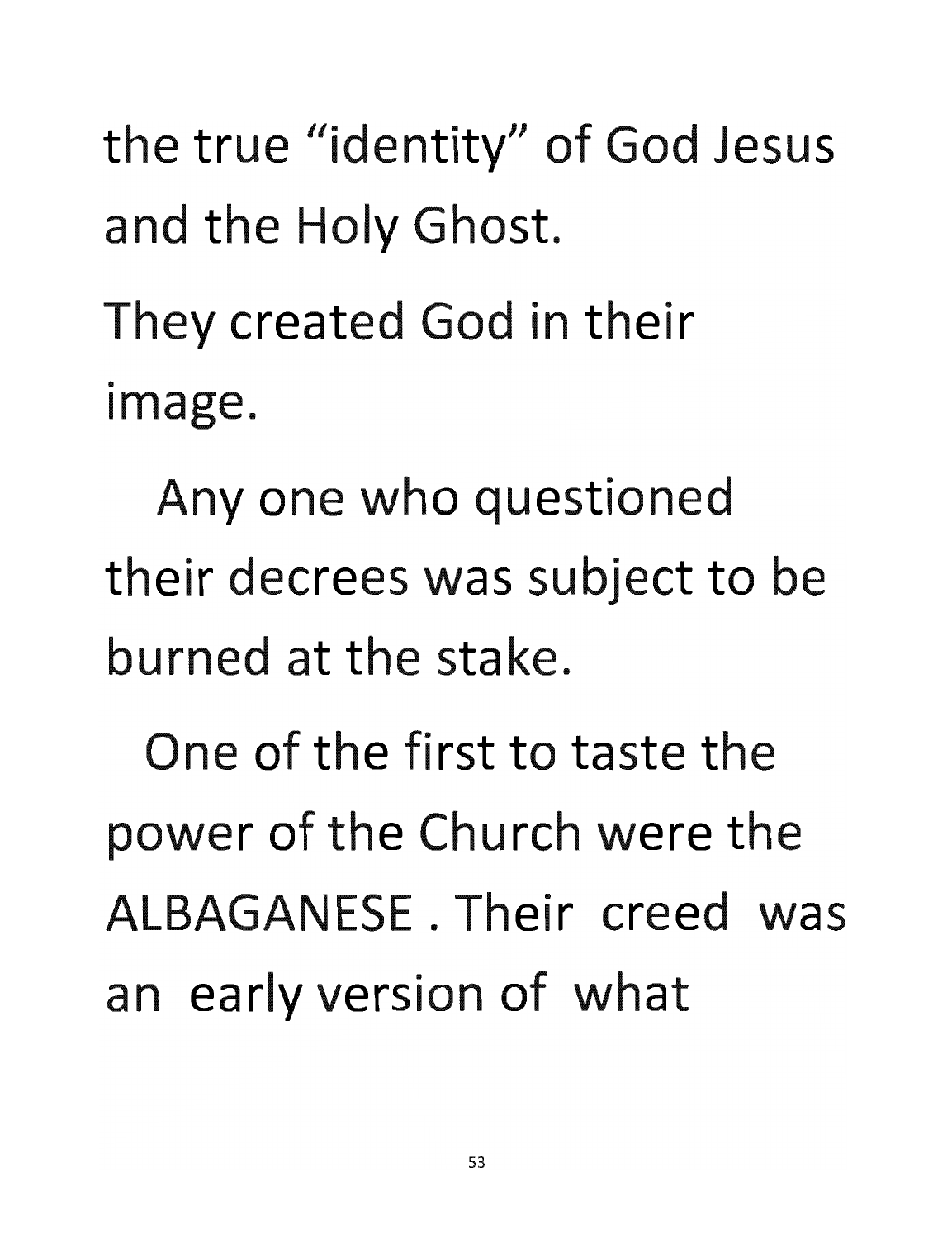- Protestants from the time of Martn Luther believe.
- They lived in the South of France. Thy existed in the 12<sup>th</sup> **and 13th centurie**
- after the Common Era.
- **In the years 1250-1251 .**
- The Pope ordered that all 500,000 men women old people infants be slaughtered.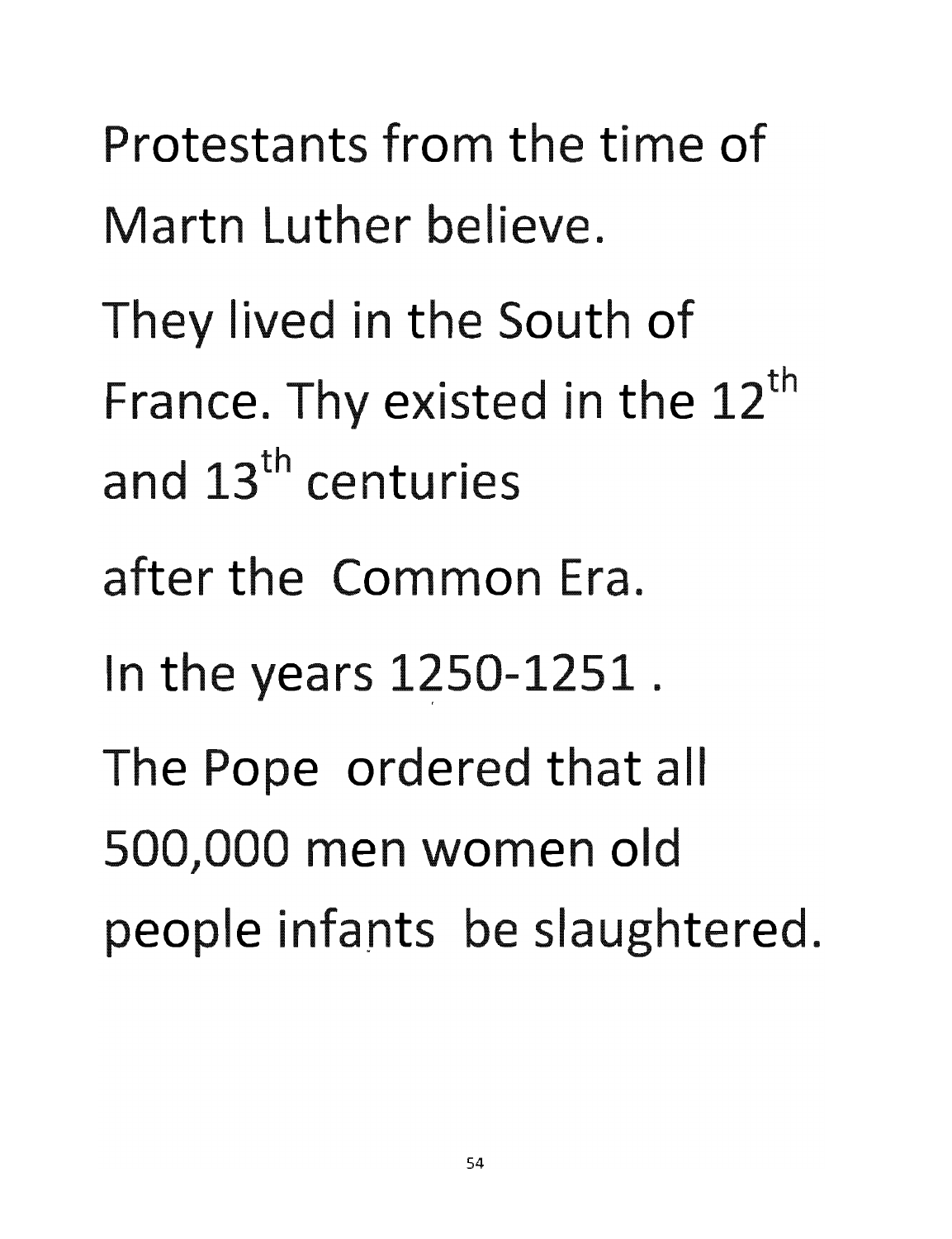The horde of murderers did not make a distinction between pious Catholics and the Protestants.

They killed every one.

This was the same lot that **awaited all other groups of**  early Protestants.

The Jews were very fortunate **that they were driven out rather than slaughtered.**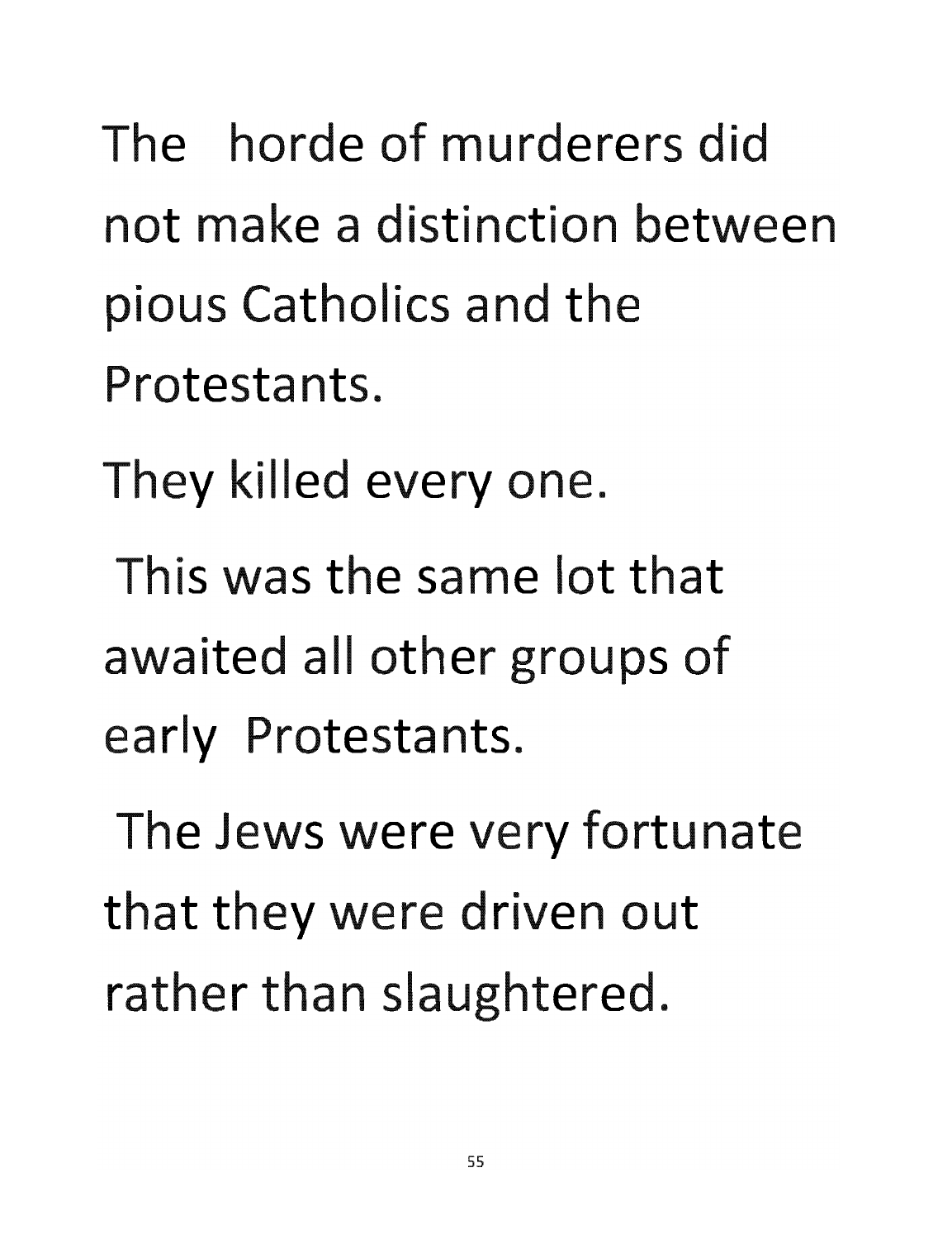TO ASK IS THE FOLLOWING: **HOW MANY DECEASED RETURNED AND INFORMED** THE LIVING OF THEIR FATE IN **TH** OTHER WORLD? **WHAT THEY EXPERINCED** PURGOTORY- HELL -FOR **NOT**  OBEYING **AND HEAVEN FOR BELIVING.** 

**ONE QUESTION THAT IS VERY** 

OBVIOUS **AND NO** ONE SEEMS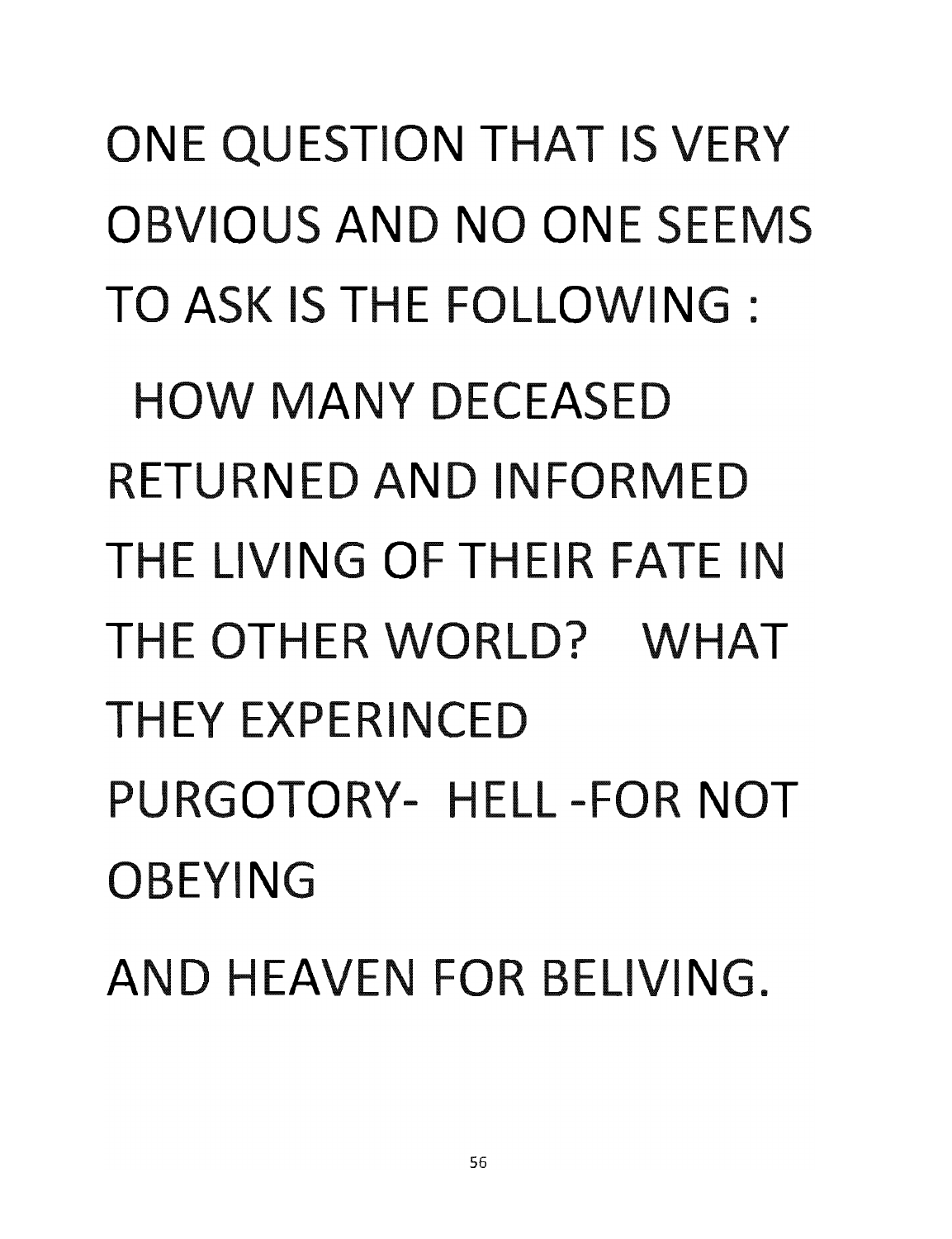This question also undercuts all **religions who believe in the**  after life.

The truth is that no religion has scientific proof.

All religions are based on tradition and faith that the originators of the religion were **telling the truth.** 

Judaism is based on the testimony of the millions of Jews and Non Jews who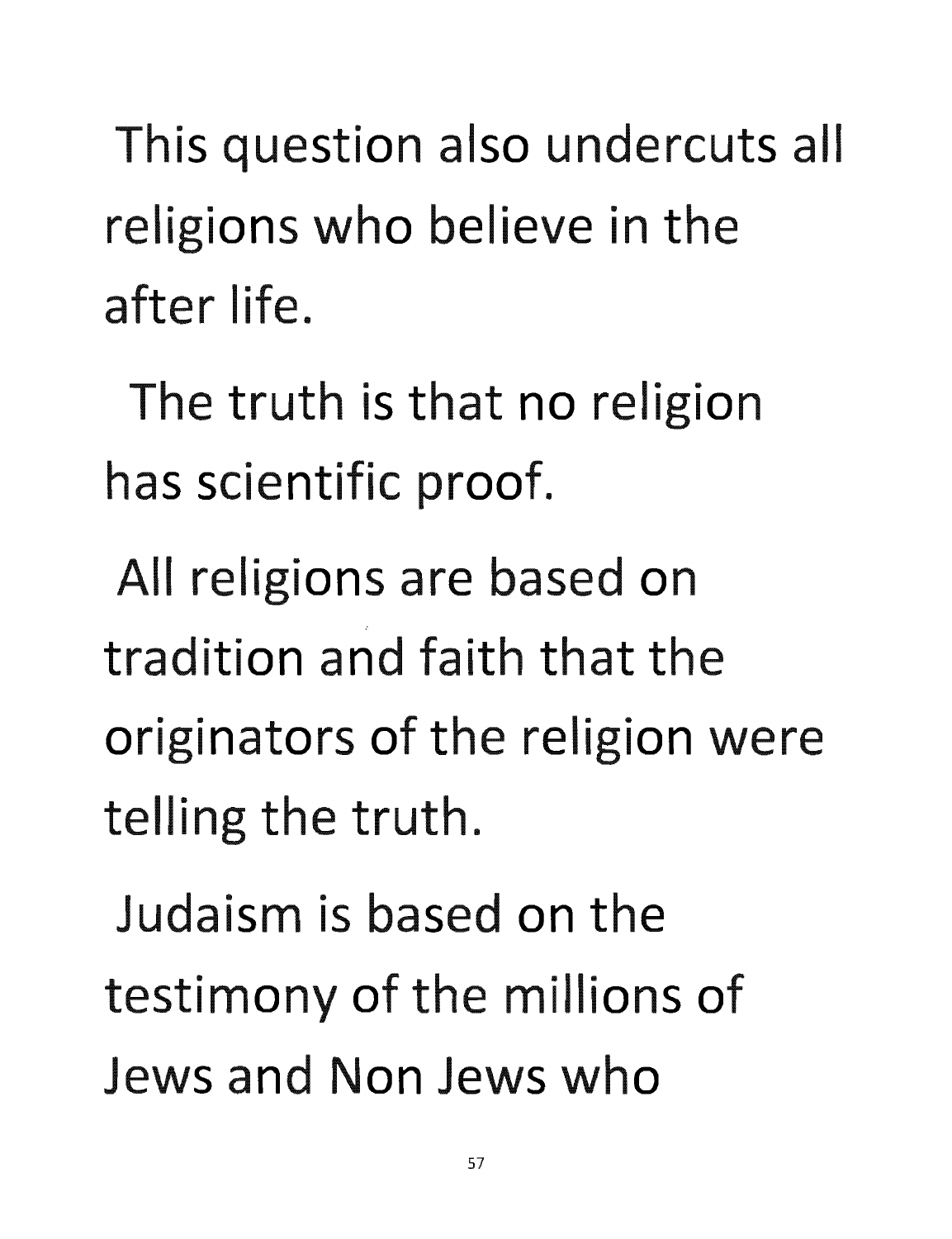WITNESSED REVELATION AT Mount Sinai 3500 years ago. I have written at length in my prior books 129 130 131 132.

THE ROMANS USED TO CRUCIFY CRIMINALS.

THE CHUCH ELEVATED THE CRUELY.

THEY BURNED DISSENTERS. NO NEED TO COMPETE BY DEBATING WITH LOGICAL ARGUMENTS.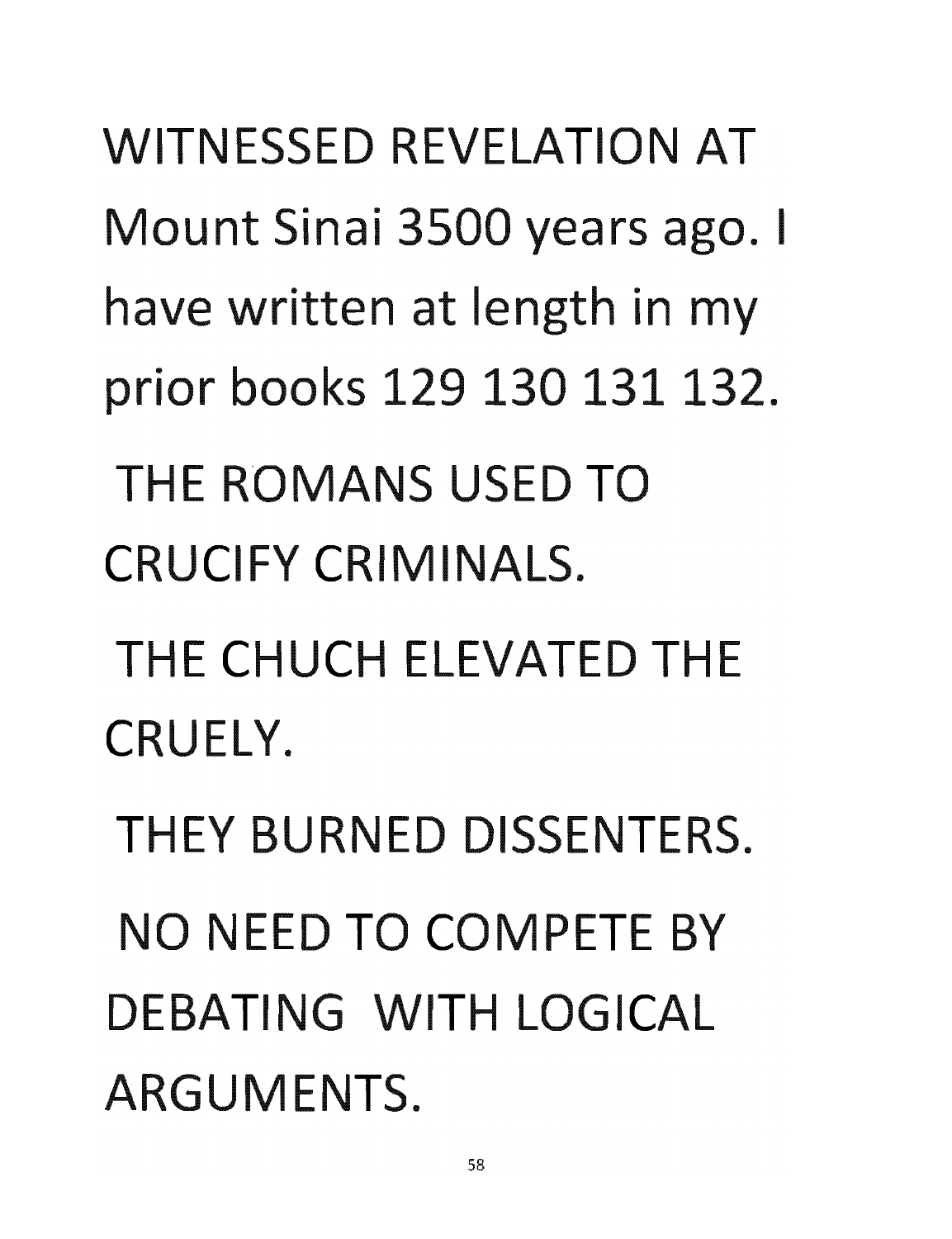ANY ONE WHO STOOD IN THE WAY OF THE CHURCH WAS BURNED.

OR IF THEY WERE TOO MANY THEY WERE ALL SLAUGHTERED. IN THIS WAY THE ROMAN CATHOLIC CHURCH TOGETER WITH THE CORRUPT EMPERORS HAVE TO THEIR infamy

THE MURDER OF MILLIONS.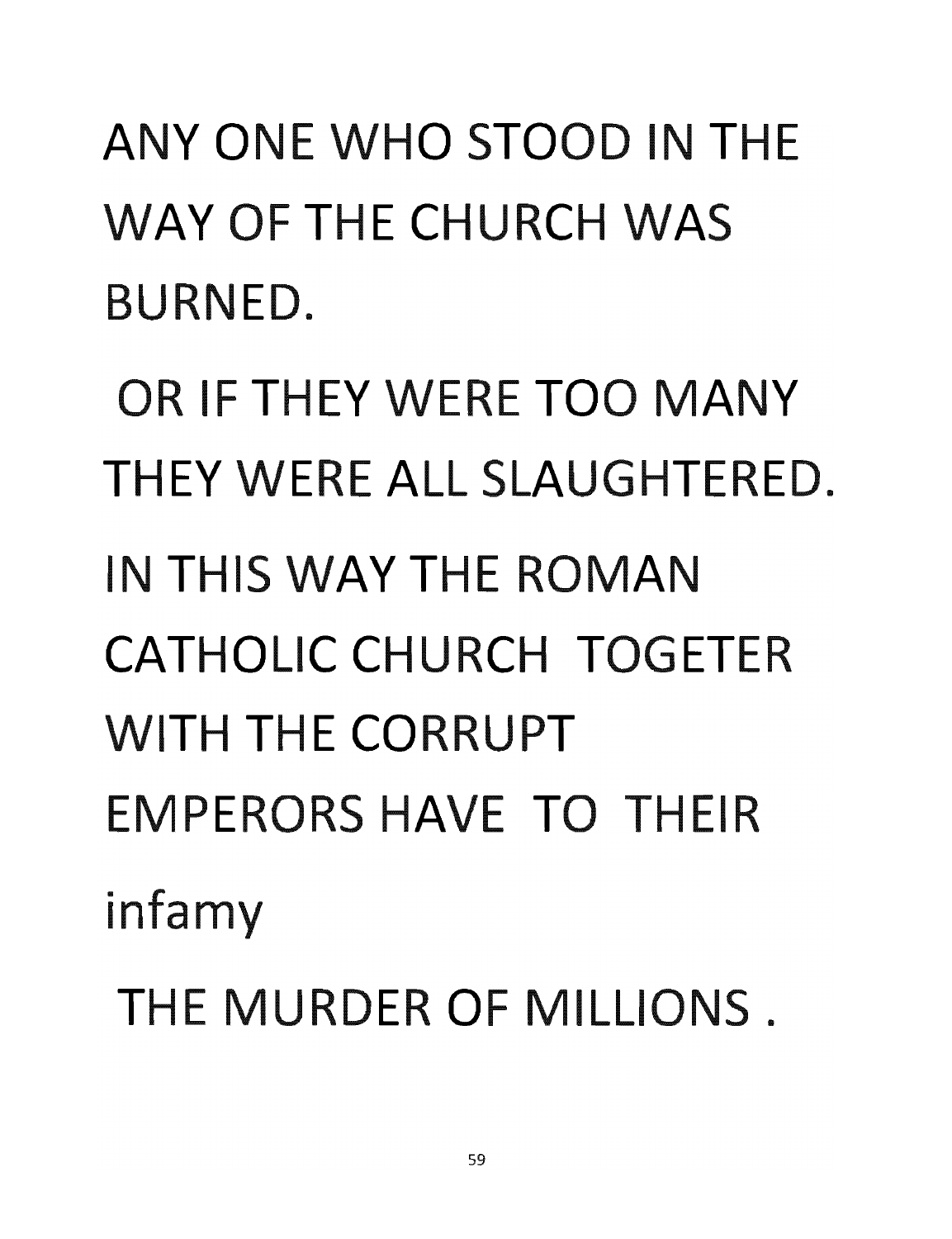# NAY **BILLIONS** ALL WHO PARTICIPATED IN THE MURDER OF INFIDELS WERE REWARDED THAT THEY COULD KEEP ALL THE PERSONAL AND REAL PROPERTY OF THOSE VICTIMS THEY KILLED.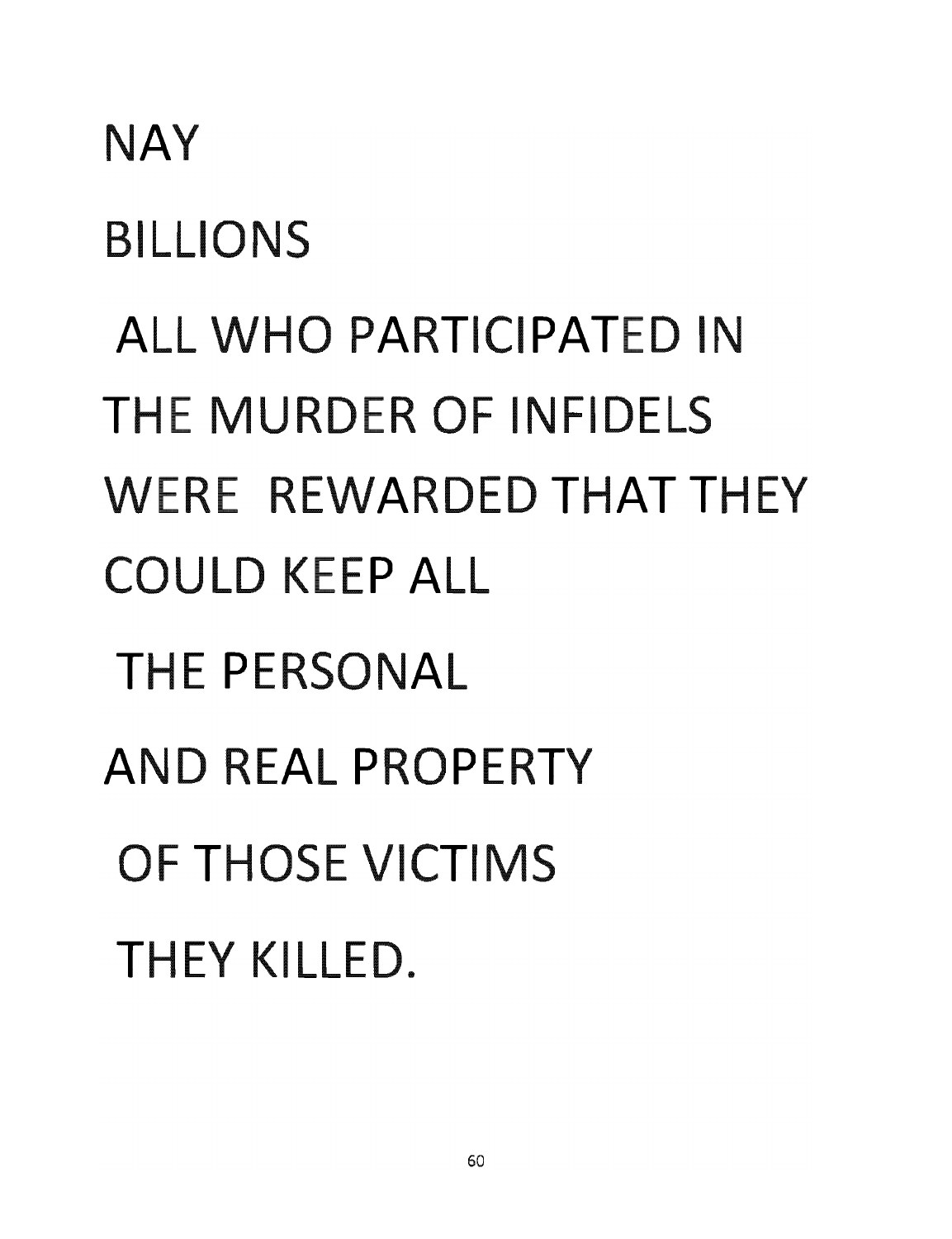**NOT** UNTIL 1525 WITH THE ADVENT OF MARTIN LUTHER W **0 HAD** THE PROTECTION OF THE GERMAN KINGS WERE THE TENACLES OF THE CATHOLIC CHURCH SLASHED.

HOWEVER **WHAT** ENSUED FOR A PERIOD OF OVER 150 YEARS -A BLOOD BATH OF MILLIONS.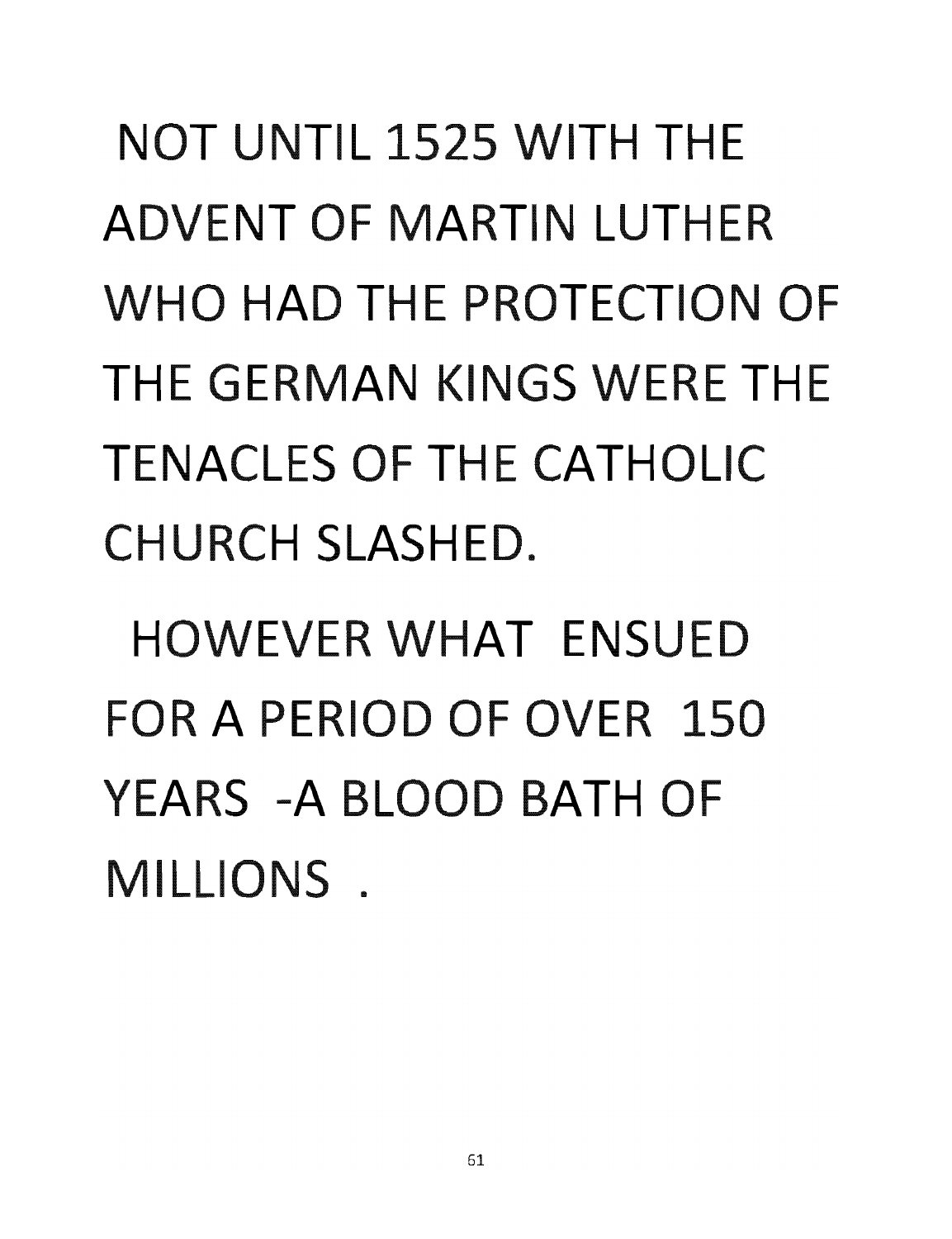**NOT** FOR THE GLORY OF JESUS THE SON THE FATHER OR THE HOLY GHOST.

BUT WHICH GROUP OF **INDIVIDUALS WOULD HAVE** POWER?

THE CATHOLIC HIEARCHY OR THE PROTESTANT HIEARCHY? BLOOD FLOWED AS A TSUNAMI.

MILLIONS DIED.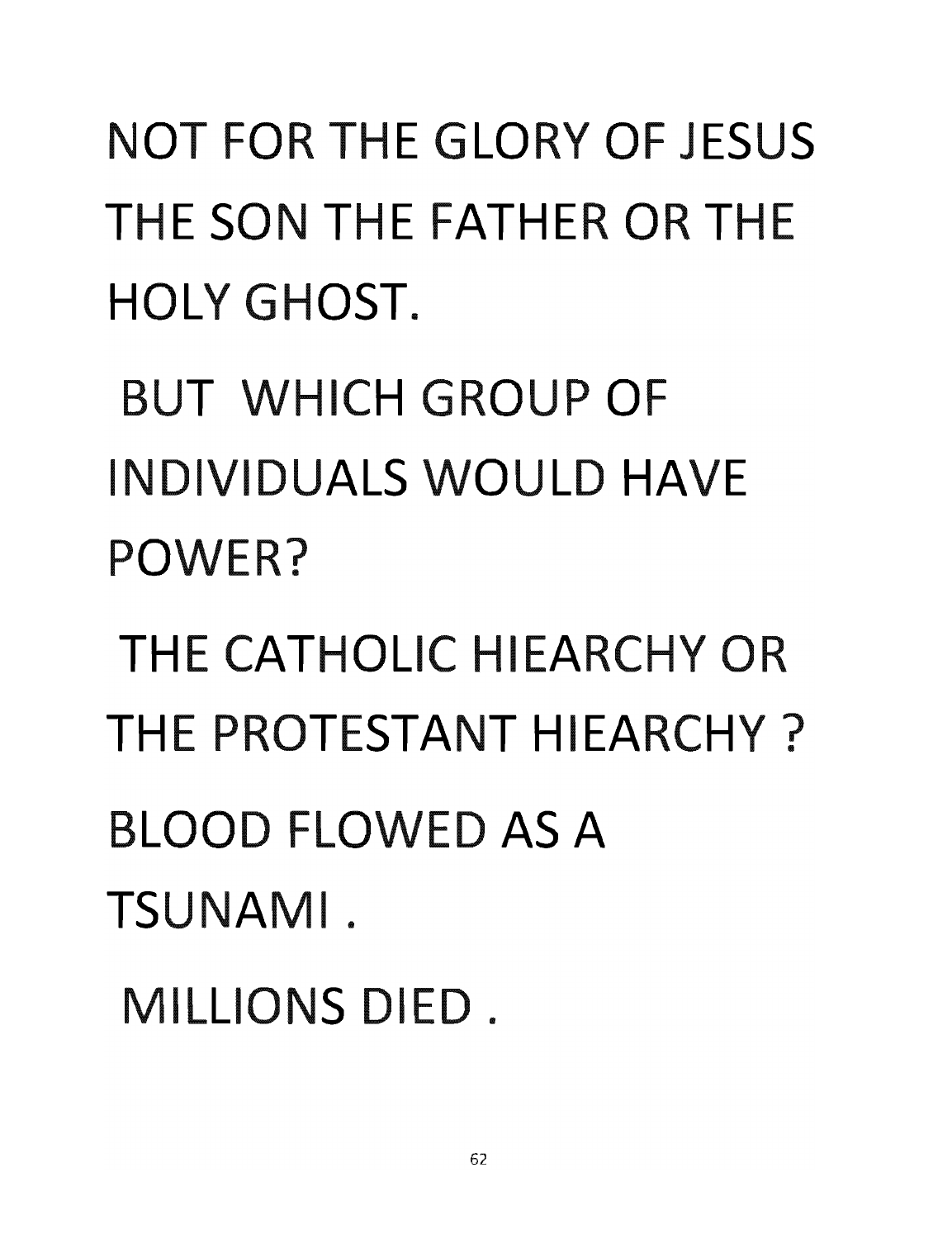### EACH GROUP INVOKED THAT THEY WERE DEFENDING THE TRUE FAITH.

HOW EVER TRUE FAITH WAS NOTHING MORE OR LESS THAN WHAT THEY THEMSELVES CREATED GOD IN THEIR OWN IMAGE.

MARTIN LUTHER ALTHOUGH HE CUT THE TENACLES OF THE ROMAN CATHOLIC CHURCH,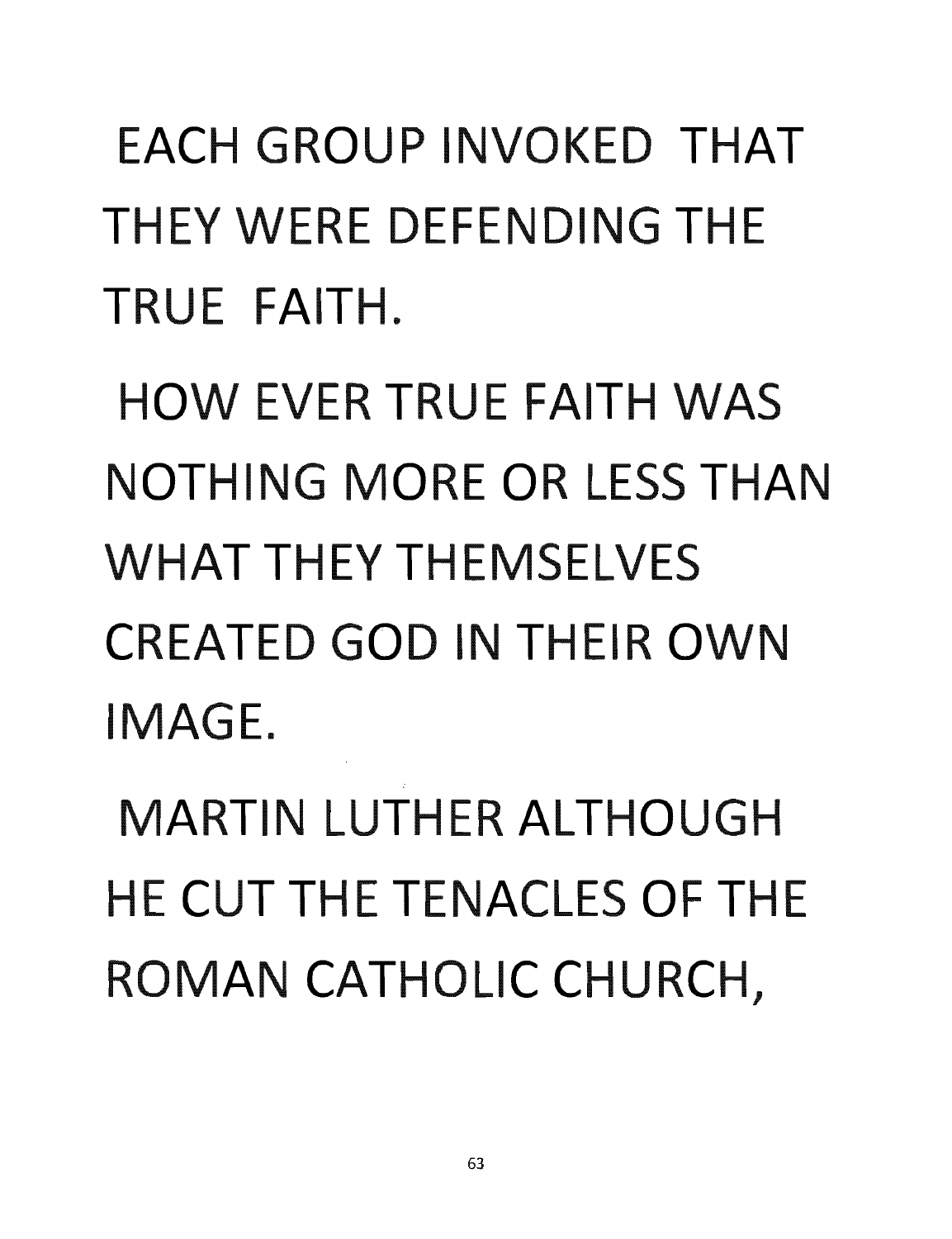**DID NOT** DIS **AVOW THE HATRED** FOR JEWS.

**TOWARD THE END** OF HIS LIFE **HE PENNED TWO BOOKS FULL** OF **VENOM AGAINST** JEWS **AND JUDAISM-**

JEWS **AND** THEIR LIES **AND HASHEM** HAMEFORUSH.

IN THESE BOOKS HE PROCLIAMS **THAT** JEWS **MUST CONVERT** 

**OTHERWISE**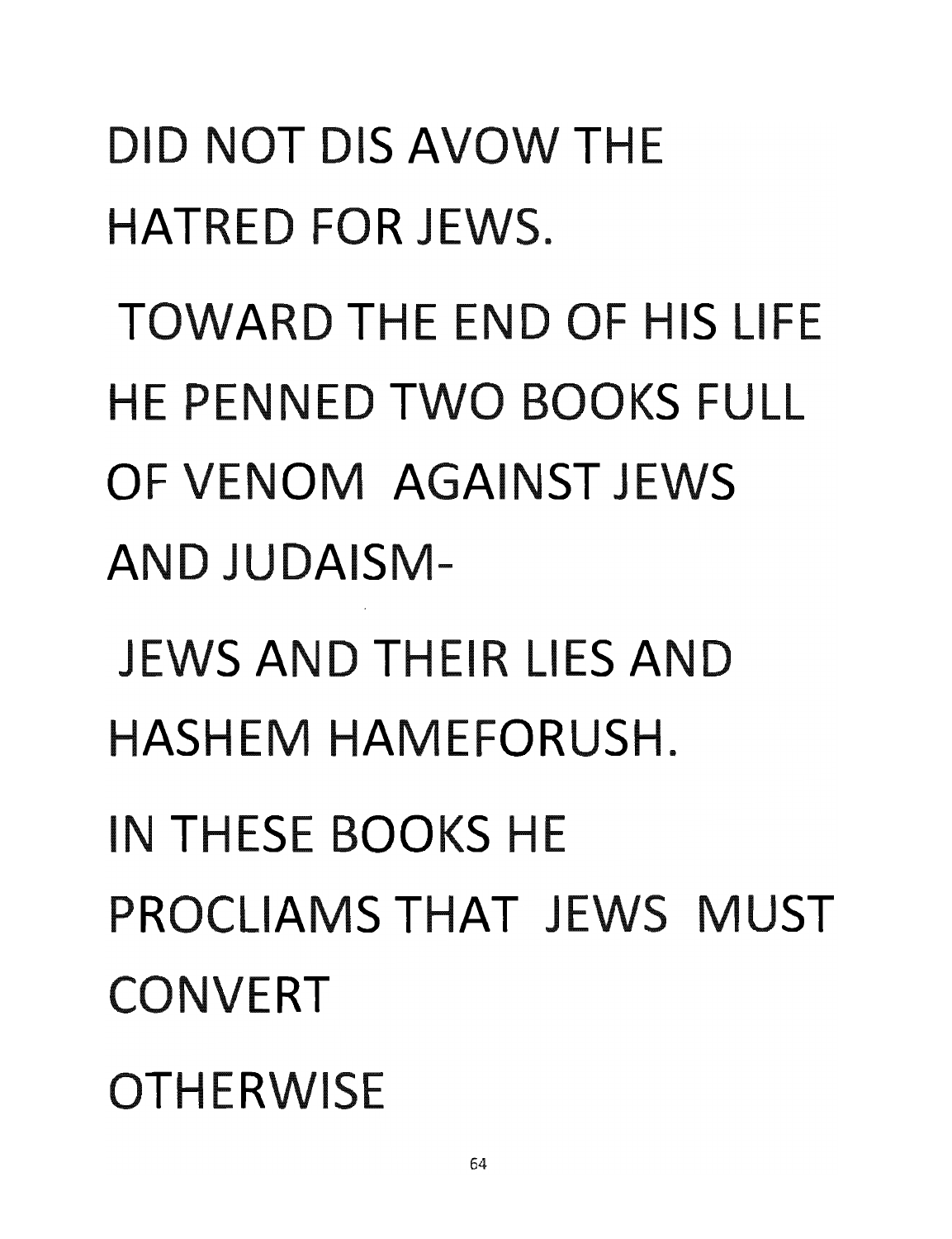#### [1] ALL THEIR HOLY BOOKS BE BURNED.

### [2]THEIR SYNAGOGUES DESTROYED.

- [3] ALLTHE JEWS BE EXILED.
- **[4]** ALL JEWS BE KILLED.

HITLER IN THE 1930s collected 300,000 books of anti Semitism in a special library in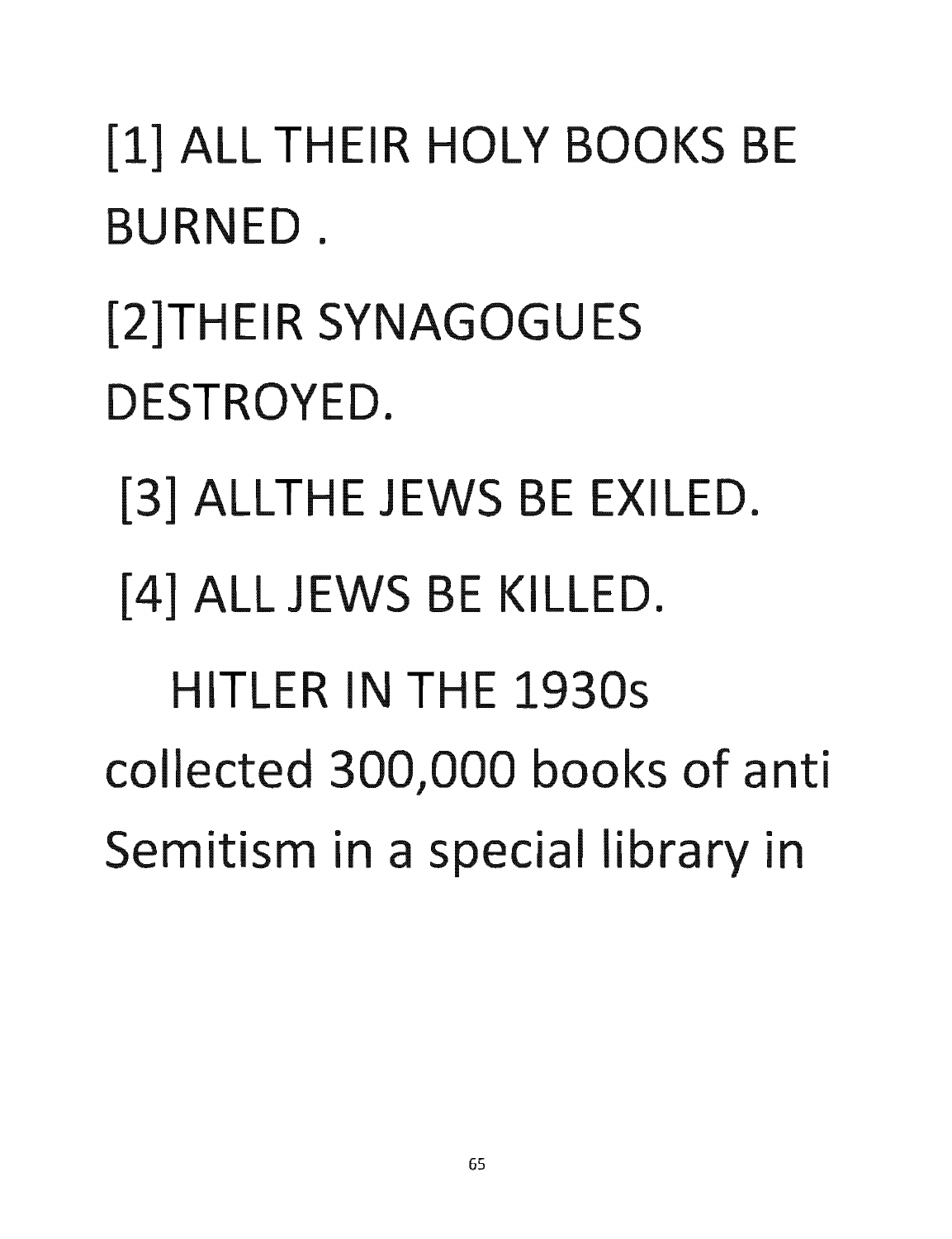Berlin, Germany. The most prominent books were those of Martin Luther.

HOWEVER GOD HAD DIFFERENT PLANS FOR THE JEWS.

GOD MADE SURE THAT JEWS NOT BE INVOLVED IN THIS MADNESS.

THE JEWS WERE LONG AGO EXPELLED FROM WESTERN AND EASTERN EUROPE.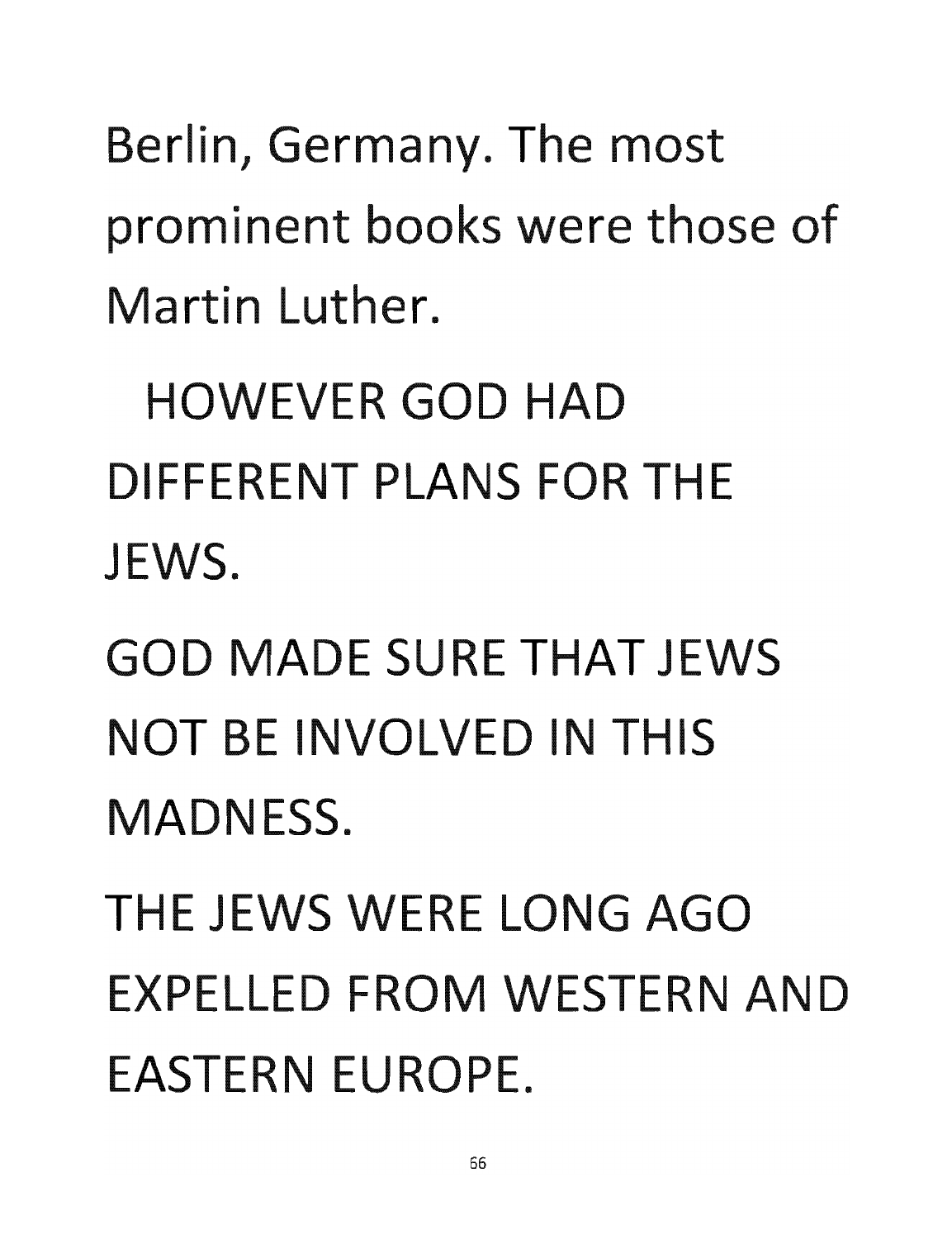#### **THEY WERE SAFE IN THE** MUSLIM COUNTRIES.

SO THE CHRISTIANS DID **NOT**  SHED A TEAR OF KILLING EACH OTHER.

# **THE MOTIVATION** WAS **NOT RELIGION** BUT NAKED POWER **AND**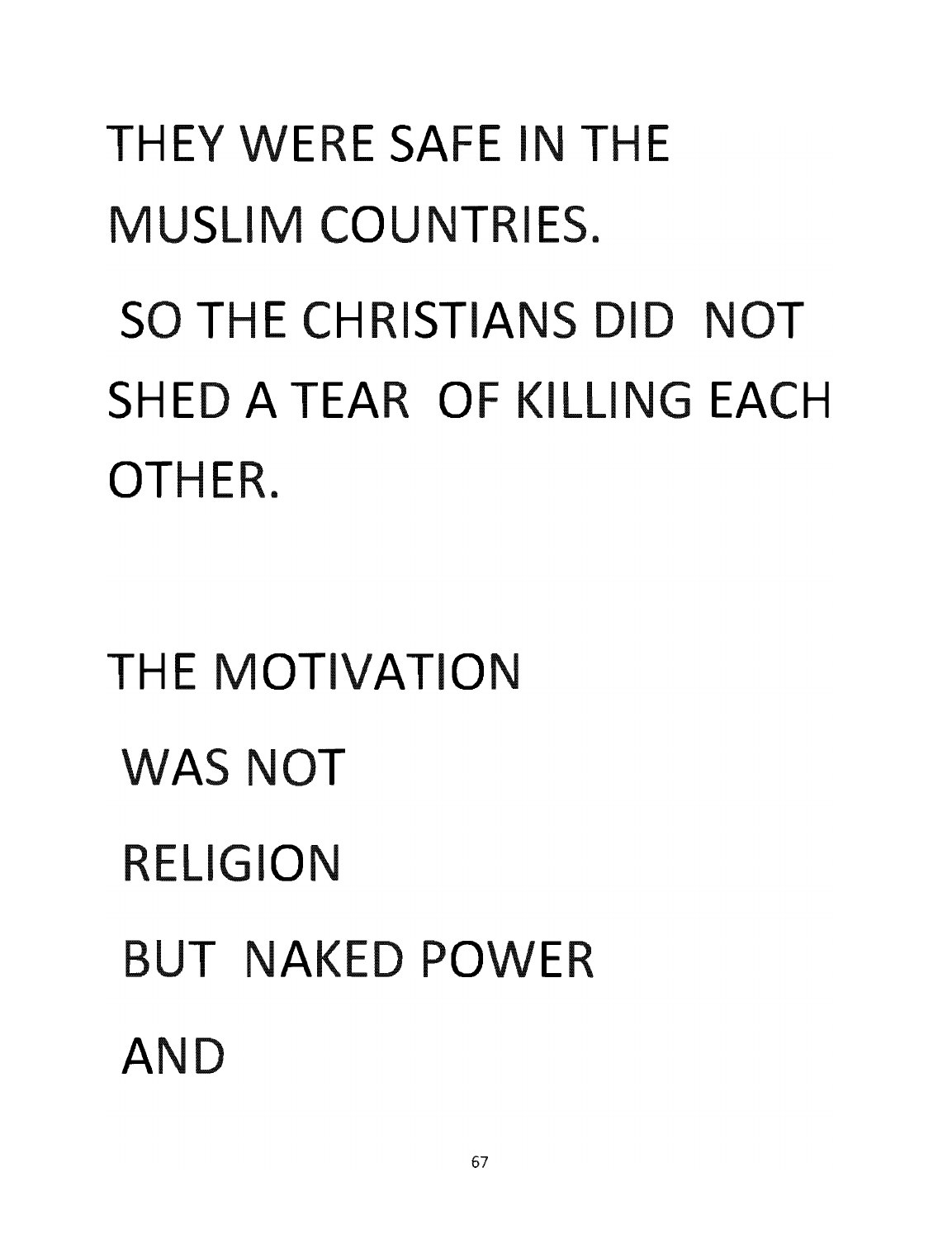HEGEMONY.

**HITLER WANTED TO CREATE** THE THIRD REICH **TO** LAST FOR 1000 YEARS BUT FAILED. THE ROMAN CATHOLIC CHURCH SUCCEEDED BY USING THE IDENTICAL METHODS AS THE NAZIS IN CRUSHING BY BRUTAL FORCE ALL OPPOSITION. They also INAUGERATED 1000 YEARS OF THE DARK AGES. WHEN PEOPLE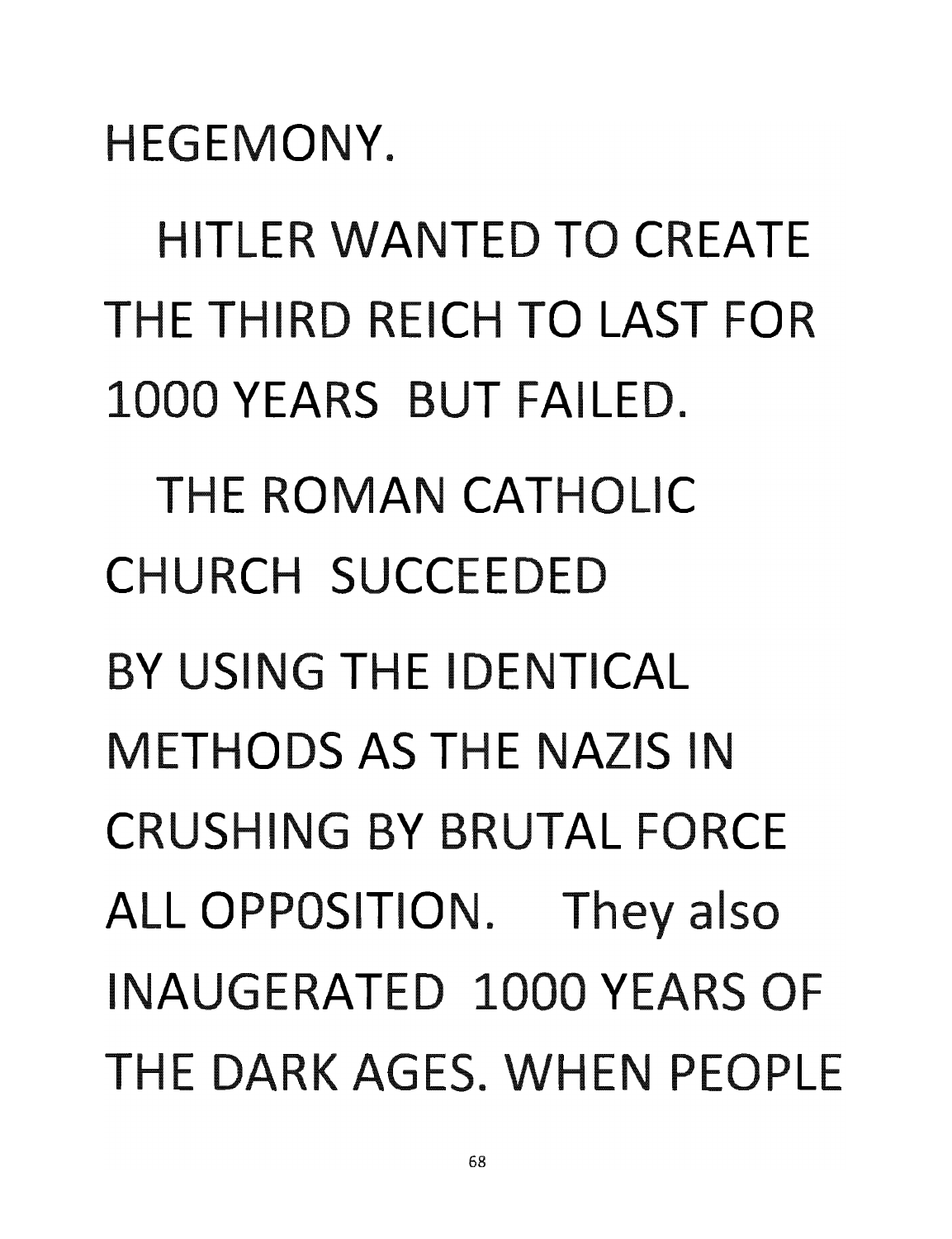ARE IGNORANT THEY **CAN NOT**  QUESTION **AND** WILL **NOT**  REBEL.

**FOR THE CHURCH MORALITY** MEANT **WHAT** WORKS.

IF USING BRUTAL FORCE **AND**  ENFORCED IGNORANCE WORKS IT IS MORAL.

JEWS **WHO** WERE CLOSE IN TIME **TO** JESUS ALWAYS WERE A THORN IN THE SIDE OF THE CHURCH.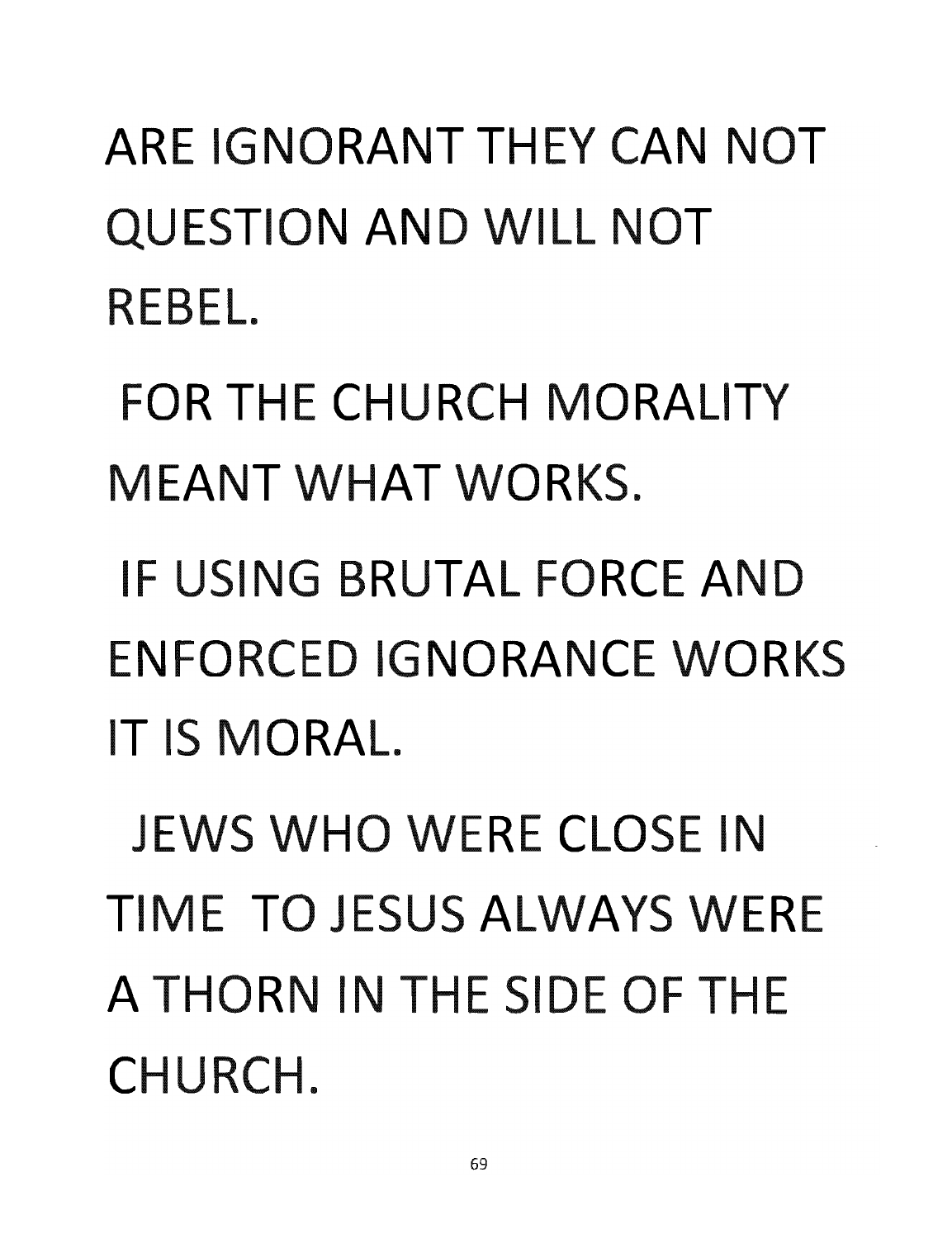## IF JEWS **WHO** KNEW JESUS DENIED **THAT** HE IS **GOD** THE ENTIRE FOUNDATION OF CHRISTIANITY IS DOOMED. HERFORE THE CHURCH FOCUSSED ALL THEIR ENERGY TO SHUT THE JEWS UP. EITHER **TO**  CONVERT THEM EXPELL THEM OR MURDER THEM.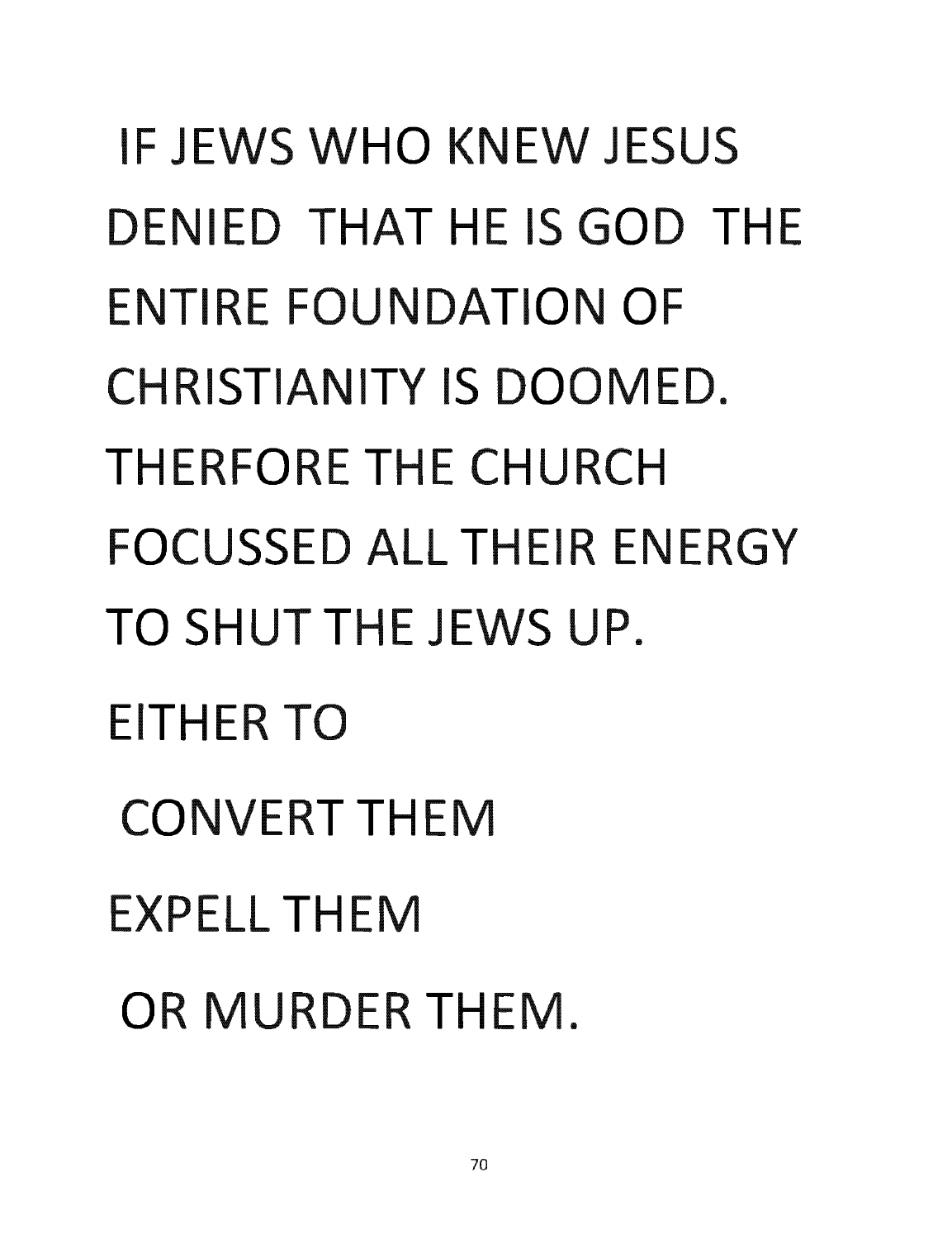## THIS IS THE ROOT OF ANTI--SEMITISM **AND** THE REASON OF THE HATRED INSTILLED **BY** CHRISTIANITY **THAT** RESULTED IN THE MURDER OF 6 MILLION JEWS AND 1 MILLION JEWISH CHILDREN **BY THE NAZIS** WITH THE DIRECT ANDOR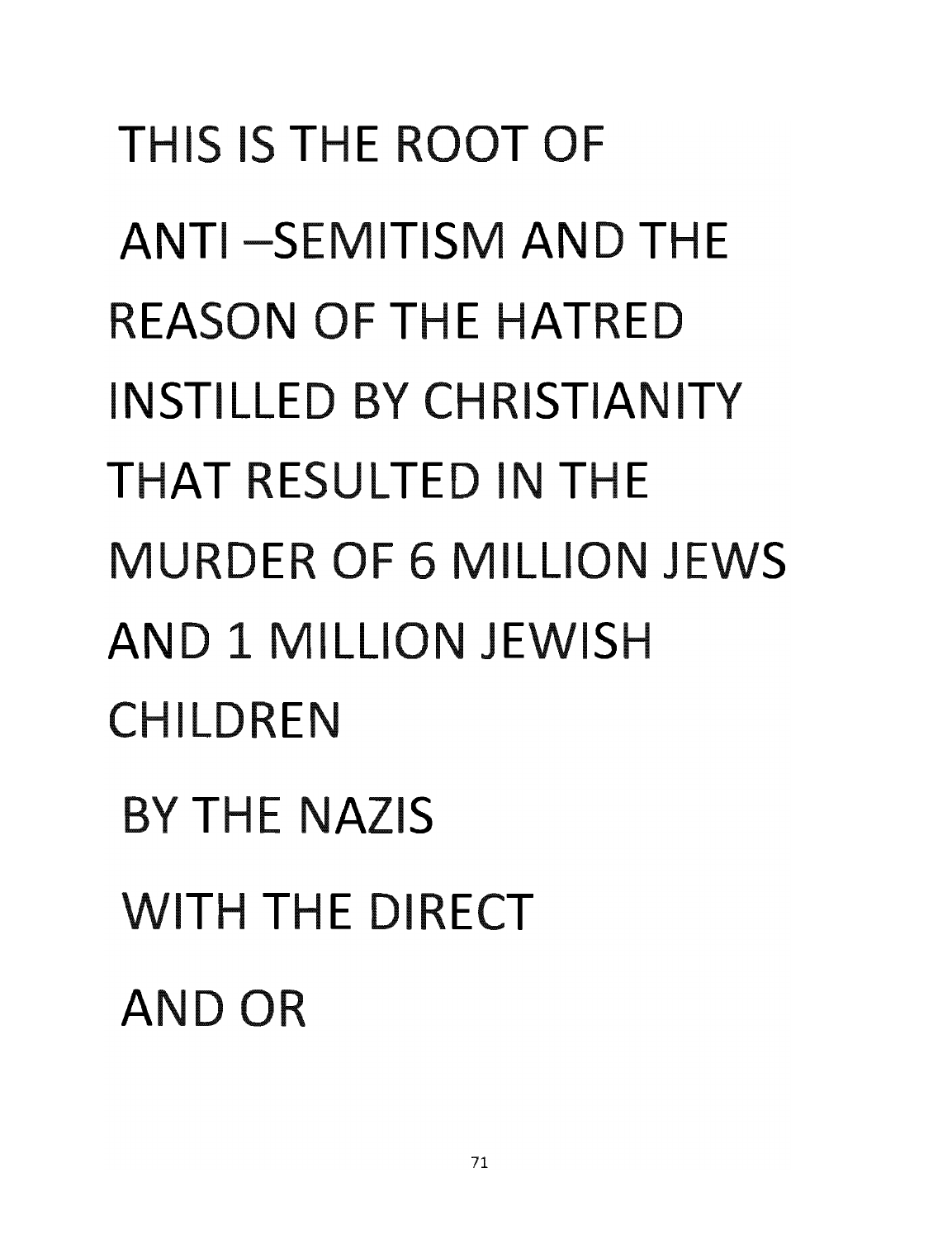INDIRECT SUPPORT OF **THE** ENTIRE WORLD. **WITH THE** EXCEPTION OF A **TINY** GROUP OF **HONEST** BRAVE CHRISTIANS **WHO** RISKED THEIR LIVES **AND AT** TIMES PAID **WITH**  THEIR LIVES **TO** SAVE JEWS.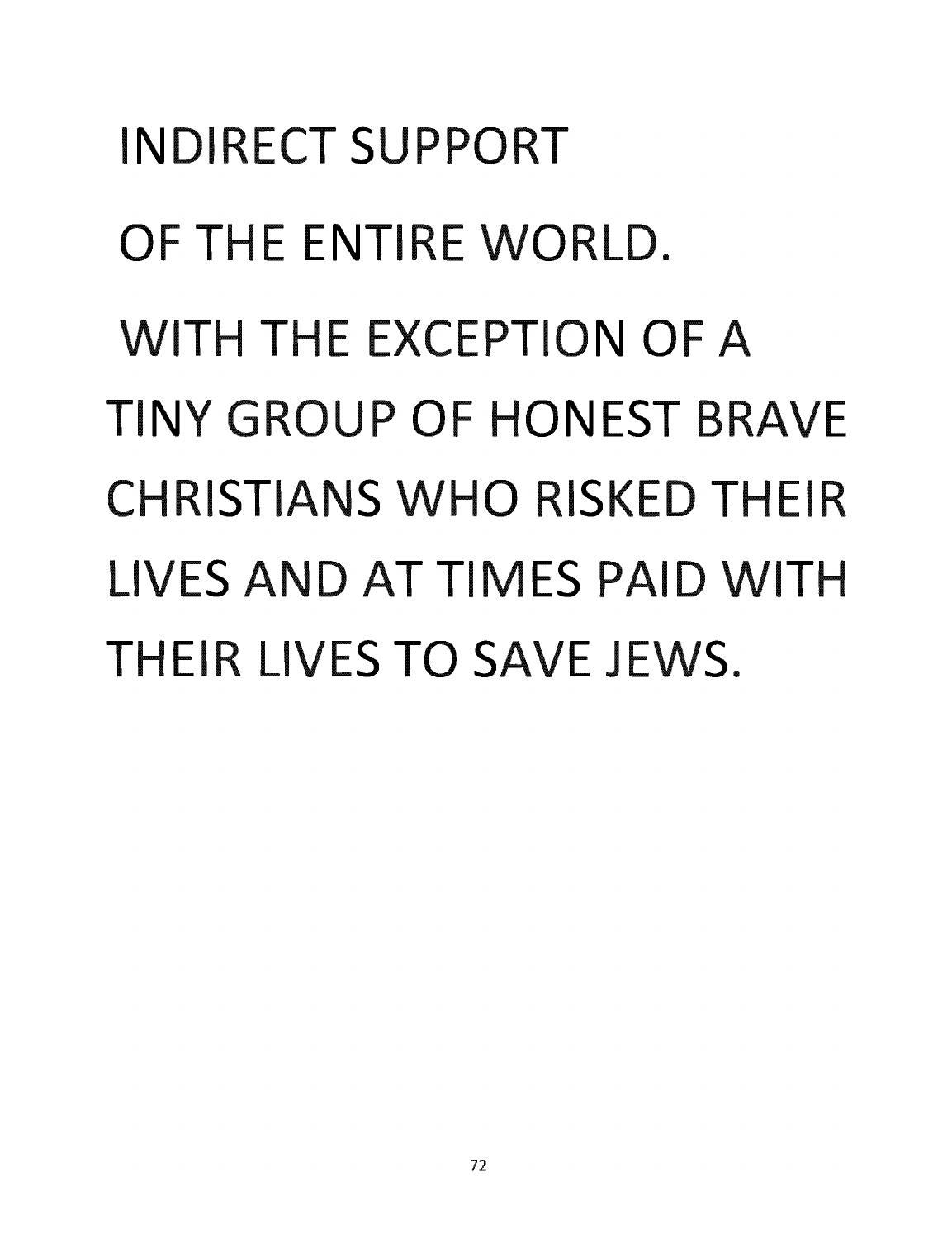It must be pointed out that through out history many kings and nobles protected Jews. The reasons were many - because Jews proved to be very valuable for their economy.

Jews possessed skills intelligence and contacts no other group possessed.

In all these situation the Roman Catholic Church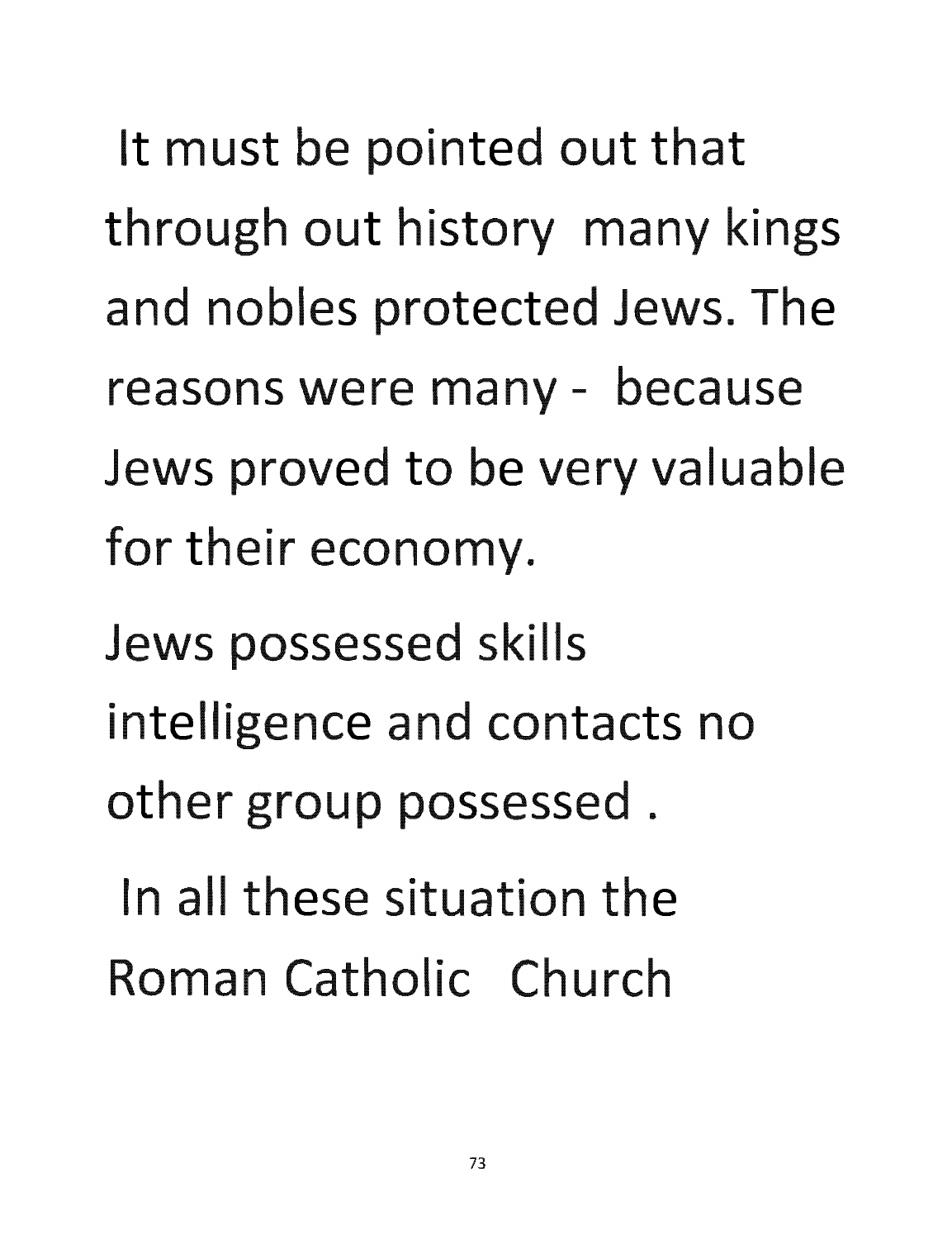**did every thing in their power**  to thwart their protection.

In the eighth and ninth **Centuries of the Common era** the French emperors converted to Catholicism.

Pepin and Charlamaign and **other Frankish kings.** 

Nevertheless, they protected their Jewish citizens.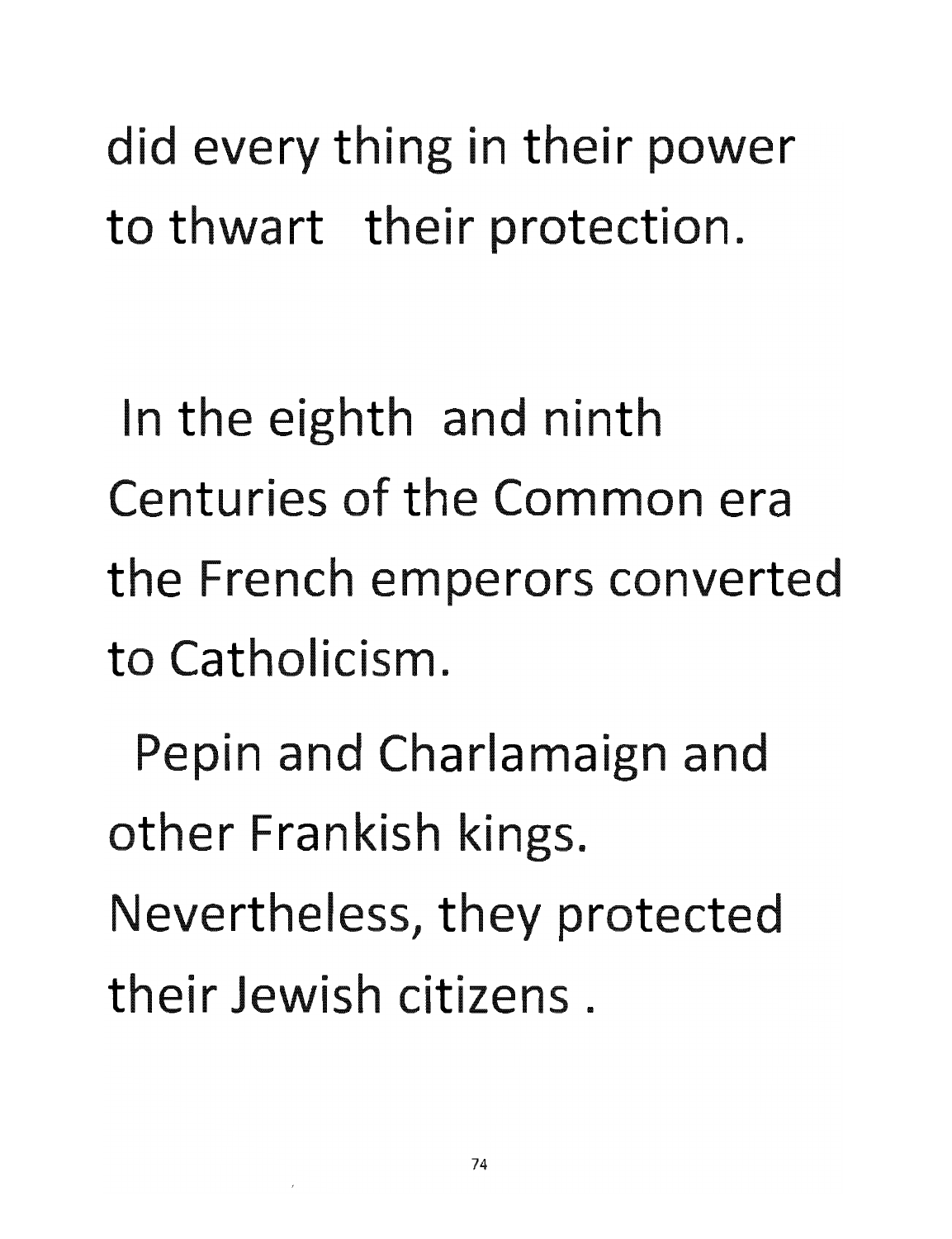The issue of Jewish protection became the battle ground between the sovereignty of the kings and the power exercised by the Church.

The Roman Catholic Church in France kidnapped Jewish children and raised them Catholic. **Or** else they forced **the parents to bring their**  children every Christian holiday **and every Jewish holiday to a**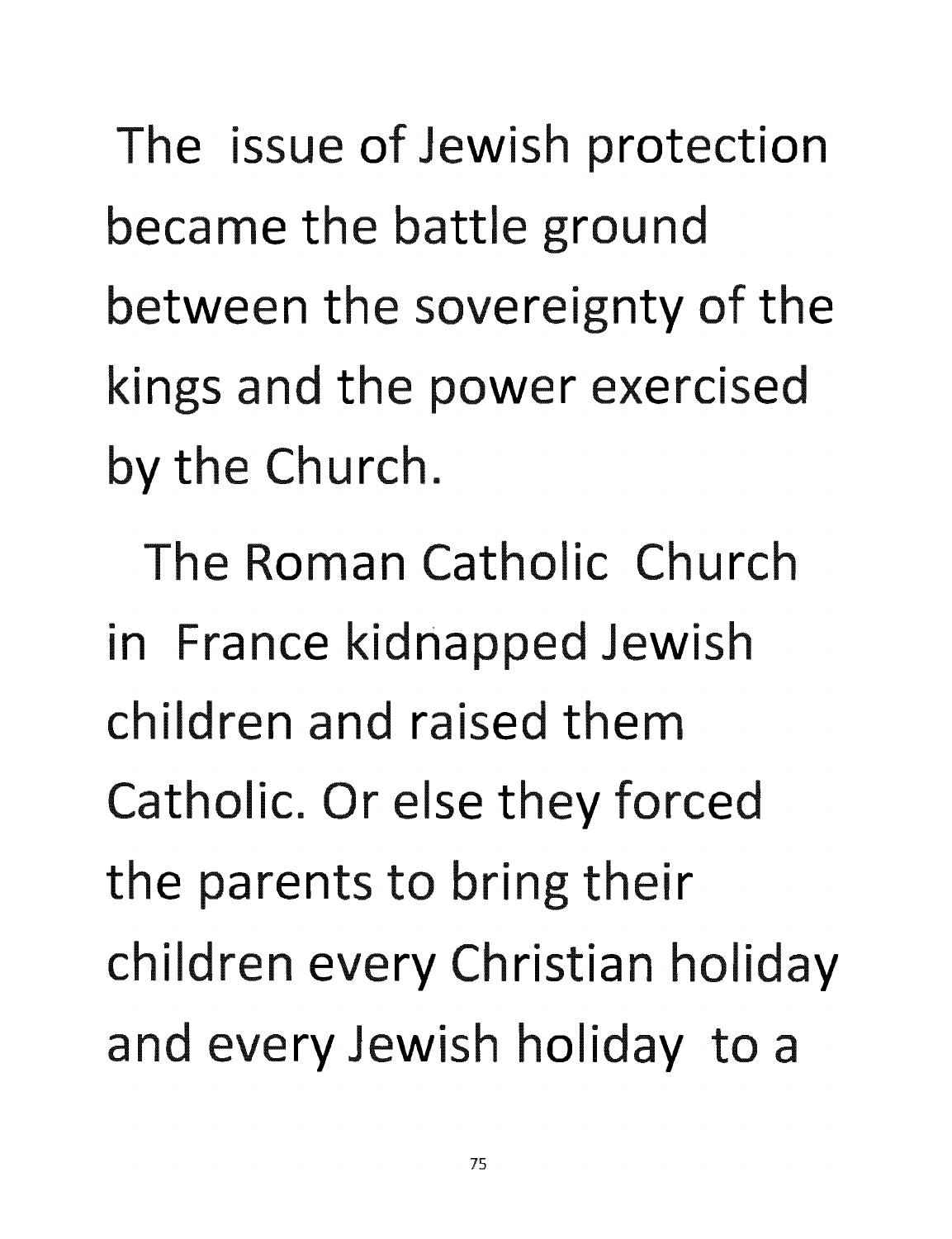**Catholic Church. They would hen supervise that no Jewish**  rites or ceremonies would take place. That the food was not kosher that chometz bread was served on Passover. That the Sabbath was not observed. The kings stood up for Jewish rights.

The **Common** folks were all **opposed in giving Jews privileges and equal rights.**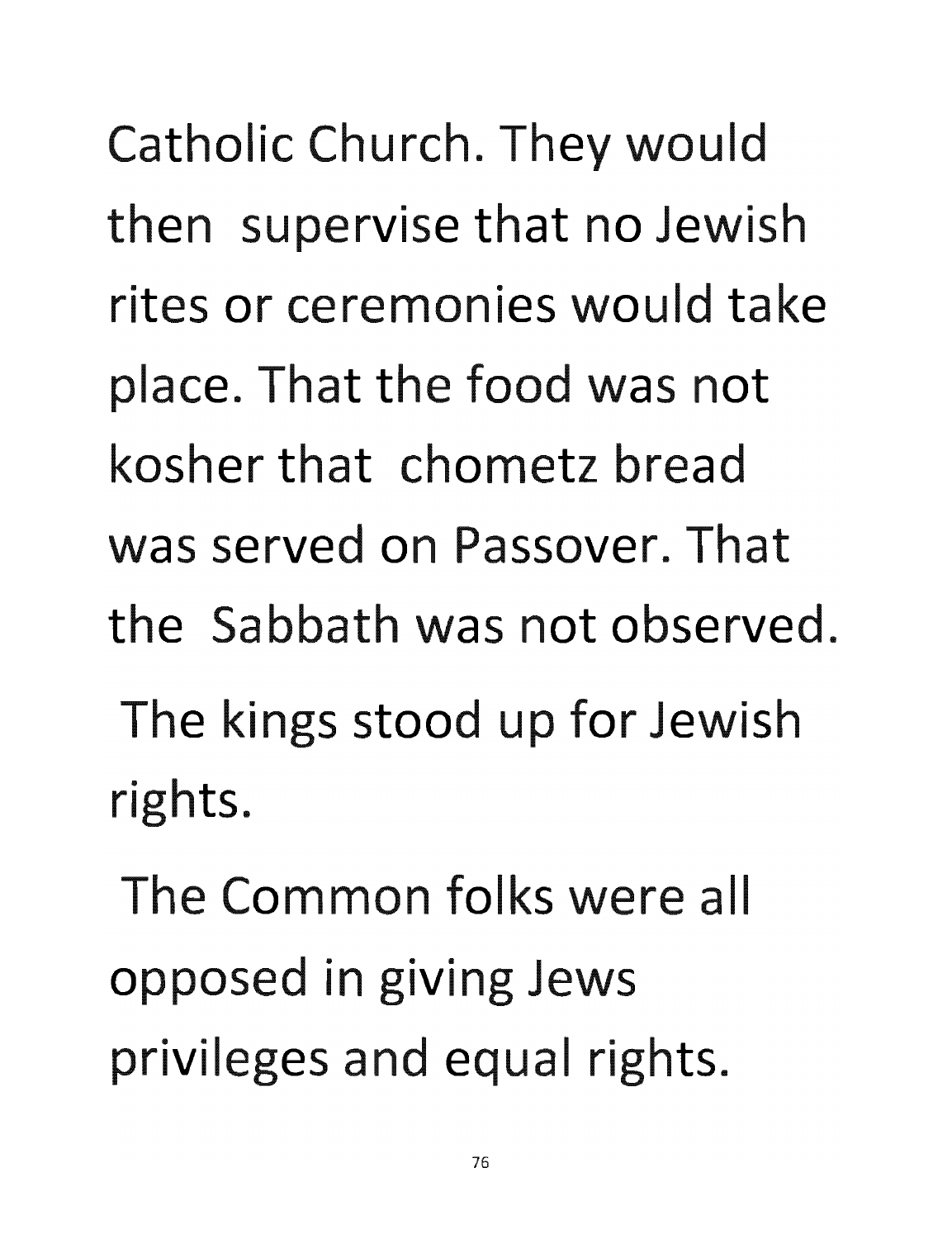They hated the Jews The Christians were unable to **compete with the Jews.** 

However when these benevolent kings died the anti-Semitic decrees swung back as a door with a spring

Springs shut.

The greater the Rights for Jews **the greater the anti Semitism. The greater the furor robbery**  rape and murder of Jews once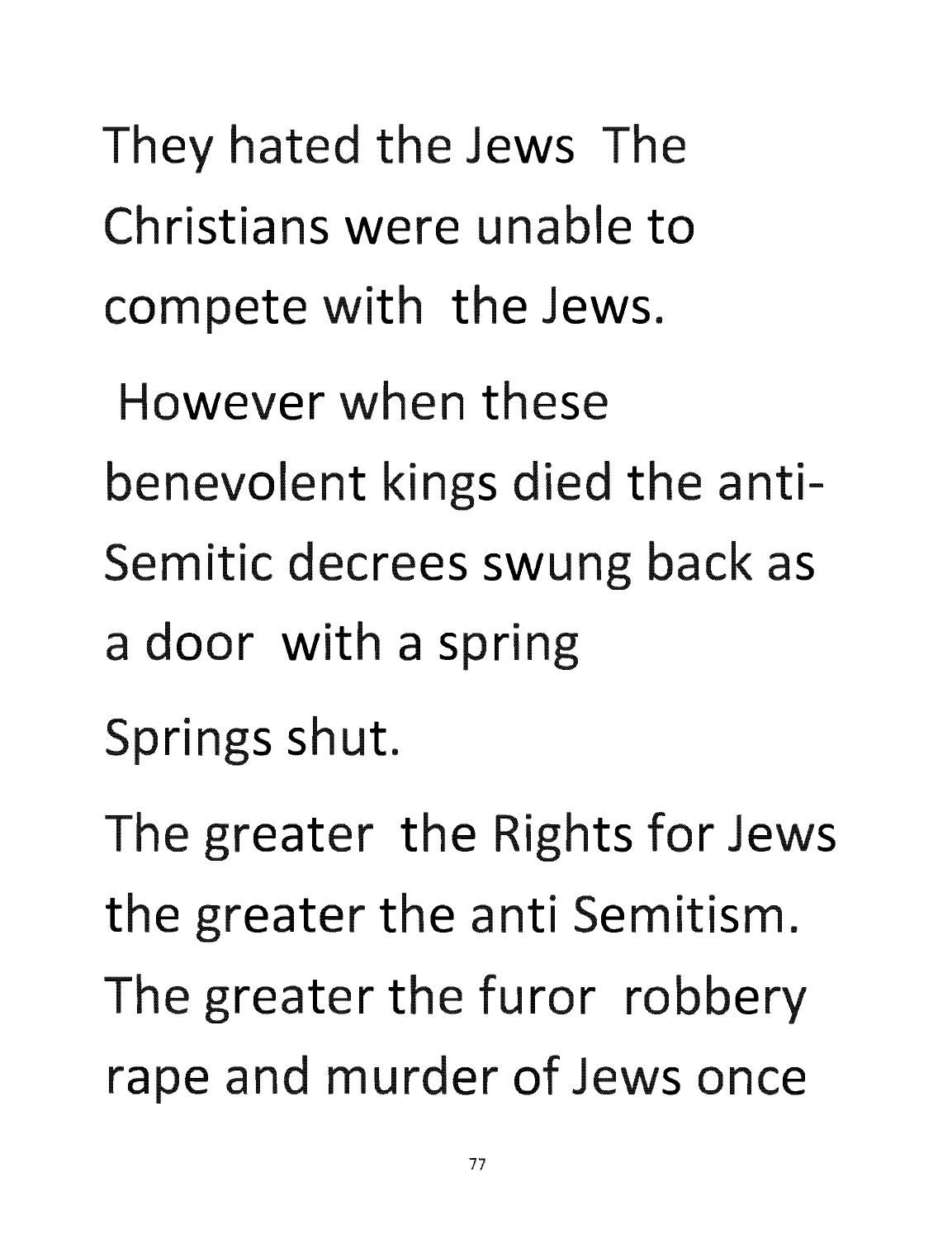#### the protection to Jews weakens.

The same scenario existed in the sixteenth hundreds.

**The kings of Poland and Russia**  extended equal rights to Jews. Jews were able to govern themselves according to the laws of Judaism.

Jews were permitted to establish an autonomous area of four countries under their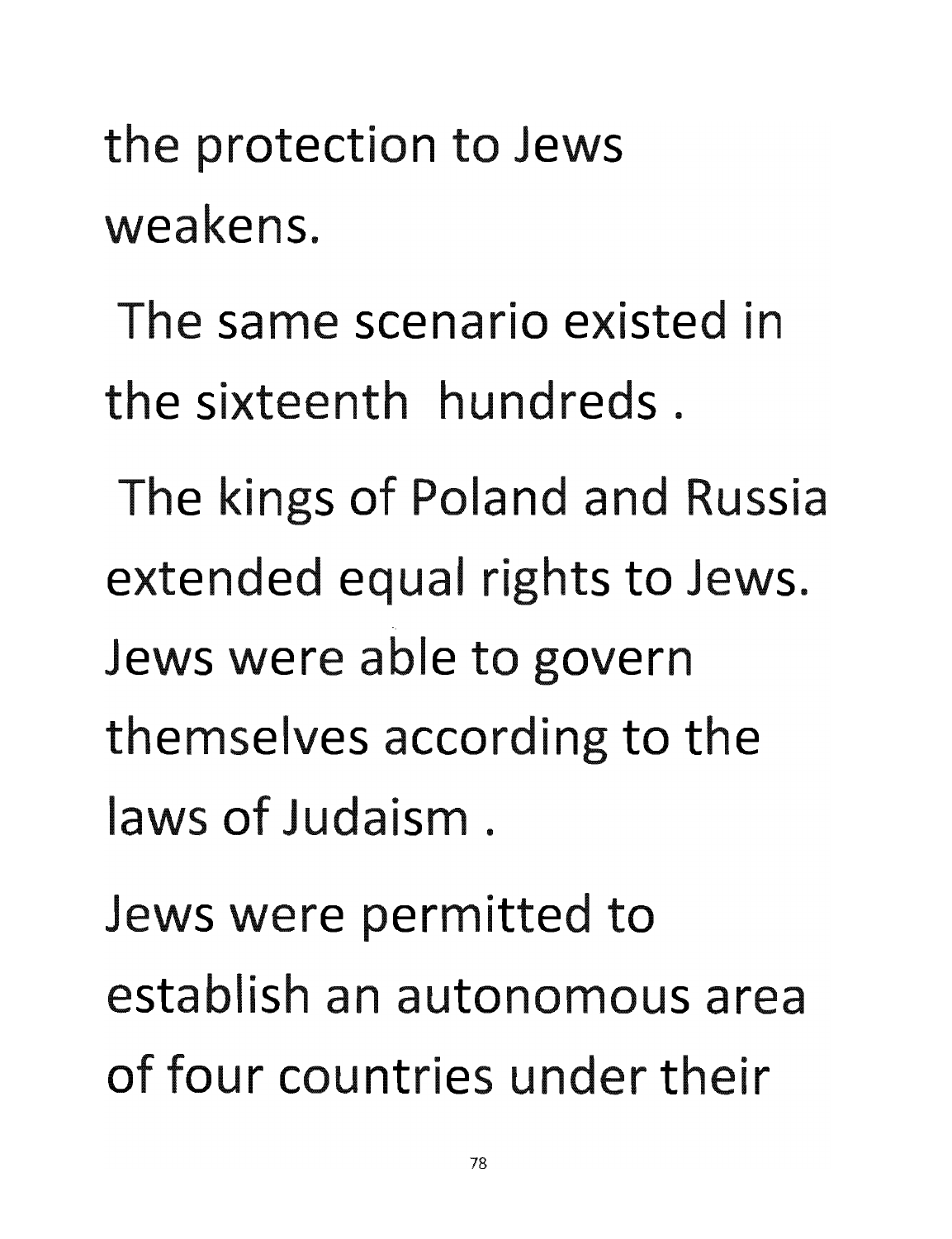own laws -Vaad of four countries.

This was opposed by all the peasants traders and non Jews. When a peasant leader by the name of Chmienetzke rebelled against the kings Chmelnetki and his hordes killed half a million Jews. **He** raped all women single or married. And **looted all their belongings.**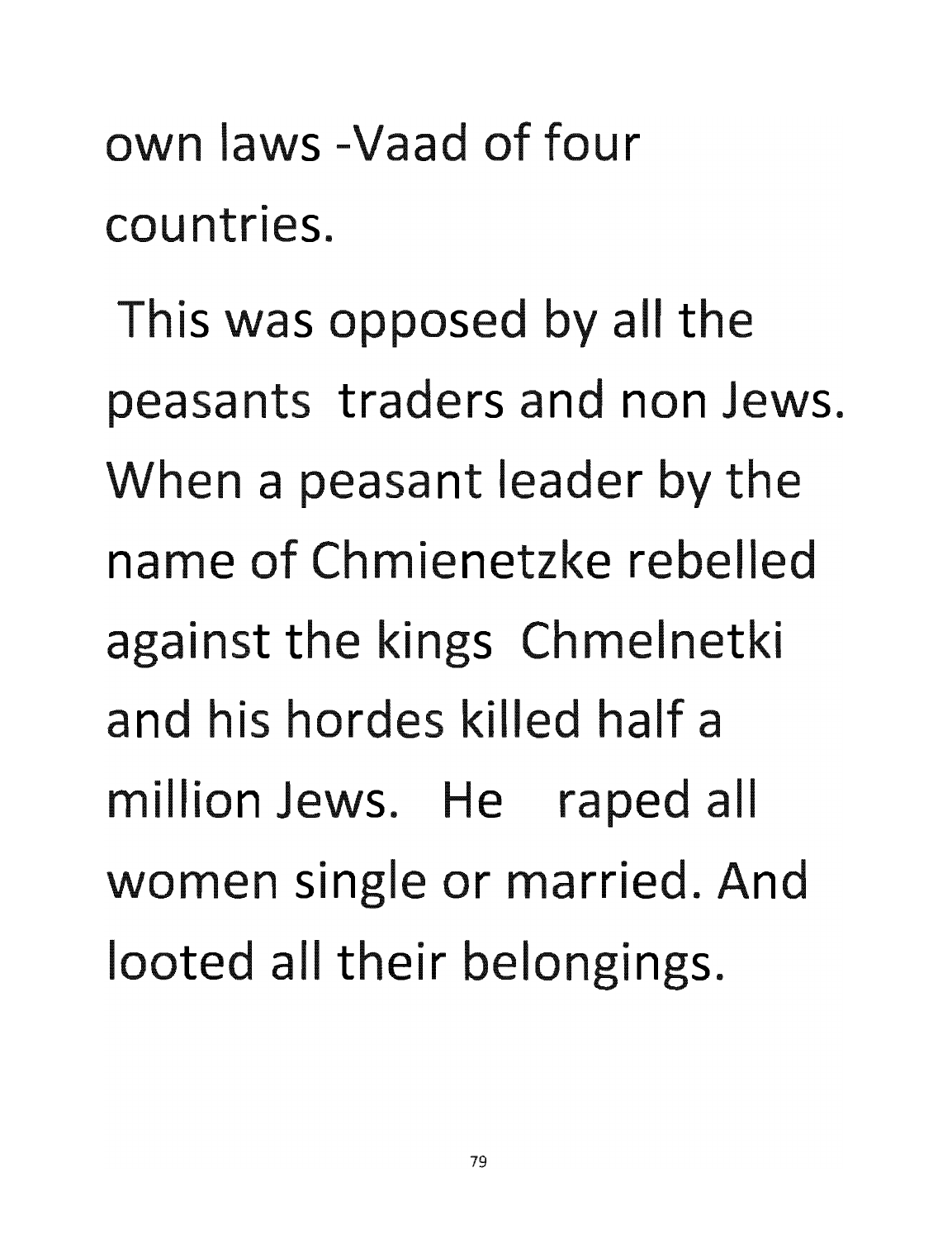The same happened when Jews received equal rights in **urope in the 1800s .** 

**Europeans could not compete against the Jews.** 

Hitler and the Nazis swung the fresh air of equal rights for Jews into the holocaust.

**The only solution is the State**  of Israel. Jews will never be safe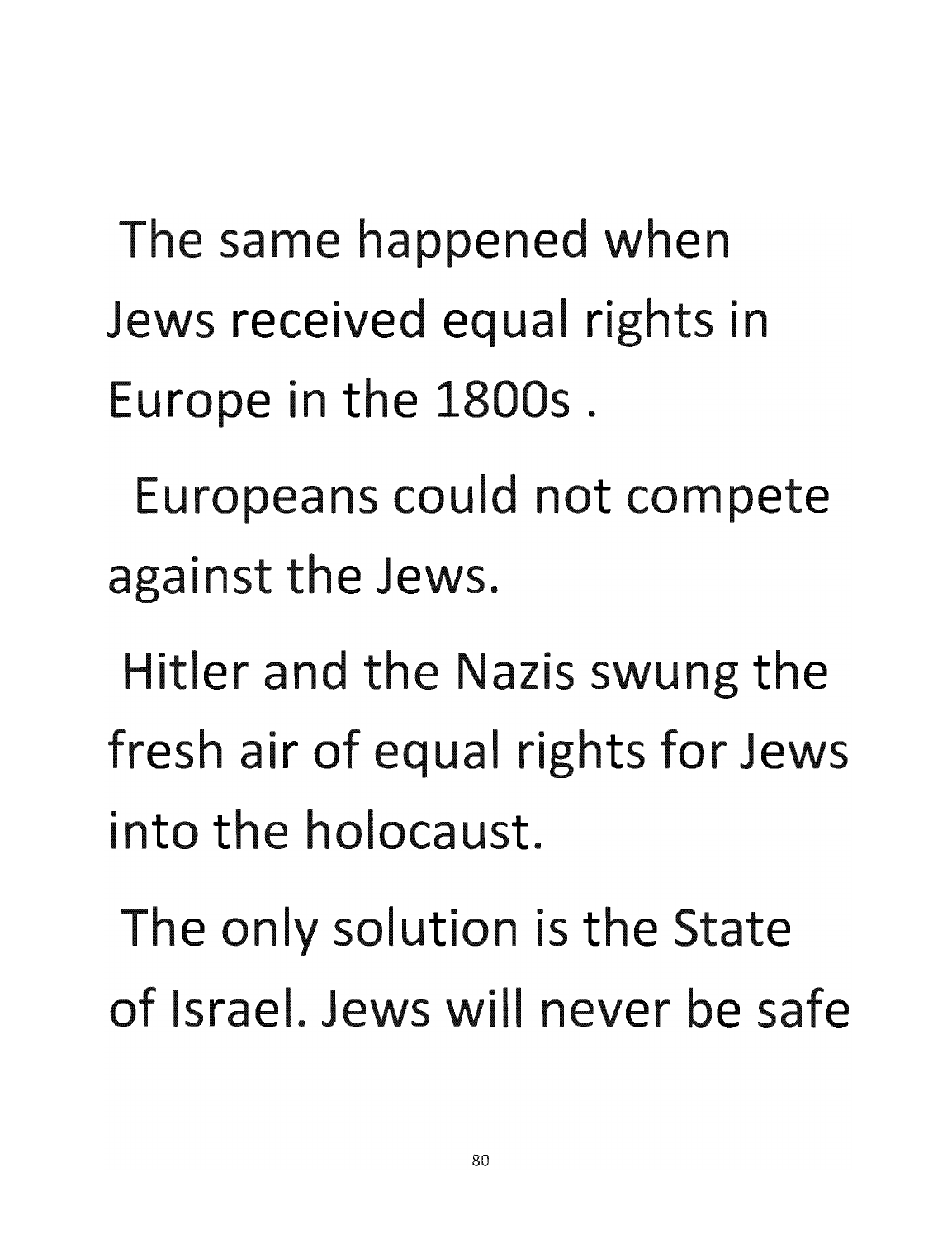in any country other than Israel.

That is why the anti-Semites are so vehemently against Israel.

All the HATRED AND LIES that were leveled against Jews are now leveled against THE LAND OF THE JEW.

HOWEVER NOW THE JEW HAS CONVENTIONAL AND NON CONVENTIONAL ARMS TO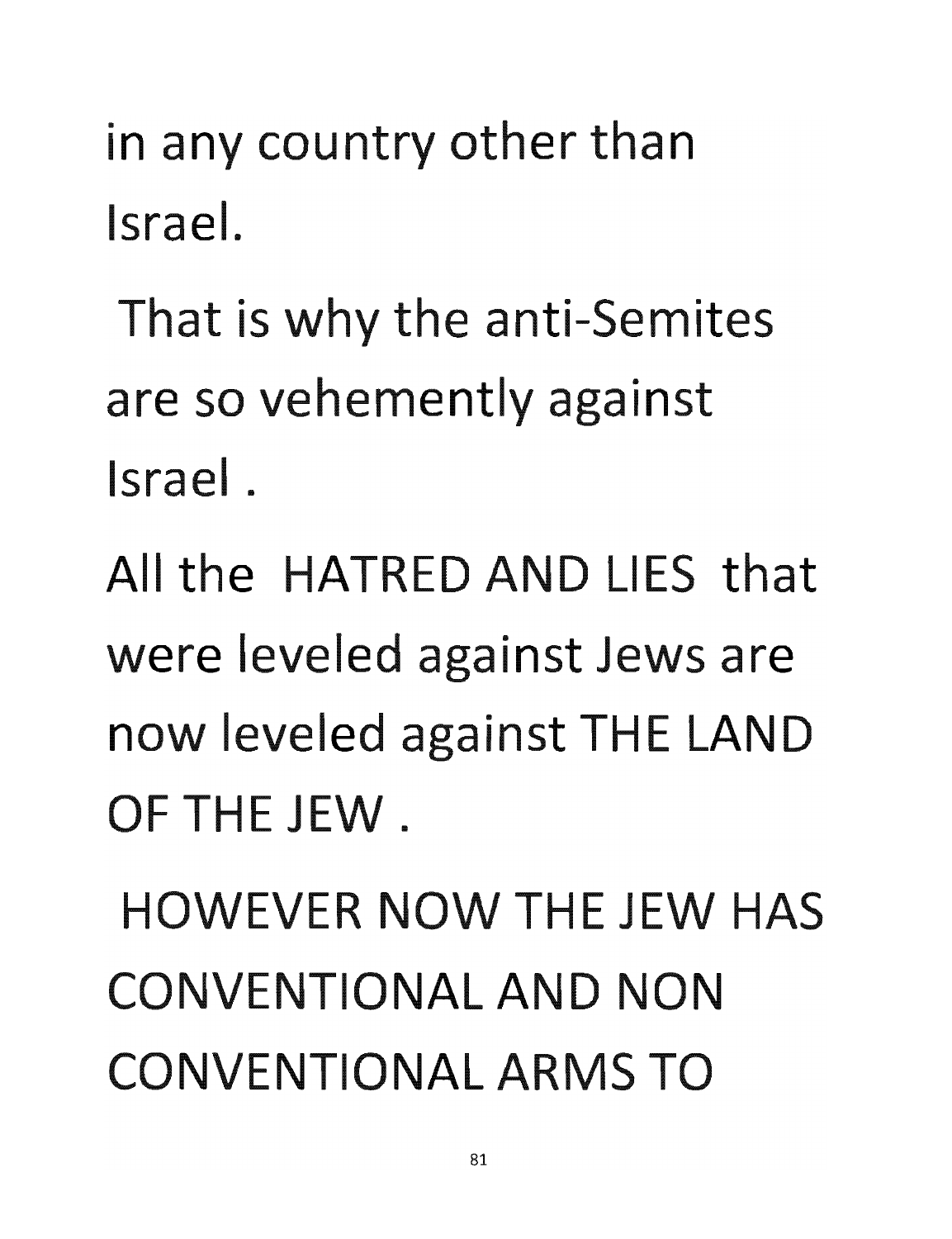## PROTECT JEWS. JEWS POSSESS **ATOMIC WEOPONS AND A DELIVERY SYSTEM TO DESTROY ANY ONE ANY COUNTRY** TRYING **TO** ANNIHILATE ISRAEL. **GOD HELPS THOSE WHO HELP** THEMSELVES.

**GOD HAS GIVEN PRESIDENT** TRUMP THE BRAINS **TO** SIDE WITH ISRAEL AGAINST THE WHOLE WORLD.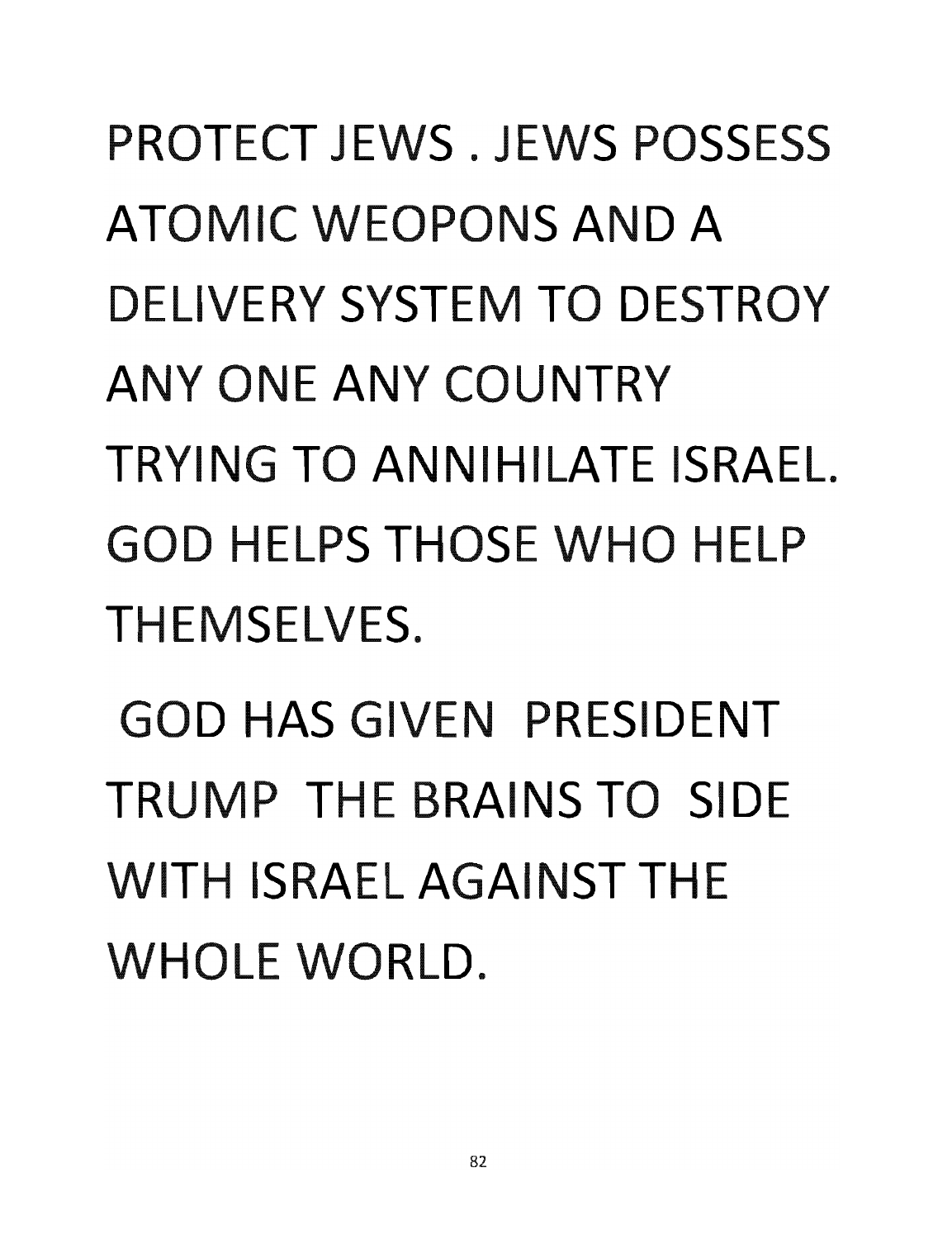**He recognized Jerusalem the capital of Israel. He**  recognized the Golan Heights **to be part of Israel.** 

**He** withdrew from the disastrous Iranian deal and imposed sanctions on Iran.

Those with a non biased eye can perceive the direct intervention of Providence to protect the Jew and the land of the Jew.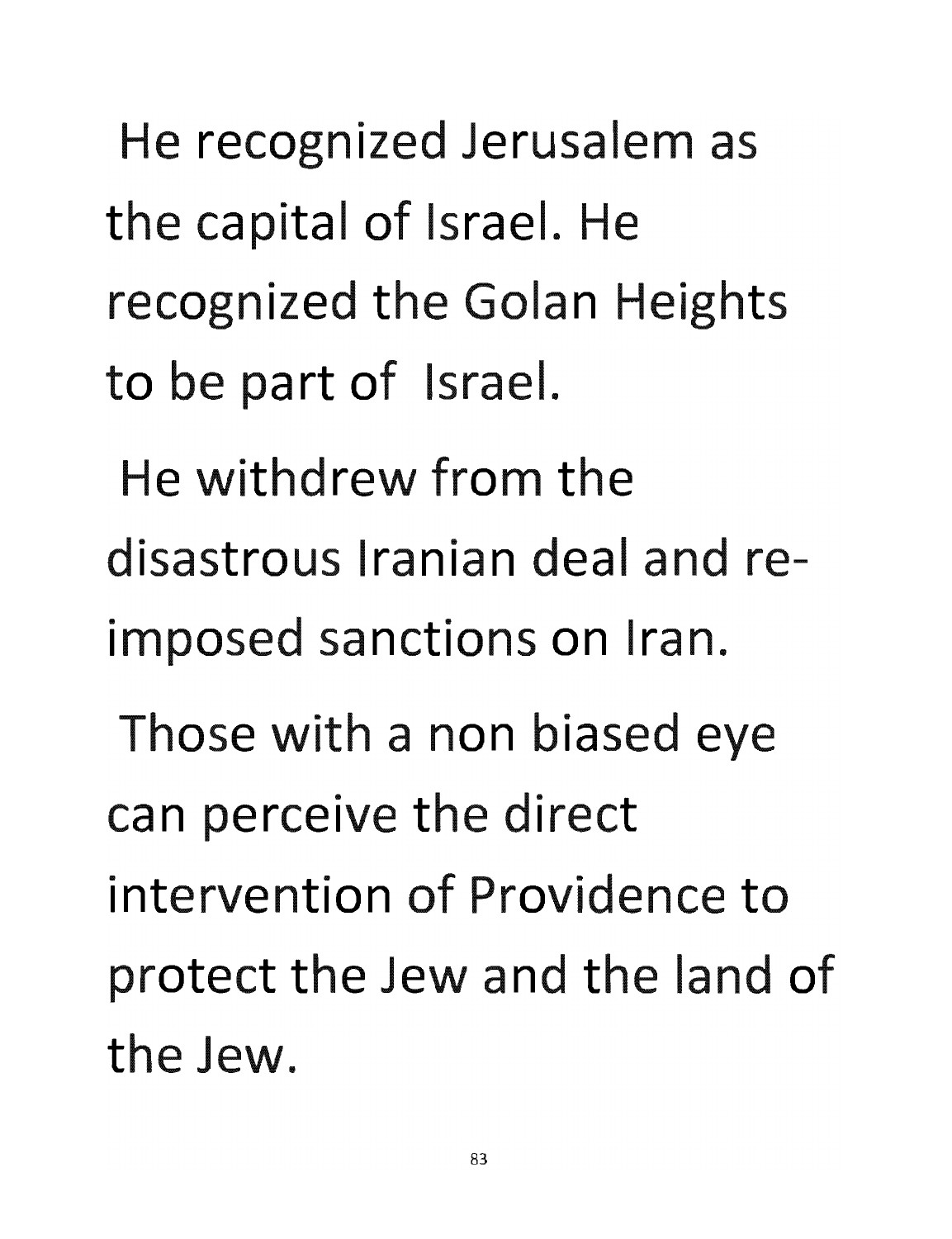Those Europeans who oppose what Trump is doing for Israel ar worth less now. They Prostitute the truth and will not even **be given a**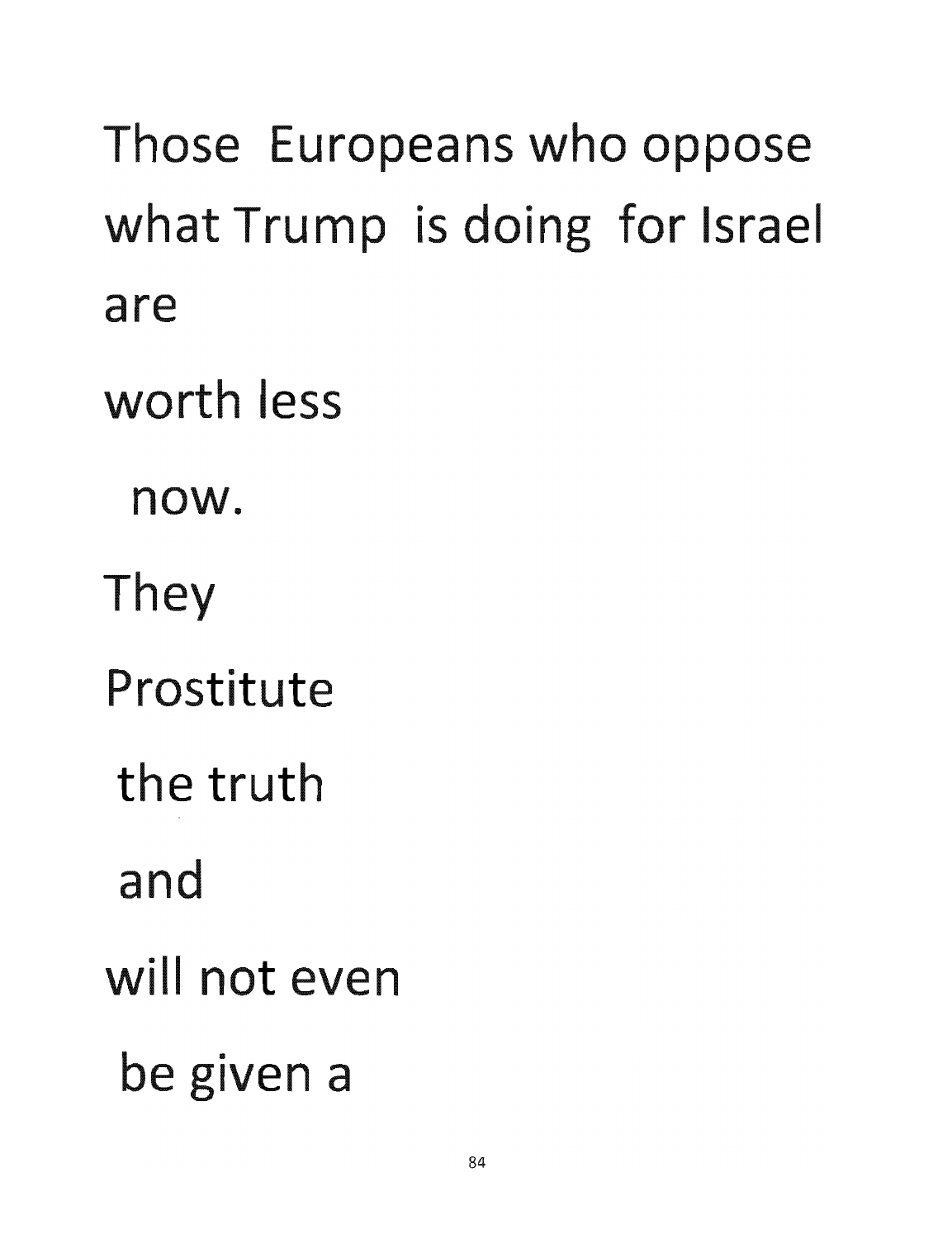foot not in history. Trump ,on the other hand, is to be hailed as the new Messiah Koresh. **Bible Isaiah 44 end 45:1 GOD** HELPS **THOSE WHO** HELP THEMSELVES.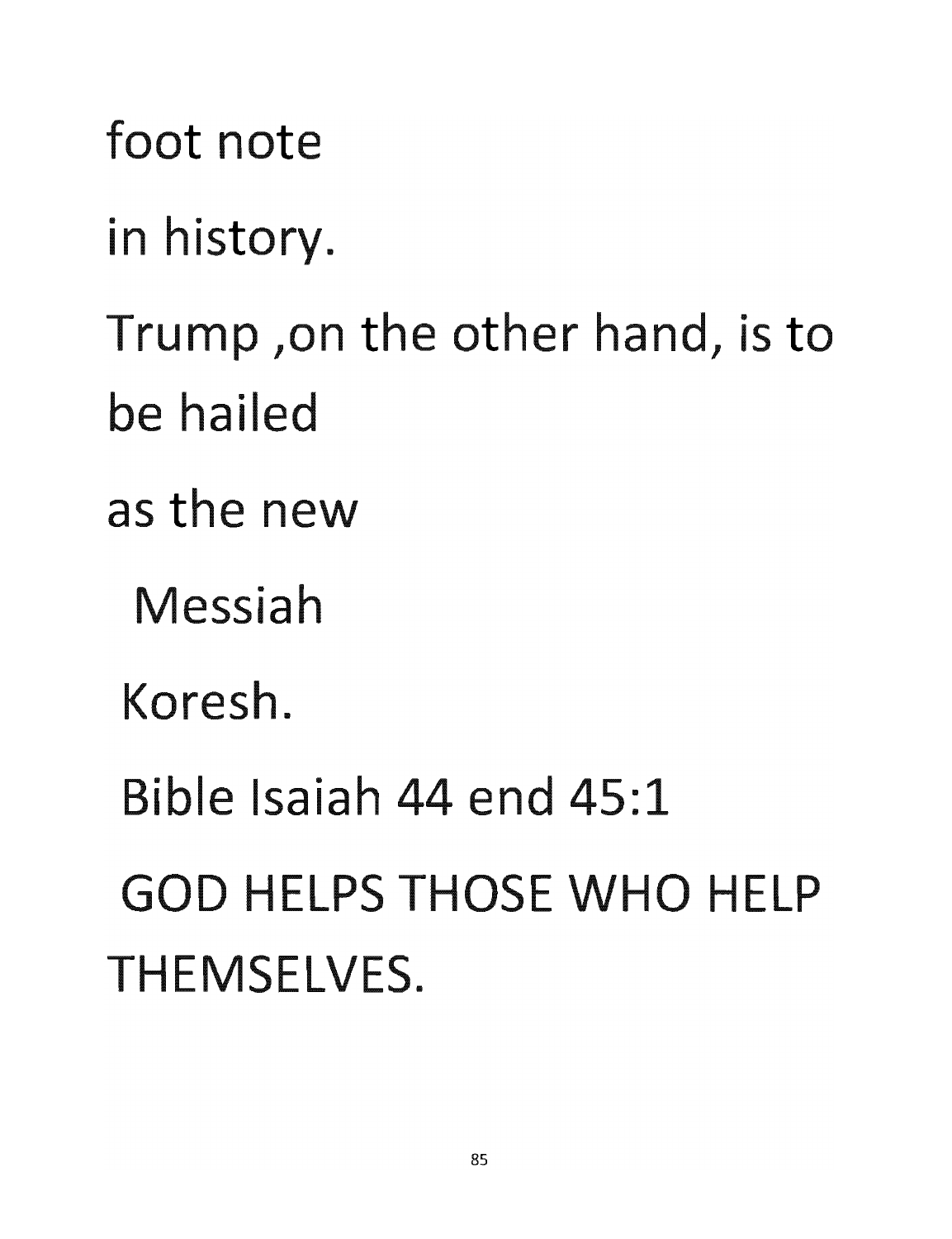THE FACT THAT ALL EUROPEANS INCLUDING GREAT BRITAIN FRANCE AND OF COURSE THE EUROPEAN UNION THE ARAB LEAGUE LED BY SAUDIA ARABIA AND TURKEY WHO SIDED WITH THOSE OPPOSED TO SYRIA'S CURRENT RULER IN THE CIVIL WAR FURIOUSLY CONDEMNED THE US RECOGNITION OF GOLAN GEIGHTS AS PART OF

 $\Lambda$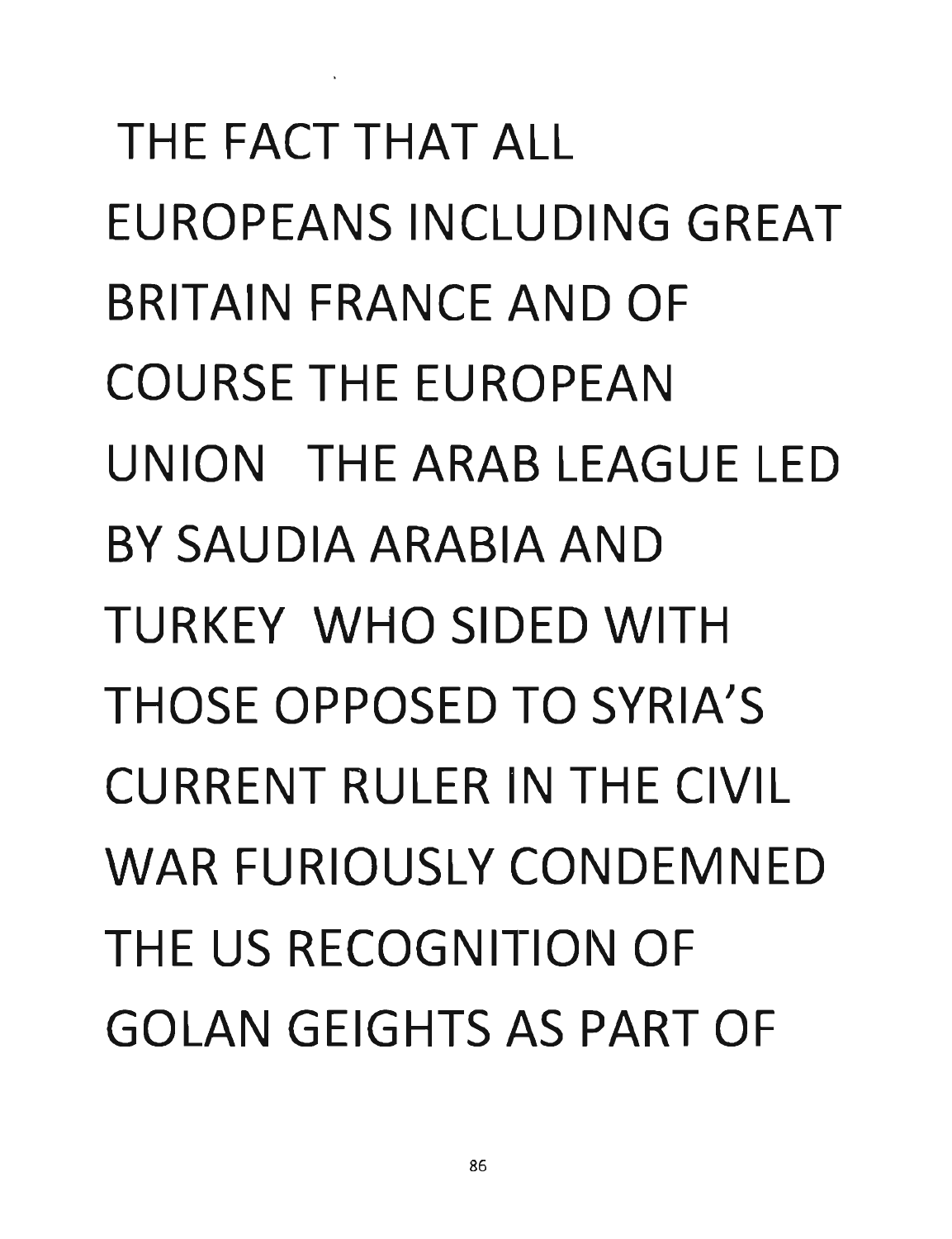ISRAEL DEMONSTRATES THE HATRED OF ALL THESE COUNTIRES TO THE JEW AND THE JEW'S STATE-ISRAEL. THEY WERE VERY MUCH AWARE OF SYRIA'S BOMBARDMENT ON THE GALLALIE BY SYRIA WHEN THEY WERE IN POSSESSION OF THE GOLAN HEIGHTS .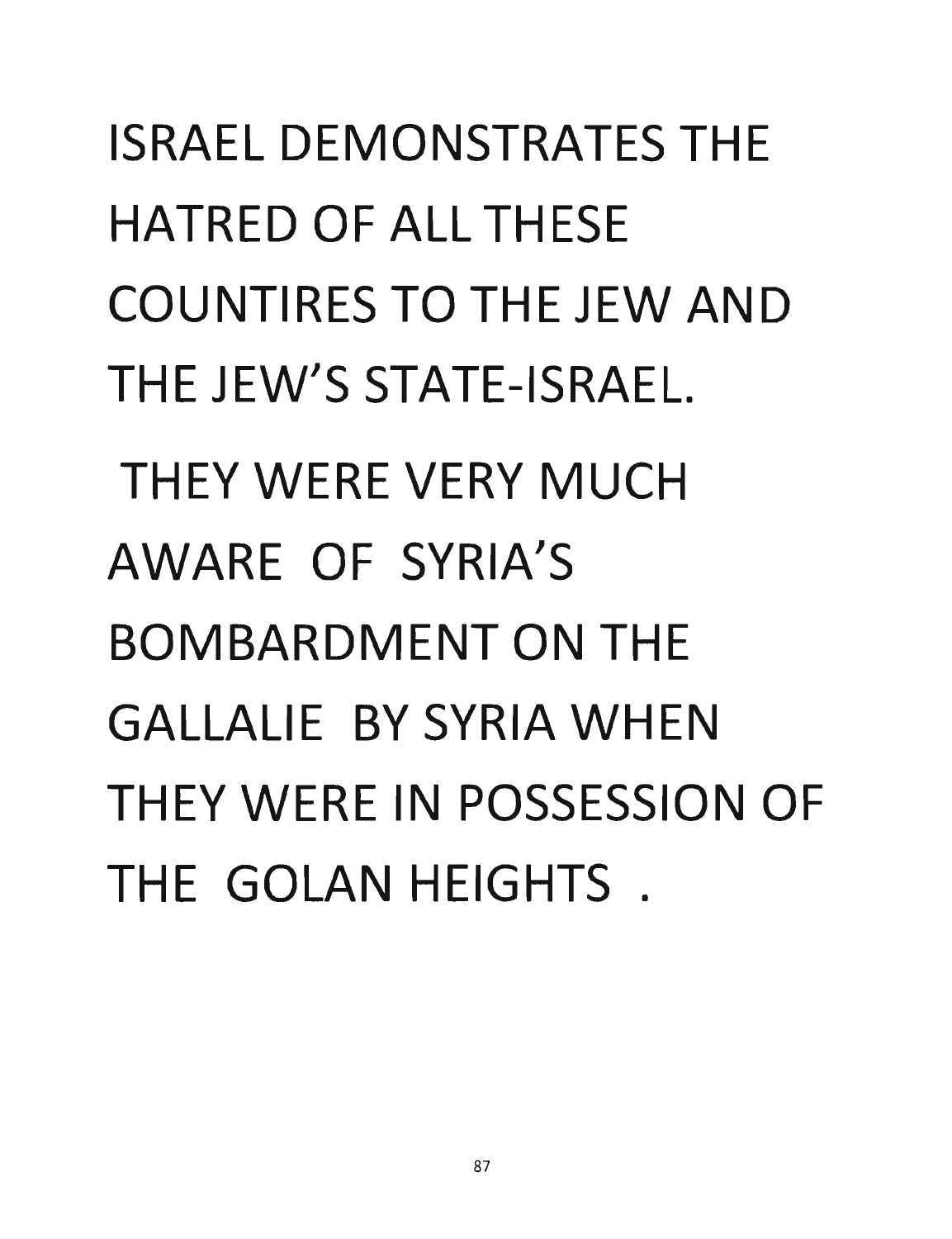THEY ARE SWORN ENEMIES OF THE CURRENT GOVERNMENT IN SYRIA.

**BUT THEY HATE WITH A** VENGENCE THE JEW AND HIS STATE. THEY WANT TO ENSURE THAT ISRAEL AS A JEWISH STATE DOES NOT SURVIVE. THEY PURPOSELY USE THE AGREEMENT OF BORDERS OF SYRIA PALESTINE JORDAN SAUDIA ARABIA CONCOCTED IN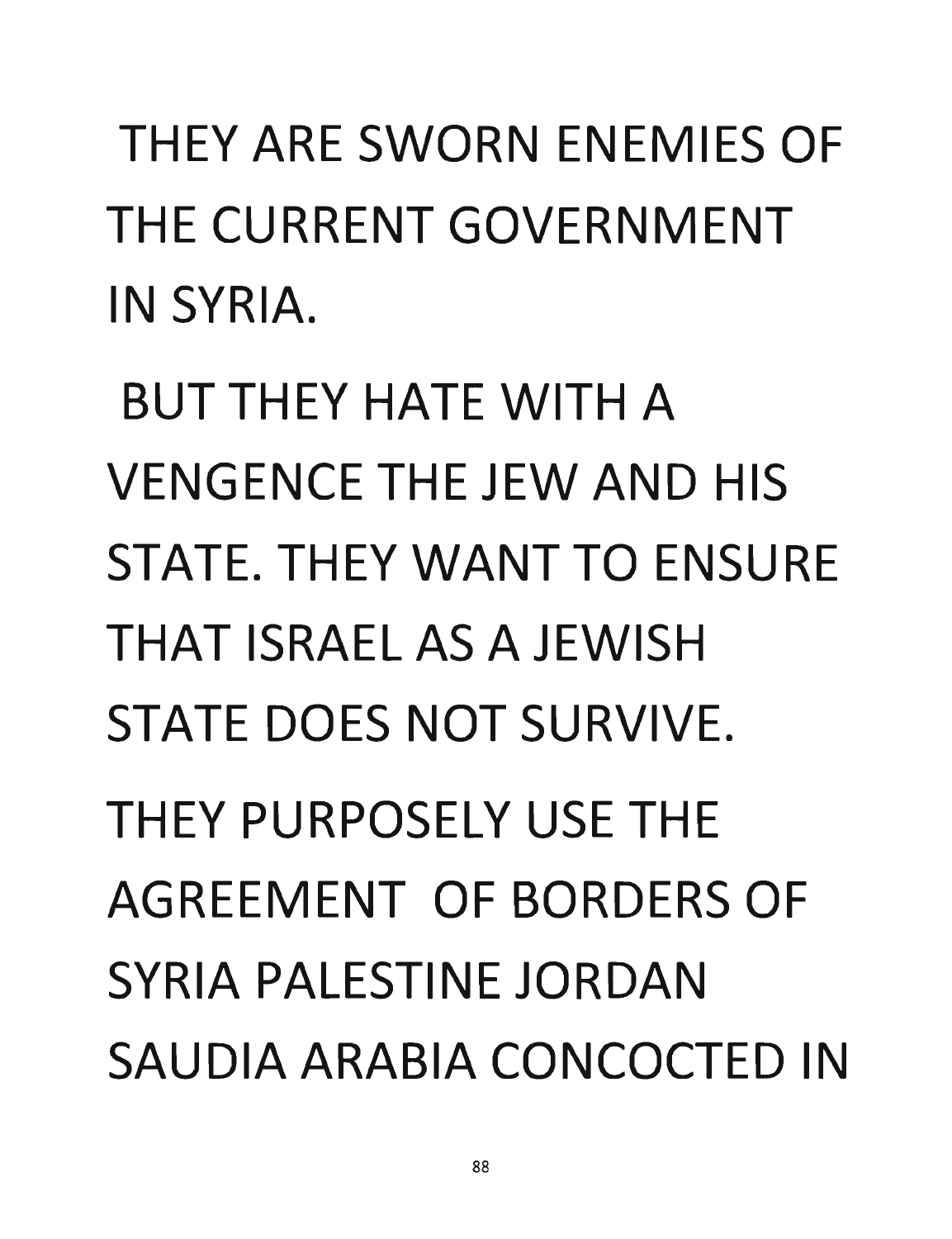## 1918 -1919 BY GREAT BRITAIN AND FRANCE WHEN THE DEFEATED TURKISH EMPIRE WAS SLICED UP.

THEY CREATED AS INTERNATIONAL LAW THAT A CONQURING NATION CAN NOT KEEP TERRITORY IT CONQUERED EVEN IN A DEFENSIVE WAR. THIS WAS DONE TO ENSURE THAT ISRAEL'S DAYS OF EXISTANCE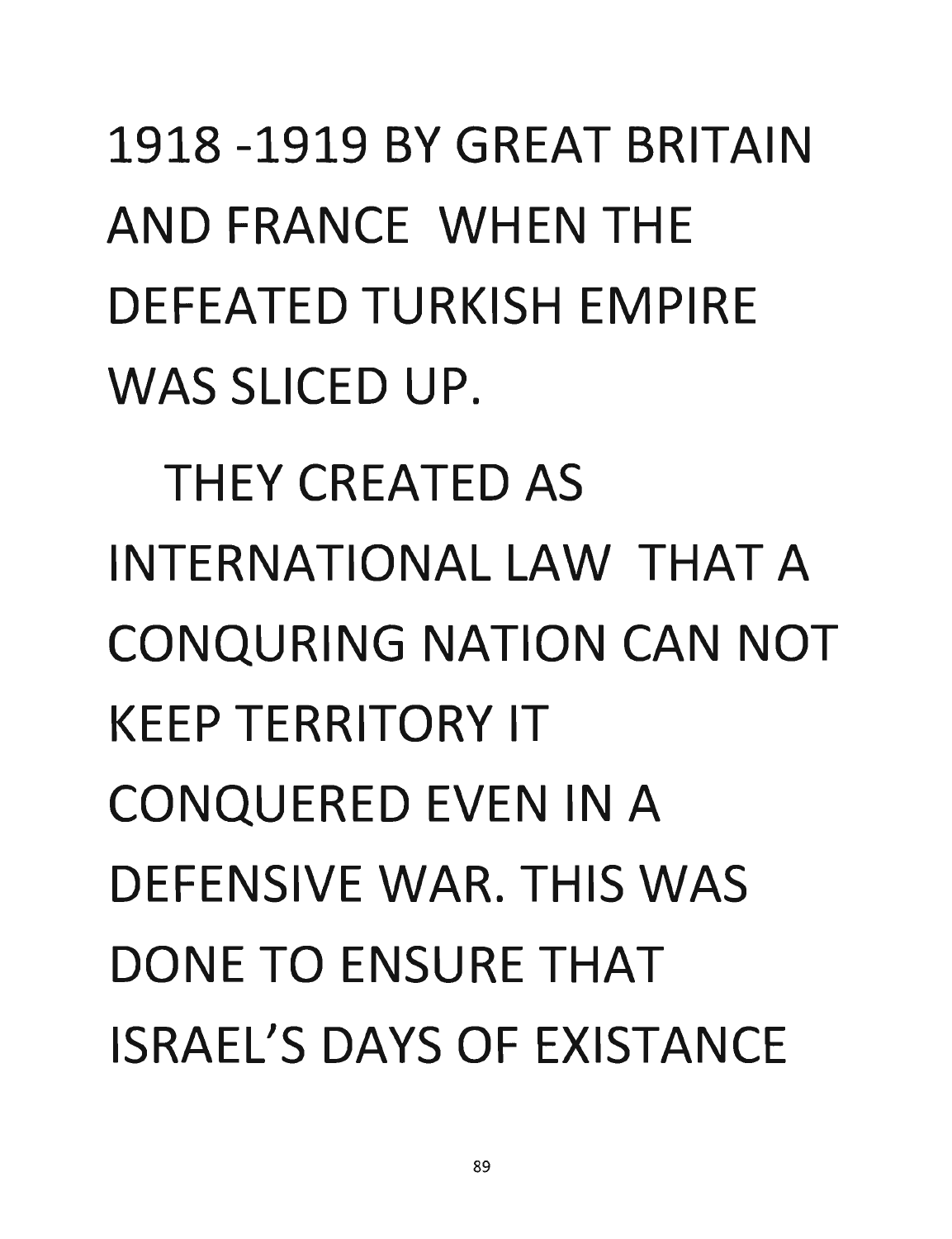ARE NUMBERED, EVEN IF THEY SUCCEED ONCE OR TEN TIMES TO DEFEAT THEIR ENEMIES THEIR ENEMIES WILL BE GIVEN ETERNALY ANOTHER CHANCE TO ELIMINATE ISRAEL AS A **JEWISH STATE.** 

IF TERRITORY ACQURED BY FORCE CAN NOT BE KEPT. THEN THE SAME SHOULD APPLY TO THOSE COUNTRIES WHO CONQUERED JUDEA AS THE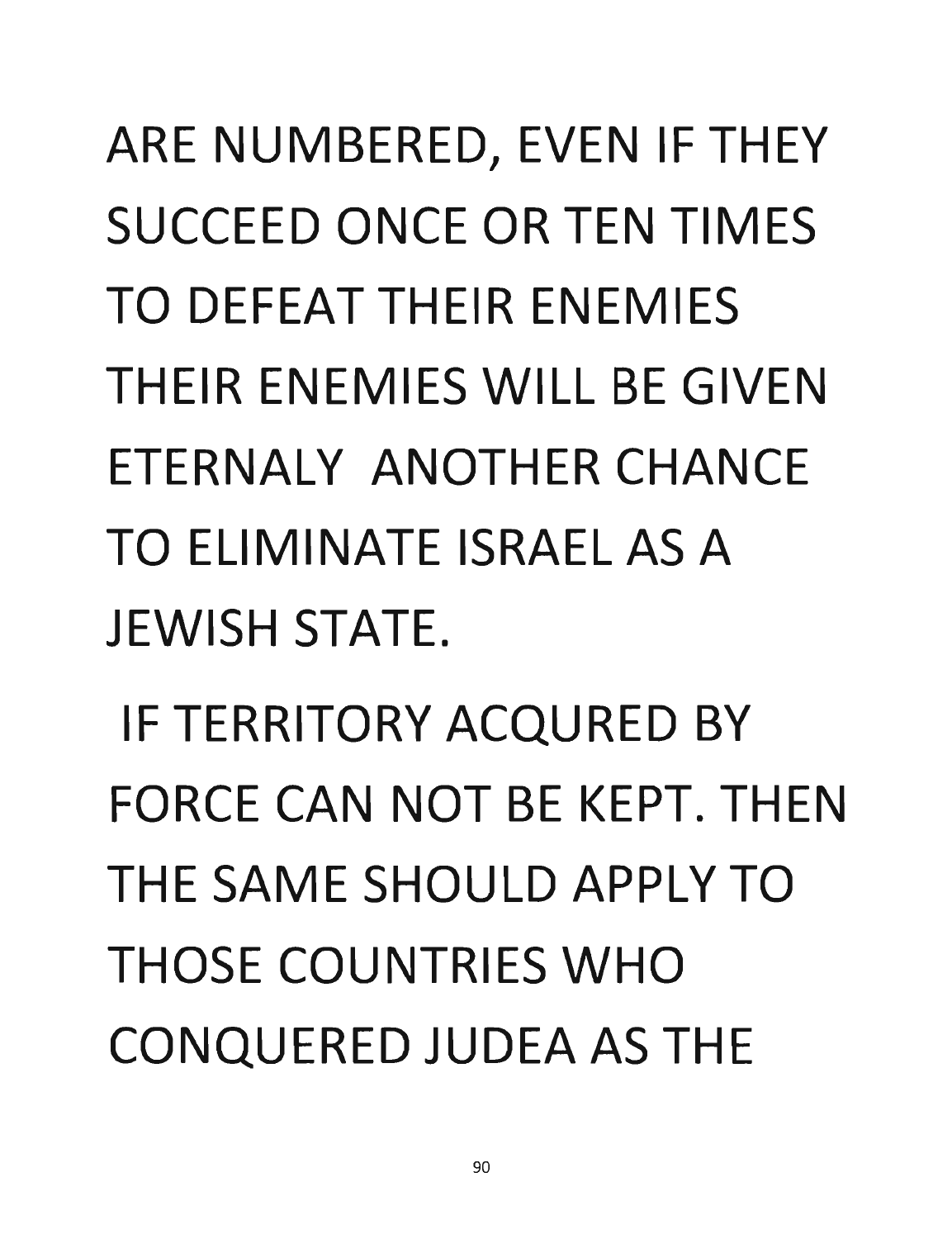## BABYLONIANS AND THEN THE GREEKS AND THE ROMANS. THE HOLY LAND SHOULD REVERT TO THE JEWS WHO WERE THERE ORIGINAL INHABITANTS. ISRAEL IS THE HERITAGE OF THE JEWS. THIS IS ATTESTEDIN THE BIBLE BOOK OF BERAISHIS GENESIS. FURTHERMORE ALL THE COUNTRIES IN EUROPE MUST REDRAW THEIR BORDERS ALL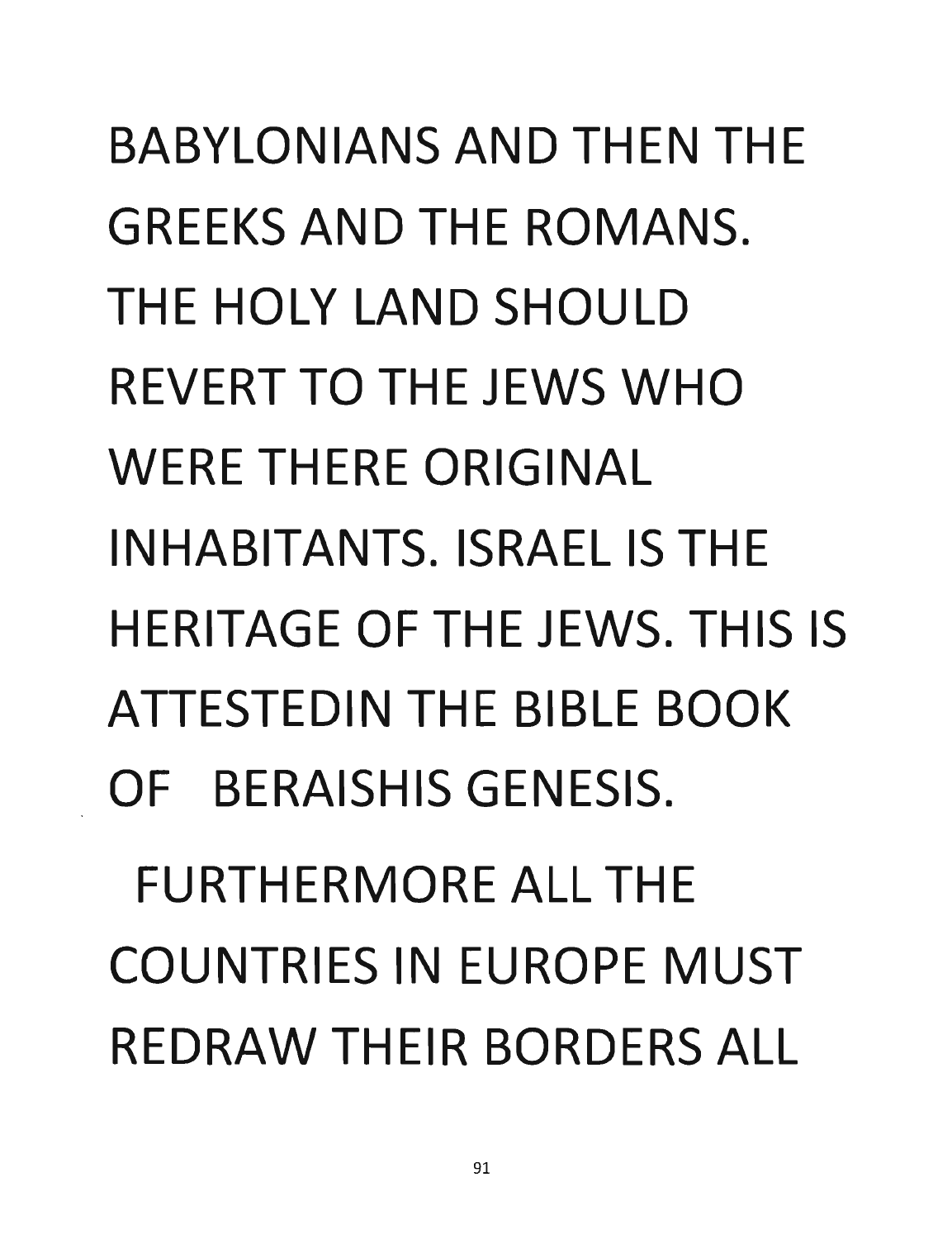AQUIRED BY CONQUEST. NONE OF THE EUROPEAN COUNTRIES WILL DO THIS. THEN ISRAEL WILL LIKEWISE NOT WITHDRAW. ISRAEL MUST ANNEX THE ENTIRE HISTORICAL JUDEA SAMARIA AS IT DID WITH THE GOLAN HEIGHTS. IF THE ARABS ARE SO SERIOUS ·ABOUT THE PALESTINIANS GETIING A STATE THEN THEY SHOULD CARVE OUT A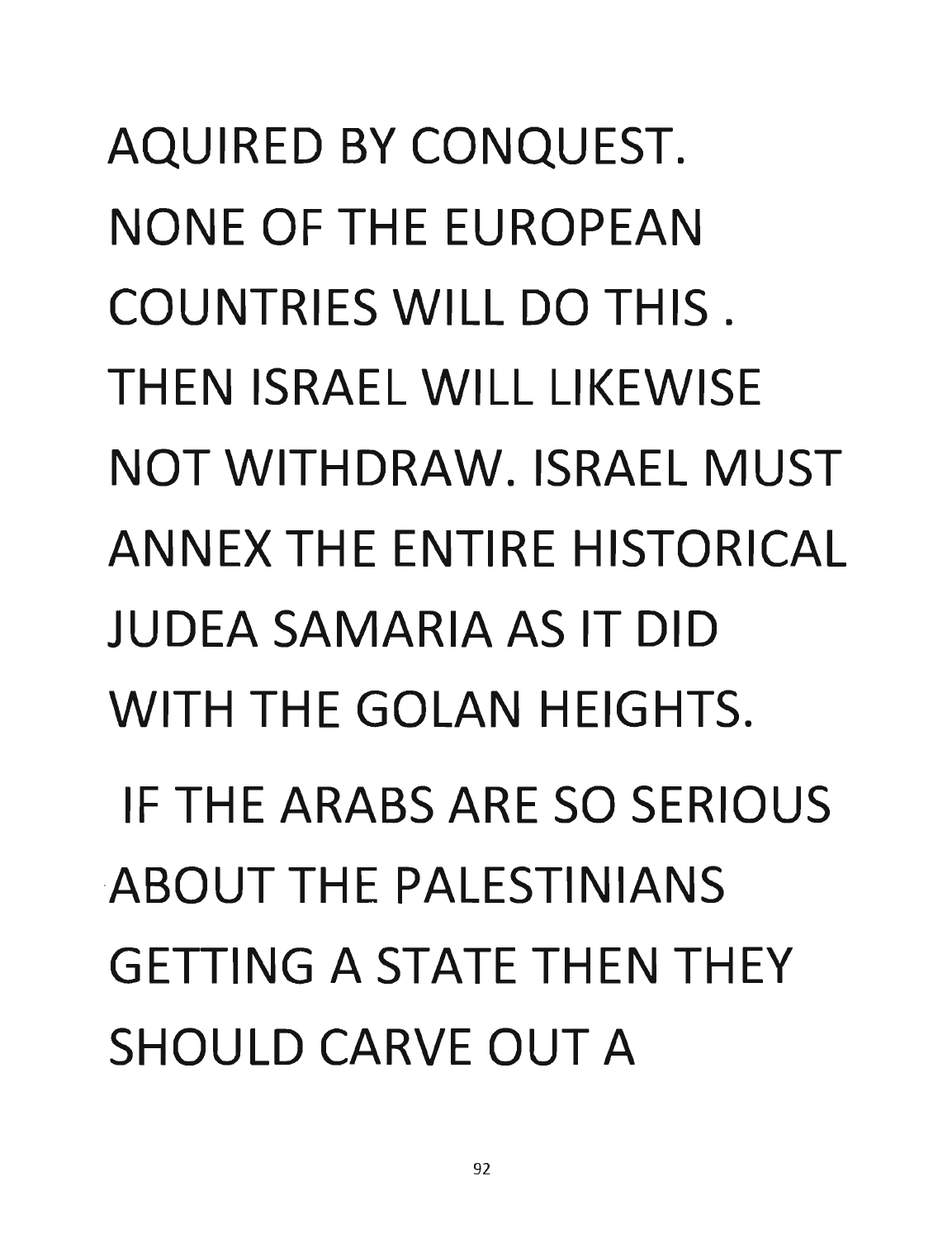## PALESTINIAN STATE IN JORDAN SAUDIA ARABIA AND SYRIA.

ACCORDING TO THE WAY GREAT BRITAIN CARVED OUT THE GOLAN HEIGHTS AS PART OF SYRIA THEN ANOTHER PART OF SYRIA SHOULD BE ALLOTED FOR A PALESTINIAN STATE.

ALL PALESTINIANS SHOULD MOVE THERE.

ISRAEL SHOULD RECONQER GAZA ENCOURAGE ALL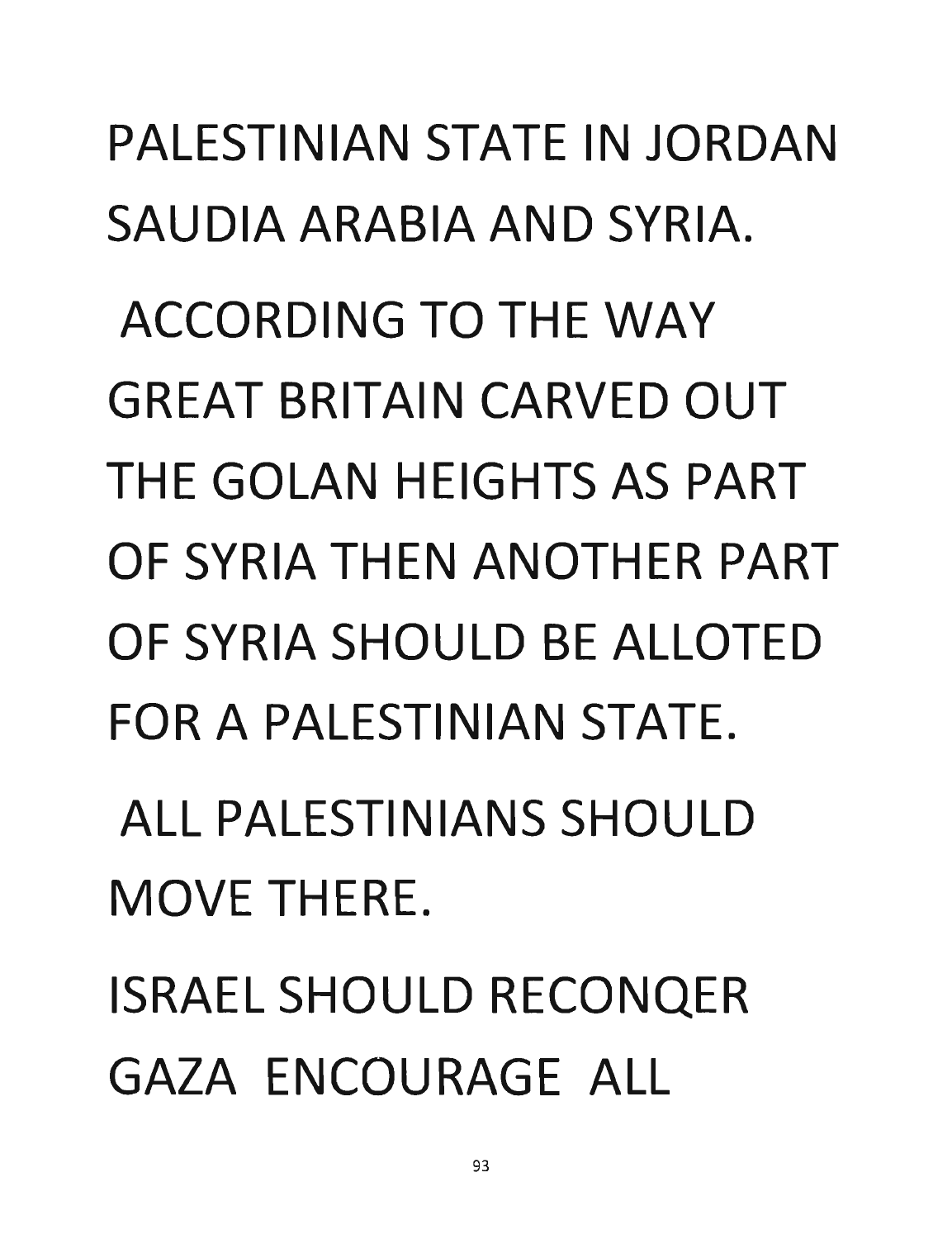PALESTINIANS TO GO TO THE 23 ARAB COUNTRIES OR IF A NEW PALESTINIAN COUNTRY IS CARVED OUT FROM JORDAN SYRIA SADIA ARABIA ALL ARABS SHOULD BE ENCOURAGED WITH MONEY AWARDS TO MOVE THERE.

THERE WILL NEVER BE A DAY OF PEACE IF ANY PALESTINIAN REMAINS IN ISRAEL. I IS NOT THE TERRORISTS THAT ARE THE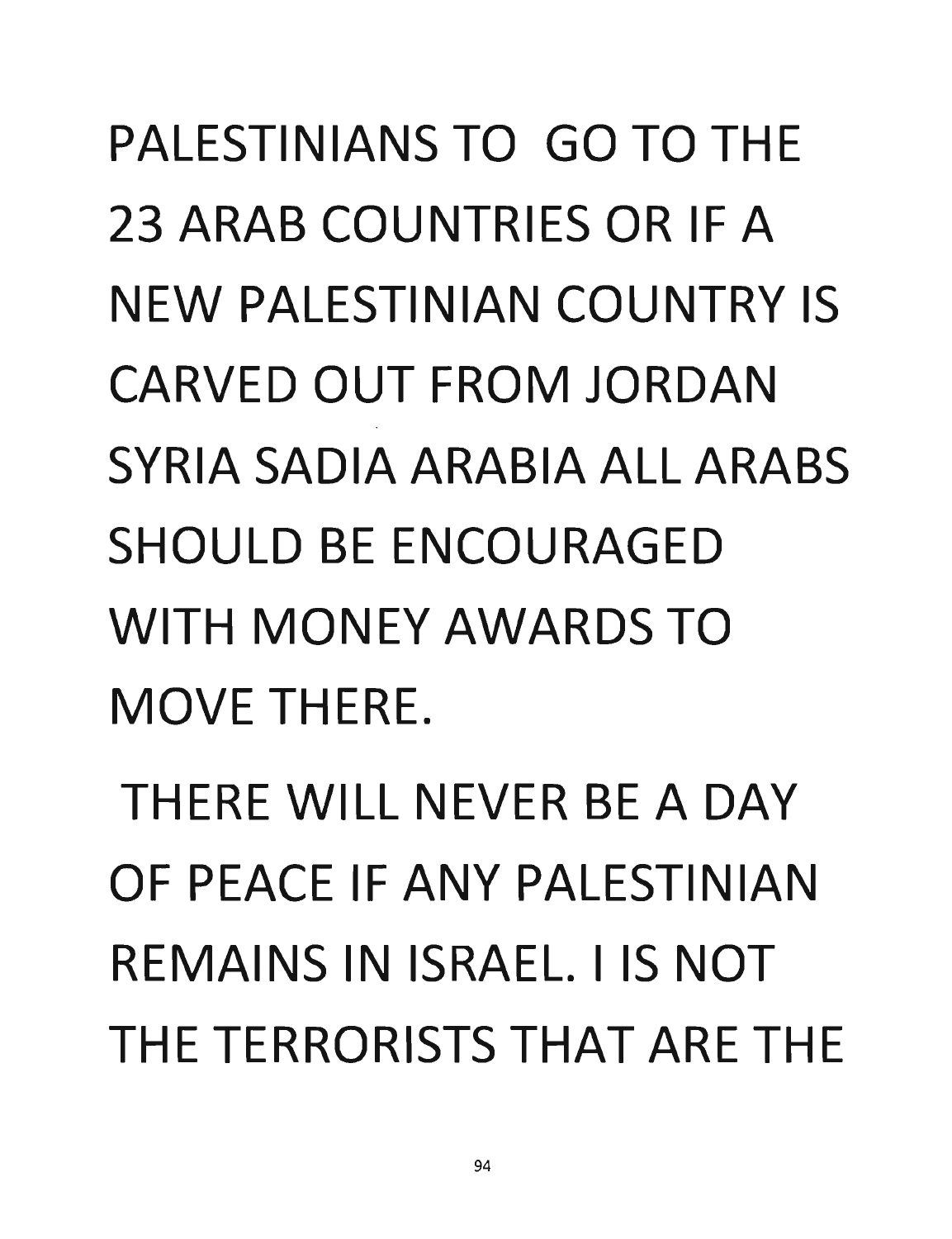PROBLEM.IT IS THE FACT THAT PALESTINIANS REMAIN IN ISRAEK THAT IS THE PROBLEM. GET RID OF ALL THE PALESTINIANS AND YOU SOLVE ALL THE PROBLEMS. LO AKBERA GANVA RAK HULYO GANVA. IT IS NOT THE MOUSE THAT IS THE PROBLEM. IT IS THE HOLE IN THE WALL THAT ENABLED THE MOUSE TO GET IN THAT IS THE PROBLEM. SO